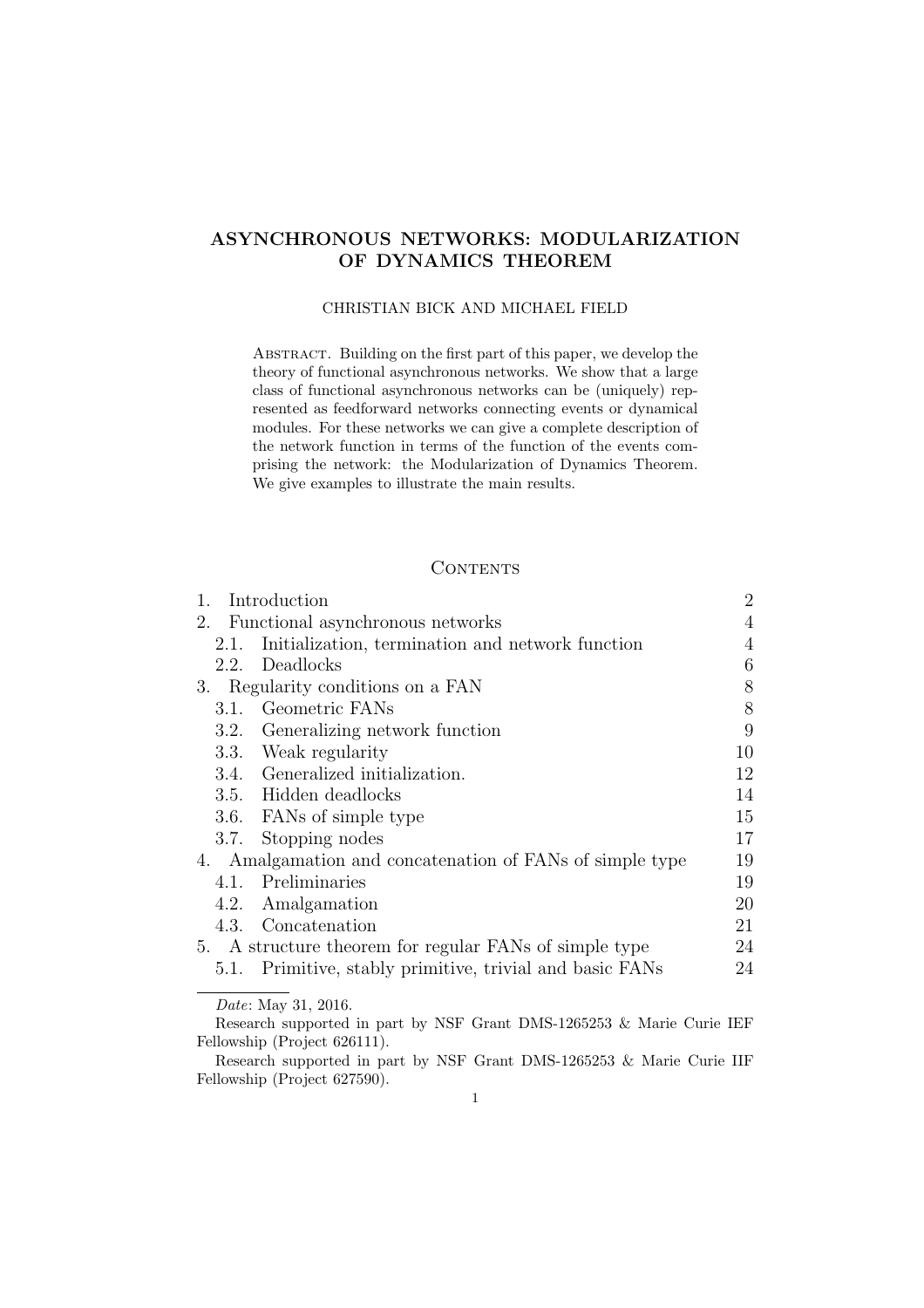2 CHRISTIAN BICK AND MICHAEL FIELD

| sets.<br>5.3. Partial order structure associated to a regular FAN<br>5.4. Modularization of Dynamics Theorem<br>6. Concluding comments $\&$ outstanding problems<br>-31<br>References<br>33 |  | 5.2. Conventions for labelling initialization and termination |    |
|---------------------------------------------------------------------------------------------------------------------------------------------------------------------------------------------|--|---------------------------------------------------------------|----|
|                                                                                                                                                                                             |  |                                                               | 26 |
|                                                                                                                                                                                             |  |                                                               | 26 |
|                                                                                                                                                                                             |  |                                                               | 28 |
|                                                                                                                                                                                             |  |                                                               |    |
|                                                                                                                                                                                             |  |                                                               |    |

#### 1. Introduction

In this work we the develop of the theory of *functional asynchronous* networks. Previously, in part I [2], we gave the general definition and formalism for an asynchronous network, together with some examples and results about products. We assume some familiarity with part I in what follows (most specifically, sections 2, 4 and 6 of part I).

The term 'functional network' has been used previously. For example, classes of functional networks, which have relations with control theory, have previously been considered in a neuroscientific context [3, 8, 9, 4], and in homological studies of brain function [7, 11].

In our context, a functional asynchronous network will be a network with a prescribed set  $\mathbb I$  of initializations and terminations  $\mathbb F$ . If the network phase space is  $M$ , then  $\mathbb{I}, \mathbb{F}$  will be closed disjoint subsets of M. Roughly speaking, the function of the network will be to get from any point  $X \in \mathbb{I}$  to a point in  $\mathbb{F}$  in finite time.

Our main result will be to show that the function of a large class of functional asynchronous networks can be understood in terms of the functions of the events that comprise the network.



Figure 1. An Event or Dynamical Module

Referring to figure 1, we regard an event as a 'dynamical module' that accepts a number of inputs and has a number of outputs (where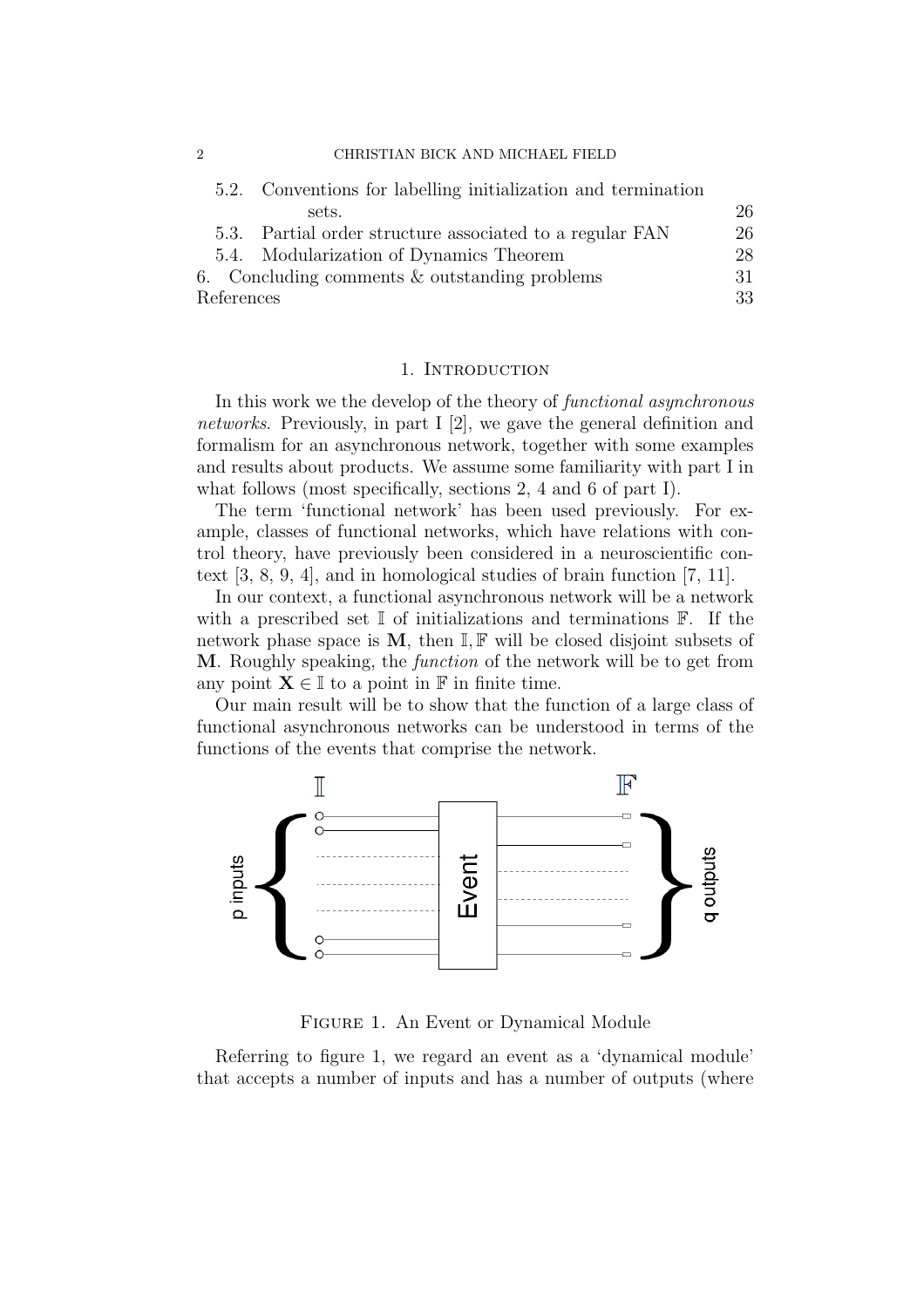each input and output corresponds to the state of a node). In the figure we allow different numbers of inputs and outputs (see section 5.1 of part I) but in the present work we make the simplifying assumption that the event has the same number of inputs and outputs (this is not required for our main result). Now imagine that a functional asynchronous network is built by coupling together a finite set of dynamical modules – see figure 2 for a nine node network built using eight events or dynamical modules.



Figure 2. A feedforward network built from events

Our first main result identifies a large class of functional asynchronous networks which have a unique representation as feedforward networks built from events of the type described above. Our second result shows that for these networks, the function of the original network can be completely described in terms of the functions of the events comprising the feedforward network. We refer to the two results as the Modularization of Dynamics Theorem.

We conclude by describing the contents of the paper in more detail. In section 2 we give the formal definitions of a functional asynchronous network, initialization and termination sets, and network function. We also discuss the phenomenon of dynamical deadlocks. In section 3, we give the key definitions of geometric, weakly regular and regular asynchronous networks and construct the evolution operator that allows for generalized initialization in space and time. We define functional asynchronous networks of simple type and show how every weakly regular asynchronous network has an associated weakly regular network of simple type with the same network function. We conclude with some comments about hidden deadlocks. In section 4, we define the operations of amalgamation and concatenation for families of functional asynchronous networks of simple type that share the same node set.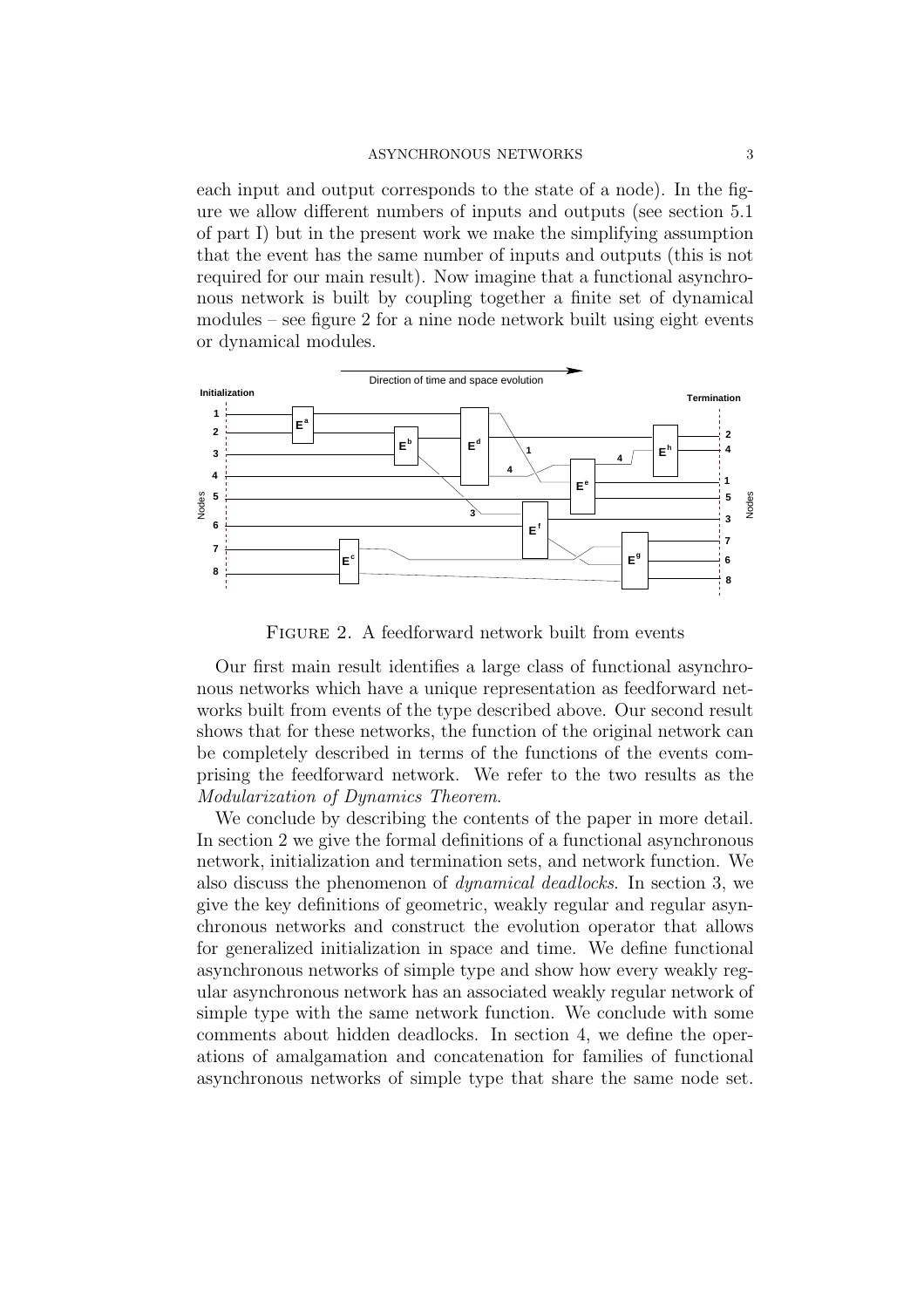In section 5 we state and prove our main results and give some illustrative examples. We conclude in section 6 with comments and a brief discussion of some outstanding problems.

### 2. Functional asynchronous networks

In section 5.2, part I, we introduced the idea of a functional asynchronous network in the setting of a transport network. Functional asynchronous networks will be central to the formulation and proof of the modularization of dynamics theorem. In this section we give basic definitions and properties as well as examples that illustrate the phenomenom of a dynamical deadlock.

We continue with the notational conventions of part I. In particular,  $\mathfrak{N} = (\mathcal{N}, \mathcal{A}, \mathcal{F}, \mathcal{E})$  will always denote a proper asynchronous network with node set  $\mathcal{N} = \{N_0, N_1, \ldots, N_k\}$  and associated semiflow

$$
\Phi = (\Phi_1, \dots, \Phi_k) : \prod_{i \in \mathbf{k}} M_i \times \mathbb{R}_+ = \mathbf{M} \times \mathbb{R}_+ \to \mathbf{M}.
$$

### 2.1. Initialization, termination and network function.

**Definition 2.1.** Closed subsets  $\mathbb{I}, \mathbb{F}$  of M are *initialization and termi*nation sets for  $\mathfrak{N}$  if

(P1) there are closed disjoint subsets  $\mathbb{I}_i$ ,  $\mathbb{F}_i$  of  $M_i$ ,  $i \in \mathbf{k}$ , such that

$$
\mathbb{I} = \prod_{i=1}^k \mathbb{I}_i, \qquad \mathbb{F} = \prod_{i=1}^k \mathbb{F}_i
$$

(P2) If  $X \in I$ , then for each  $i \in k$  there exists  $t_i(X) \geq 0$  such that  $\Phi_i(\mathbf{X}, t) \in \mathbb{I}_i$  if and only if  $t \in [0, t_i(\mathbf{X})]$ .

**Lemma 2.2.** Let  $\mathbb{I}, \mathbb{F}$  be initialization and termination sets for  $\mathfrak{N}$ . Then

- (P3) I contains no compact Φ-invariant sets.
- (P4) If  $X \in \mathbb{I}$  and there exists  $t > 0$  such that  $\Phi_i(X, t) \in \mathbb{F}_i$ , then  $t > t_i(\mathbf{X}).$

If (P4) applies and we let  $S_i = S_i(\mathbf{X}) = \inf_{t>0} \{t | \Phi_i(\mathbf{X}, t) \in \mathbb{F}_i \}$  denote the transit time from **X** to  $\mathbb{F}_i$ , then  $\Phi_i(\mathbf{X}, S_i) \in \mathbb{F}_i$ .

*Proof.* Obviously (P2)  $\implies$  (P3); (P4) follows since  $\mathbb{I}_i$ ,  $\mathbb{F}_i$  are closed disjoint sets.

*Remarks* 2.3. (1) We do not require that for every  $X \in \mathbb{I}, i \in \mathbf{k}$ , there is a transit time  $S_i$  for which  $\Phi_i(\mathbf{X}, S_i) \in \mathbb{F}_i$ . Moreover, if  $\Phi_i(\mathbf{X}, S_i) \in \mathbb{F}_i$ , it may or may not be the case that  $\Phi_i(\mathbf{X},t) \in \mathbb{F}_i$ , for  $t > S_i$ . The transit time  $S_i$  is the time that the state of node  $N_i$  first enters  $\mathbb{F}_i$ . For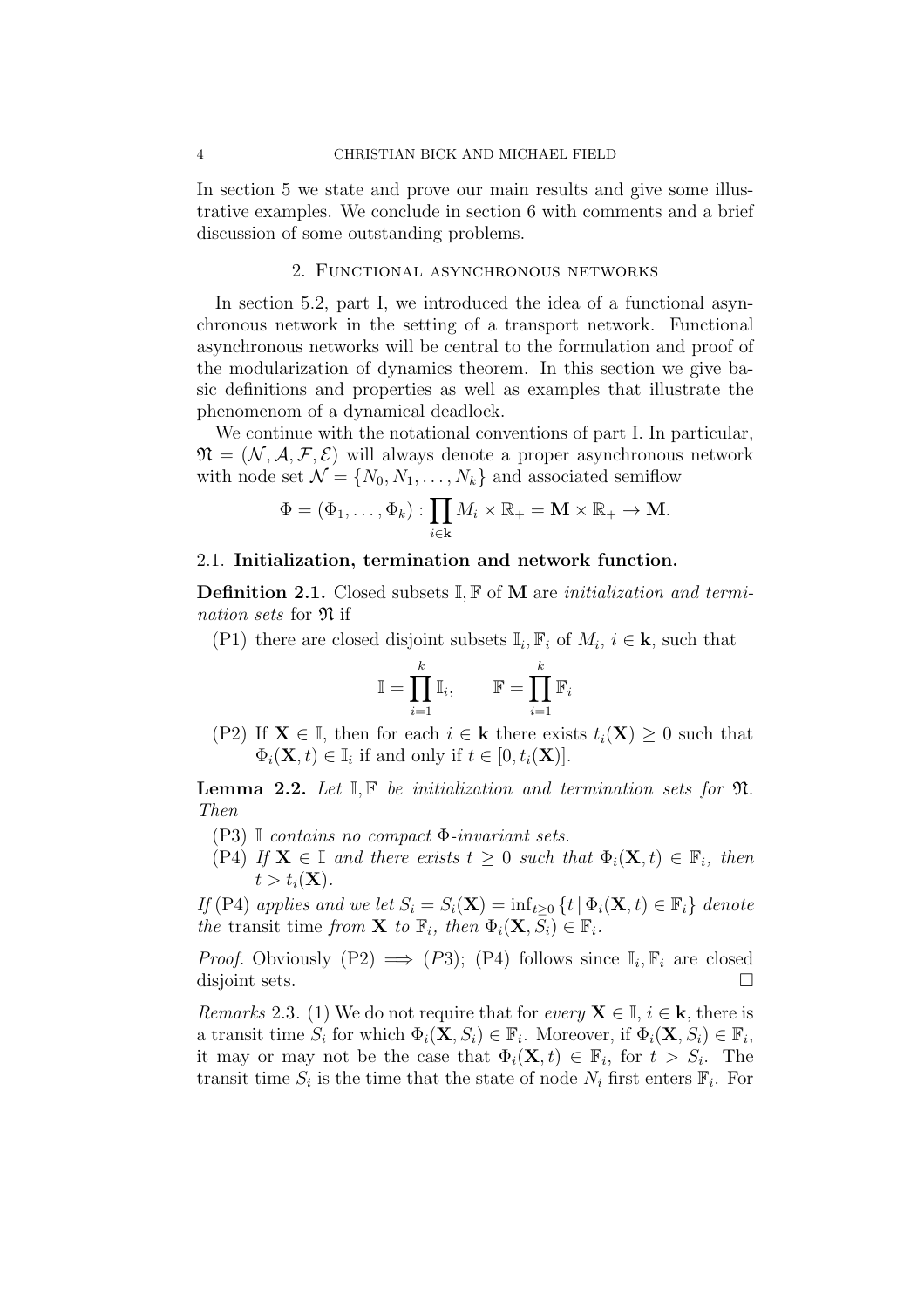some examples, it is natural to have  $\Phi_i(\mathbf{X}, t) = \Phi_i(\mathbf{X}, S_i)$  for all  $t \geq S_i$ (so  $\Phi_i(\mathbf{X}, S_i)$  really is a terminal state for the *semiflow*  $\Phi$ , not just for the function of transitioning from points in  $\mathbb{I}$  to  $\mathbb{F}_i$ ,  $i \in \mathbf{k}$ ). In other situations, states may continue to evolve under  $\Phi$ .

(2) Later it will sometimes be useful to allow  $\mathbb{I}_i = \mathbb{F}_i$  in definition 2.1. In this case, we take the transit time  $S_i$  to be zero.

(3) It may be the case that a phase space  $M_i$  has boundary  $\partial M_i$  and  $\partial M_i \supset \mathbb{I}_i \cup \mathbb{F}_i$  (for example, the passing loop example of section 5.1, part I). If so, it is natural to assume that  $\Phi_i(\mathbf{X},t) = \Phi_i(\mathbf{X},S_i)$ ,  $t \geq S_i$ . (4) Condition (P2) implies trajectories do not re-enter I: if  $t > t_i(X)$ , then  $\Phi_i(\mathbf{X}, t) \notin \mathbb{I}_i$  and so if  $t > \max_i t_i(X)$ ,  $\Phi_i(\mathbf{X}, t) \notin \mathbb{I}_i$ , all  $i \in \mathbf{k}$ .

**Definition 2.4.** Let  $\mathbb{I}, \mathbb{F}$  be initialization and termination sets for  $\mathfrak{N}$ . A point  $\mathbf{X} \in \mathbb{I}$  is  $\Phi$ -connected to  $\mathbb{F}$  if there exists  $\mathbf{Y} = (\mathbf{y}_1, \dots, \mathbf{y}_k) \in \mathbb{F}$ and transit times  $\mathbf{S} = \mathbf{S}(\mathbf{X}) = (S_1, \dots, S_k) \in \mathbb{R}_+^k$  such that

$$
\mathbf{y}_i = \Phi_i(\mathbf{X}, S_i), \ i \in \mathbf{k}.
$$

Remarks 2.5. (1) With the notation of definition 2.4, we say  $\bf{X}$  is  $\Phi$ connected to Y. If X is  $\Phi$ -connected to Y, then  $S_i = S_i(X)$  is always the minimal transit time from **X** to  $\mathbb{F}_i$ . Setting  $\mathbf{S}(\mathbf{X}) = (S_1, \ldots, S_k)$ and abusing notation, we often write  $\mathbf{Y} = (\mathbf{y}_1, \dots, \mathbf{y}_k) = \Phi(\mathbf{X}, \mathbf{S}(\mathbf{X}))$ . We refer to  $y_i$  as the *terminal state* of  $N_i$ ,  $i \in \mathbf{k}$ .

(2) If  $X \in \mathbb{I}$  is  $\Phi$ -connected to  $\mathbb{F}$ , this does not imply that the  $\Phi$ trajectory through **X** meets  $\mathbb{F}$ . Even if there exists  $s > 0$  such that  $\Phi(\mathbf{X}, s) \in \mathbb{F}$ , then s and  $\Phi(\mathbf{X}, s)$  may not give any of the transit times and terminal states. That is, we may have  $S_i < s$  and  $\Phi_i(\mathbf{X}, s) \neq \mathbf{y}_i$ for all  $i \in \mathbf{k}$ . However, if  $\Phi_i(\mathbf{X}, t) = \Phi_i(\mathbf{X}, S_i)$  for all  $t \geq S_i$  then  $\mathbf{X} \in \mathbb{I}$ is Φ-connected to  $\mathbb F$  if and only if the Φ-trajectory through **X** meets  $\mathbb F$ .

Let  $\mathbb{I}, \mathbb{F}$  be initialization and termination sets for  $\mathfrak{N}$  and set

 $\mathcal{D}(\mathfrak{N}, \mathbb{I}, \mathbb{F}) = \{ \mathbf{X} \in \mathbb{I} \mid \mathbf{X} \text{ is } \Phi\text{-connected to } \mathbb{F} \}.$ 

Definition 2.6. (Notation and assumptions as above.) The *transition* function  $G_0 : \mathcal{D}(\mathfrak{N}, \mathbb{I}, \mathbb{F}) \subset \mathbb{I} \to \mathbb{F}$  is defined by

$$
G_0(\mathbf{X}) = \Phi(\mathbf{X}, \mathbf{S}(\mathbf{X})), \mathbf{X} \in \mathcal{D}(\mathfrak{N}, \mathbb{I}, \mathbb{F}).
$$

**Definition 2.7.** Let  $\mathbb{I}, \mathbb{F}$  be initialization and termination sets for  $\mathfrak{N}$ . The triple  $\mathbf{N} = (\mathfrak{N}, \mathbb{I}, \mathbb{F})$  is a functional asynchronous network (FAN). The network function is transition from points in  $\mathbb I$  to  $\mathbb F$  and is represented by the transition function  $G_0 : \mathcal{D}(\mathbf{N}) \subset \mathbb{I} \to \mathbb{F}$ . The network function is *achieved* if  $\mathcal{D}(\mathbf{N}) = \mathbb{I}$  – that is, if every point in  $\mathbb{I}$  is  $\Phi$ connected to  $\mathbb F$  and  $G_0 : \mathbb{I} \to \mathbb{F}$ .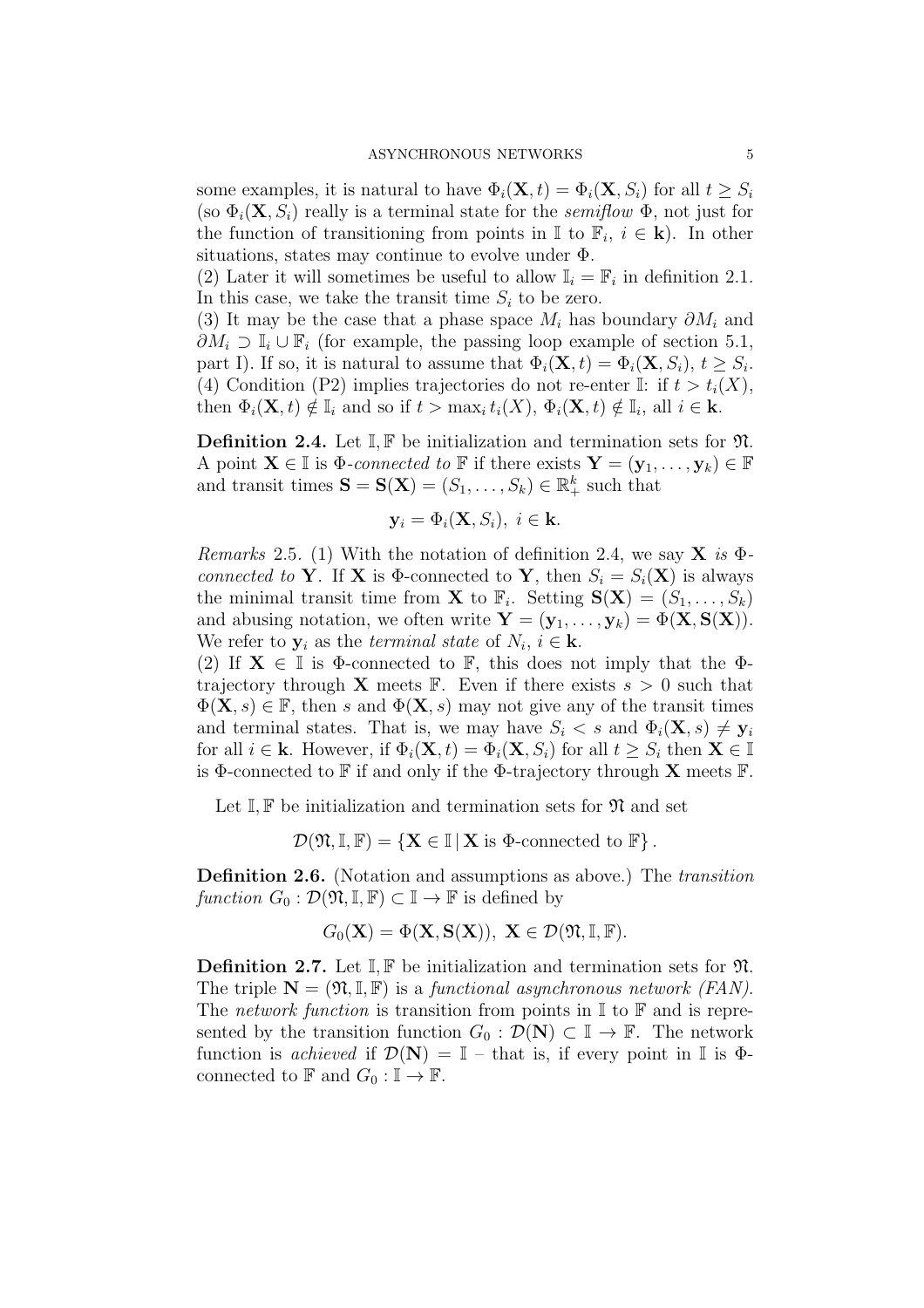*Remarks* 2.8. (1) In general,  $\mathcal{D}(\mathbf{N})$  may be a proper subset of I. Achieving the network function may be part of the process of network design and involve a mix of dynamics and logical conditions (see below).

(2) In the sequel we regard the achievement of network function as synonymous with the transition function  $G_0$  having domain  $\mathbb{I}$ .

2.2. Deadlocks. In this section we address one of the reasons for the failure of a FAN to achieve its function: the presence of deadlocks.

**Definition 2.9.** A FAN  $N = (\mathfrak{N}, \mathbb{I}, \mathbb{F})$  has a *dynamical deadlock* if there is a nonempty subset  $A \subset M$  such that

- (1) A is compact and semiflow invariant:  $\Phi^t(A) = A, t \geq 0$ .
- $(2)$   $A \cap (\mathbb{I} \cup \mathbb{F}) = \emptyset$ .
- (3) There is a nonempty subset K of  $\mathbb{I} \setminus \mathcal{D}(N)$  such that every trajectory through a point of  $K$  enters  $A$  within finite time.

We refer to A as *deadlock sink*. If K contains an open set, A is a topological deadlock sink, and if K has nonzero Lebesgue measure, A is an observable deadlock sink.

Example 2.10. In the passing loop example of section 5.3, part I, a required condition for exiting the passing loop was that two coupled phase oscillators were phase synchronized to within  $\varepsilon \in (0, 0.5)$ . Assuming identical frequencies, phase oscillator dynamics is given by

$$
\theta_1' = \omega + k \sin 2\pi (\theta_2 - \theta_1), \quad \theta_2' = \omega + k \sin 2\pi (\theta_1 - \theta_2),
$$

where  $k > 0$ . If  $|\theta_2(0) - \theta_1(0)| = 0.5$ , then  $|\theta_2(t) - \theta_1(t)| = 0.5$  for all  $t \geq 0$  and so there is a deadlock with deadlock sink

$$
A = \{((0,0), (\theta, \theta + 0.5)) | \theta \in \mathbb{T}\} \subset [-a, b]^2 \times \mathbb{T}^2.
$$

(For this example,  $\mathbb{I}_1 = \mathbb{F}_2 = \{-a\} \times \mathbb{T}$ ,  $\mathbb{F}_1 = \mathbb{I}_2 = \{b\} \times \mathbb{T}$  and the deadlock will not be observable.)

The next lemma shows that dynamical deadlocks cannot occur in networks governed by a single set of differential equations.

**Lemma 2.11.** The FAN  $N = (\mathfrak{N}, \mathbb{I}, \mathbb{F})$  has no dynamical deadlocks if  $\mathcal{E}|\mathbf{M} \setminus (\mathbb{I} \cup \mathbb{F})$  is constant.

*Proof.* Suppose that A is a deadlock sink for N. Let F be the the vector field on M determined by  $\mathcal{E}|\mathbf{M}\setminus (\mathbb{I}\cup \mathbb{F})$ . Clearly, A is invariant by the flow of **F**. Since A has an open neighbourhood in  $M \setminus (\mathbb{I} \cup \mathbb{F})$ , no trajectory starting in  $\mathbb{I}$  (or  $\mathbf{M} \setminus A$ ) can enter A in finite time, contradicting our assumption that A is a deadlock sink for  $N$ .

**Definition 2.12.** Let A be a deadlock sink for the FAN  $(\mathfrak{N}, \mathbb{I}, \mathbb{F})$ .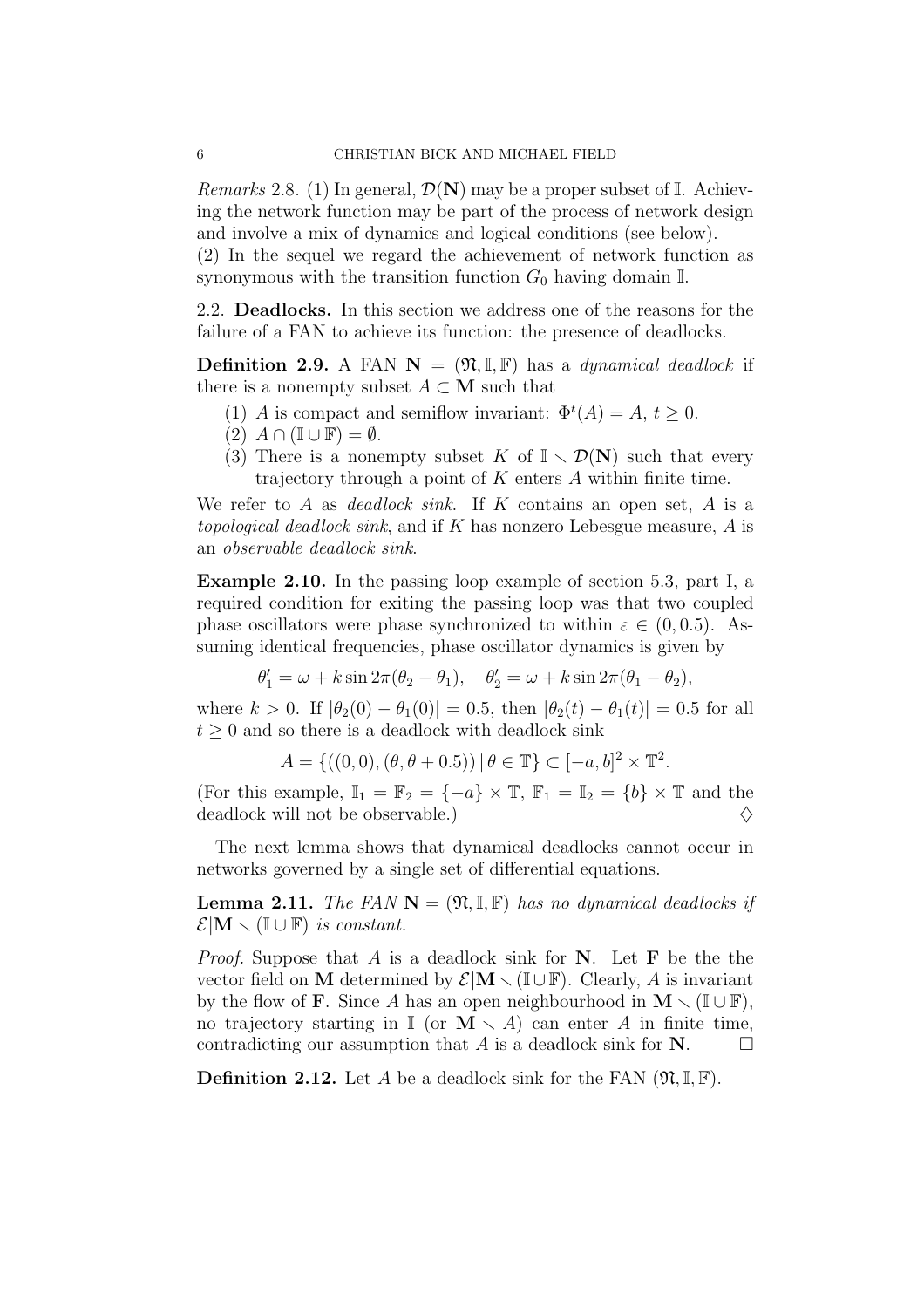- (1) A is a *deadlock* if A consists of a single point  $(a_1, \ldots, a_k)$ . The deadlock is total if  $a_i \notin \mathbb{F}_i$  for all  $i \in \mathbf{k}$ , and partial if there exists  $i \in \mathbf{k}$  such that  $a_i \in \mathbb{F}_i$ .
- (2) A is a livelock if A is a periodic orbit.

Examples 2.13. (1) The deadlock given in example 2.10 is a livelock – an antiphase (periodic) solution of the phase oscillator pair.

(2) Deadlocks can occur because of faulty logic. For example, if we have a 4-way stop sign at a cross roads with the following traffic rules.

- (a) All traffic arriving at the stop sign stops.
- (b) No left or right turns allowed when a vehicle restarts it proceeds in same direction whence it came.
- (c) Priority is determined by order of arrival first to arrive (stop), first to leave (restart) – unless more than one vehicle arrives at the stop sign at the same time, in which case priority is given to the car on the right (there is no issue if two vehicles arrive at the same time from opposite directions).

A total deadlock occurs if four cars arrive at the stop sign at the same time. There is no easy way to vary the logic to resolve the deadlock. Provided the traffic is light, the deadlock may be regarded as acceptable<sup>1</sup>, otherwise it may be preferable (a) to have a two way stop sign, or (b) use traffic lights. Although the deadlock is, in principle, not observable, in practice it is: drivers are only able to approximately judge the time of arrival of vehicles on their right.  $\diamondsuit$ 

The presence of deadlocks can prevent a functional network from completing its function. We briefly discuss some examples of deadlocks in real-world networks and how they can be resolved.

2.2.1. Resource allocation. In computer science and distributed systems, deadlocks are typically found in problems with resource allocation. In network terminology, two (or more) nodes trying to connect to a third node  $N_T$  which only allows one connection. For example, in threaded computation, data corruption can occur if two threads attempt simultaneous writes to the same memory. The resolution involves (a) the connected node  $N<sub>S</sub>$  having a lock on the target node  $N<sub>T</sub>$ until the process requiring the connection is finished; (b) a protocol for how to handle the situation when two nodes simultaneously request connection to  $N_T$ , (c) prioritisation of connection requests. If the node  $N<sub>S</sub>$  does not ever get disconnected from  $N<sub>T</sub>$ , then there will be at least a partial deadlock and if low priority nodes are connected then the system may run slowly. If the time of connection is small then attempts

<sup>&</sup>lt;sup>1</sup>An example of the *ostrich algorithm* from computer science.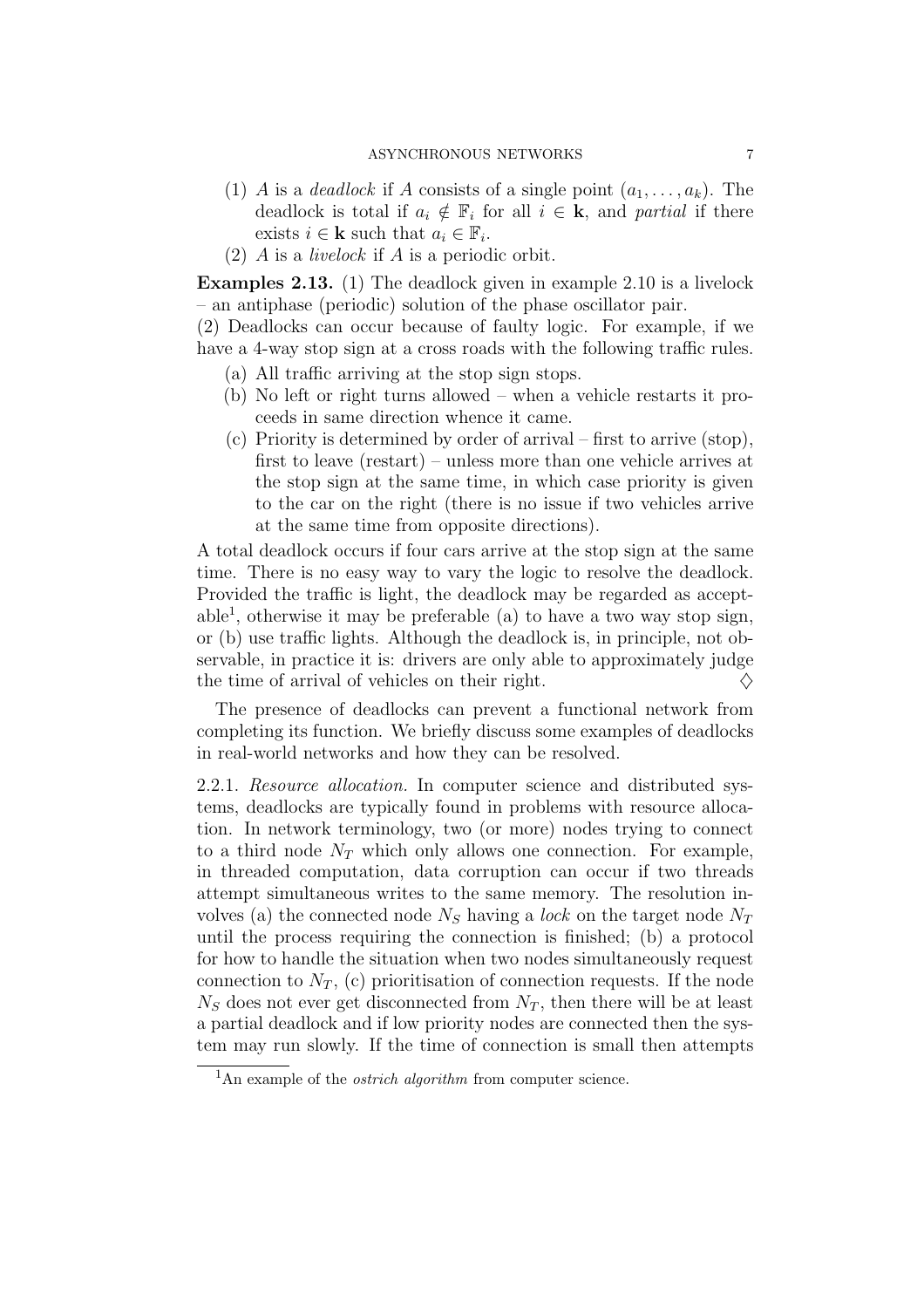at simultaneous connection may be rare: deadlocks are often very hard to find in complex networks. In terms of event driven dynamics and asynchronous networks, (a,b) are handled by a correctly written event structure which may use local time. After the connection between  $N<sub>S</sub>$ and  $N_T$  is released, a new connection will be made either randomly or consistent with a prioritisation list (or both!). In large complex networks, it may be extremely hard to organise the structure so that there are no deadlocks.

#### 3. Regularity conditions on a FAN

Our aim in the next two sections is show how we can express the dynamics of a FAN in terms of the dynamics of subnetworks which are also FANs. In the present section, we shift our focus from the absolute definition of a FAN, as given in definition 2.7, to a more relative definition where we impose geometric and structural conditions on a (sub)network that give dynamics that is closely related to the dynamics of the containing global network. As part of this process, we will eventually need to relax our assumption that all nodes, even uncoupled nodes, are started at exactly the same time (that is, at time  $t = 0$ ).

3.1. Geometric FANs. We start with some notational conventions and assumptions that we maintain throughout this section. If  $(\mathfrak{N}, \mathbb{I}, \mathbb{F})$ is a FAN, then  $\mathfrak{N} = (\mathcal{N}, \mathcal{A}, \mathcal{F}, \mathcal{E})$  will be proper asynchronous network with k nodes, network vector field  $\mathbf{F} = (F_1, \ldots, F_k)$ , and well defined semiflow  $\Phi = (\Phi_1, \ldots, \Phi_k)$ . Furthermore, we suppose that  $\emptyset \in \mathcal{A}$ , set  $f^{\emptyset} = \mathbf{Z} = (Z_1, \ldots, Z_k)$  and assume that  $\mathbf{Z}$  determines a smooth flow  $\Psi^t = (\psi_1^t, \dots, \psi_k^t)$  on M (automatic if M is compact). Since Z is given by the empty connection structure,  $\psi_i^t$  determines a flow on  $M_i$  for all  $i \in \mathbf{k}$ . Let  $\mathbf{M}^{\sigma} = \prod_{i \in \mathbf{k}} M_i^{\sigma}, \sigma \in \{-, +, 0\}$ .

**Definition 3.1.** The FAN  $N = (\mathfrak{N}, \mathbb{I}, \mathbb{F})$  is *geometric* if

- (G) For all  $i \in \mathbf{k}$ ,  $\mathbb{I}_i$ ,  $\mathbb{F}_i$  are disjoint nonempty closed hypersurfaces in  $M_i$  that separate  $M_i$  into nonempty closed connected regions  $M_i^-, M_i^0, M_i^+$  with smooth boundary satisfying (a)  $\partial M_i^- = M_i^- \cap M_i^0 = \mathbb{I}_i,$ (b)  $\partial M_i^+ = M_i^+ \cap M_i^0 = \mathbb{F}_i$ .
- (T) For  $i \in \mathbf{k}$ ,  $F_i = Z_i$  on an open neighbourhood of  $\mathbb{I}_i \cup \mathbb{F}_i$  and is transverse to  $\mathbb{I}_i \cup \mathbb{F}_i$ ; inward pointing for  $M_i^0$  along  $\mathbb{I}_i$ , outward pointing for  $M_i^0$  along  $\mathbb{F}_i$ .
- (F) For each  $X \in \mathbb{I}$ , and  $i \in \mathbf{k}$ , there exists a unique smallest  $S_i(\mathbf{X}) \in \mathbb{R}_+$  such that  $\Phi_i(\mathbf{X}, S_i(\mathbf{X})) \in \mathbb{F}_i$ .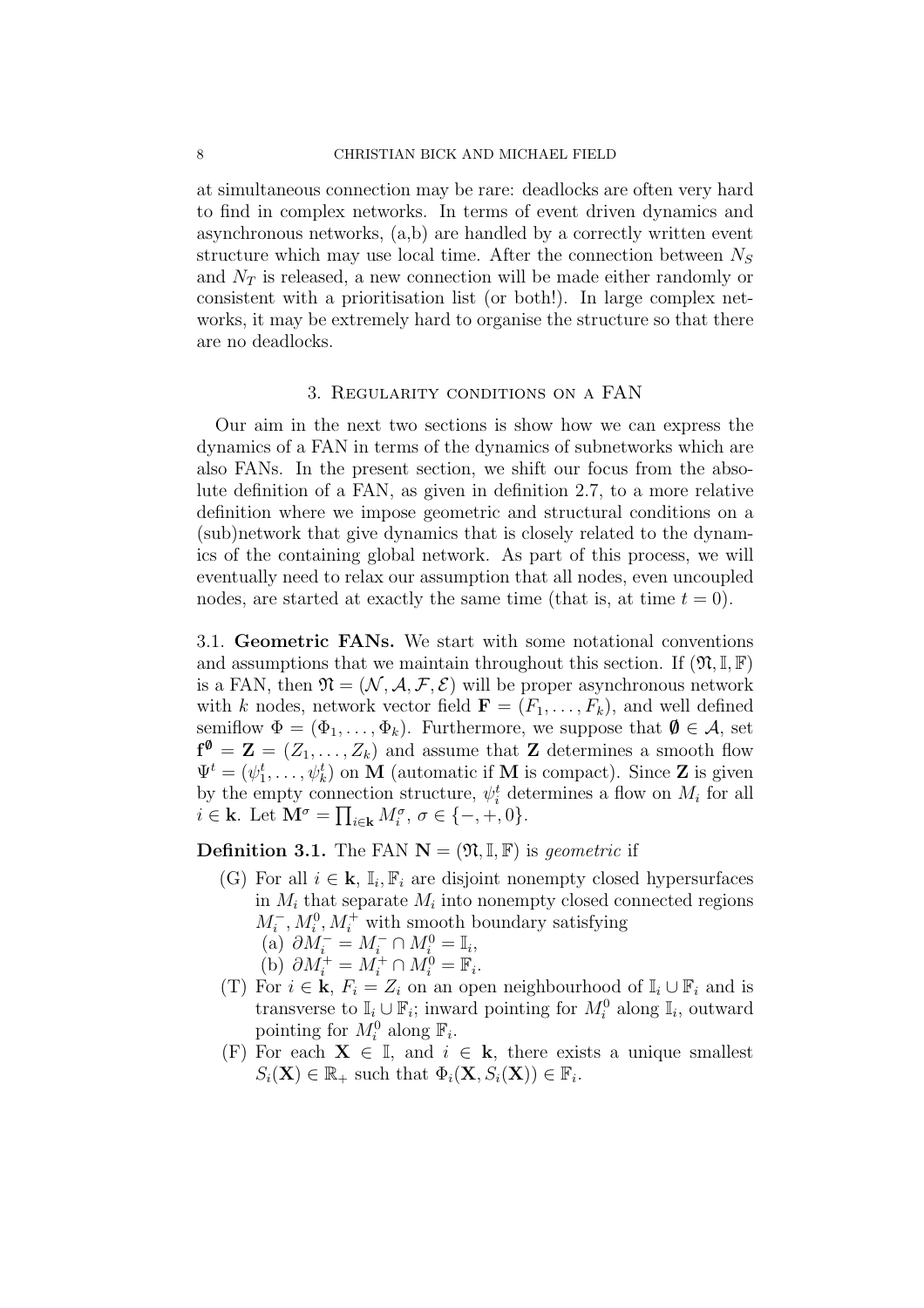See the following remarks for the geometric implication of these conditions, and note that the labels  $G, T$  and  $F$  refer respectively to Geometry, Transversality and Function.

*Remarks* 3.2. (1) Condition  $(G)$  implies condition  $(P1)$ ; conditions (G,T) imply condition (P2) (with  $t_i(\mathbf{X}) = 0$ , for all  $i \in \mathbf{k}$  and  $\mathbf{X} \in \mathbb{I}$ ). Condition (P3) follows trivially from (G,T).

(2) The geometric conditions on the regions  $M_i^-, M_i^0, M_i^+$  are strong and entail that  $\mathbb{I}_i$ ,  $\mathbb{F}_i$  each separate  $M_i$  into two connected components. For periodic problems, such as daily factory inventory oscillations or biological rhythms,  $\mathbb{I}_i$ ,  $\mathbb{F}_i$  may not disconnect  $M_i$  (for example, if  $M_i = \mathbb{T}^n$ ). This would imply that  $M_i^- = M_i^+$  and allow for trajectories to leave and renter  $M_i^0$  or  $M_i \setminus M_i^0$ . In this regard, we could also allow  $M_i^{\pm}$  to be empty.

(3) Condition (T) implies that  $Z_i | (\mathbb{I}_i \cup \mathbb{F}_i)$  is non-vanishing, all  $i \in \mathbf{k}$ .

**Lemma 3.3.** If the FAN  $(\mathfrak{N}, \mathbb{I}, \mathbb{F})$  is geometric, then it has a welldefined transition function  $G_0 : \mathbb{I} \to \mathbb{F}$  and timing function  $\mathbf{S} : \mathbb{I} \to \mathbb{R}_+^k$ .

*Proof.* Immediate from remarks 3.2(1) and condition  $(F)$ .

3.2. Generalizing network function. Consider the geometric FAN **N** shown in figure 3. Suppose that we initialize at  $\mathbf{W} = (\mathbf{w}_1, \dots, \mathbf{w}_k) \in$ M<sup>-</sup>. Assume that the state of node  $N_i$  enters  $\mathbb{I}_i$  at time  $T_i \geq 0$ :  $\Phi_i(\mathbf{W}, T_i) = \mathbf{x}_i \in \mathbb{I}_i$ ,  $i \in \mathbf{k}$   $(T_i = 0 \text{ iff } \mathbf{w}_i \in \partial M_i^-)$ . Note that if  $\mathbf{w}_i$  is sufficiently close to  $\mathbb{I}_i$ , all  $i \in \mathbf{k}$ , then condition (T) implies that each  $\Phi_i$  trajectory will meet  $\mathbb{I}_i$ .



FIGURE 3. Three different ways of viewing a geometric FAN

If we have  $T_1 = \ldots = T_k = T$ , then it follows from condition (F) that there exist times  $S_i > T$  such that  $\Phi_i(\mathbf{W}, S_i + T) = \Phi_i(\mathbf{X}, S_i) = \mathbf{y}_i \in \mathbb{F}_i$ , all  $i \in \mathbf{k}$ . If we do not assume that that the  $T_i$  are all equal, then the  $\Phi_i(\mathbf{W}, t)$ -trajectory may not even meet  $\mathbb{F}_i$  and, even if it does, the time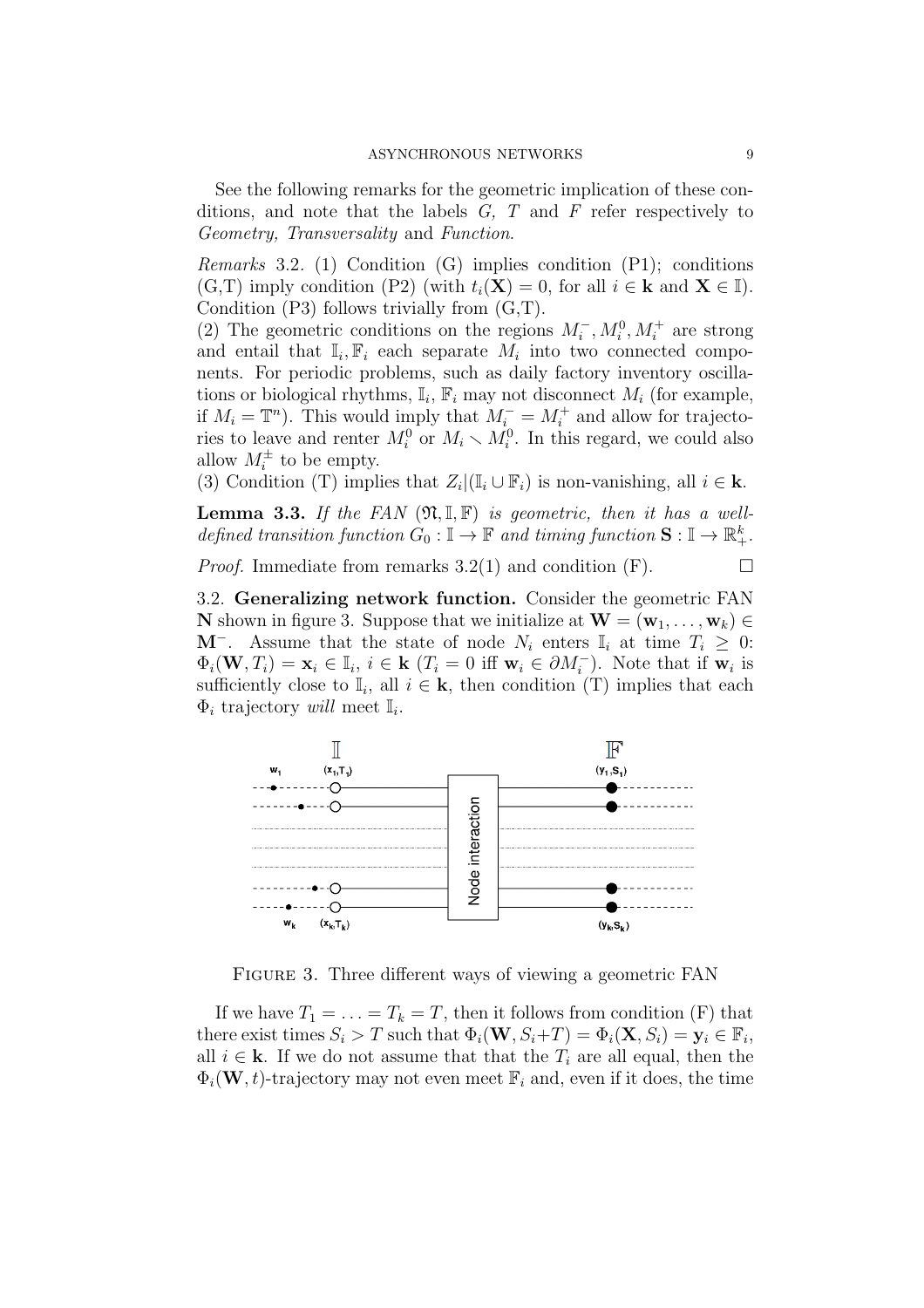and point of intersection may be different from  $S_i + T_i$  and  $y_i$  (we give an example below).

It is natural to find conditions on N that allow for the initialization of the components  $x_i$  of  $X \in \mathbb{I}$  to occur at different times and still achieve network function. For example, the terminal times and states should be the same if we either initialize at **W** and  $t = 0$  or we initialize each component  $\mathbf{x}_i \in \mathbb{I}_i$  at time  $T_i$ . The main issue in carrying out this program is that the state of a node  $N_j$  not in  $M_j^0$  may influence the evolution of a node  $N_i$  with state in  $M_i^0$ . For example, the condition for a constraint  $N_0 \to N_i$  may depend on  $\mathbf{x}_j \in M_j^- \cup M_j^+$ .

Exactly the same problem may occur if we attempt to redefine the semiflow  $\Phi$  on  $\mathfrak N$  by stopping nodes when they reach their termination set. That is, if we try to define  $\Phi^* : \mathbf{M}^0 \times \mathbb{R}_+ \to \mathbf{M}^0$  by defining  $\Phi_i^{\star}(\mathbf{X},t) = \mathbf{y}_i, t \geq S_i$ , it may the case that another node  $N_j$  with state in  $M_j^0$  requires  $N_i$  to reach a state in  $M_i^+ \setminus \mathbb{F}_i$  in order that  $N_j$  reach a terminal state (for example, release of a constraint on  $N_i$ ). Similar considerations hold for trajectories entering  $M_i^0$ .

**Example 3.4.** Take a three node FAN with  $M_i = \mathbb{R}$ ,  $\mathbb{I}_i = \{0\}$ ,  $i \in \mathbf{3}$ ,  $\mathbb{F}_1 = \{1\}$ , and  $\mathbb{F}_2 = \mathbb{F}_3 = \{2\}$ . Define dynamics according to

$$
x' = 1
$$
  
\n
$$
y' = \begin{cases} 1, & \text{if } y < 1, \text{ or } x \ge 1.5 \\ 0, & \text{if } y = 1, \text{ and } x < 1.5 \end{cases}
$$
  
\n
$$
z' = \begin{cases} \frac{1}{2}, & \text{if } x < 1.5 \\ 1, & \text{if } x \ge 1.5 \end{cases}
$$

If we continue evolution past the terminal states, then  $(0, 0, 0)$  is  $\Phi$ connected to  $(1, 2, 2)$  and  $S(0, 0, 0) = (1, 2.5, 2.75)$ . On the other hand, if we stop evolution of nodes when they reach their terminal state, then  $(0, 0, 0)$  is not  $\Phi$ -connected to F:  $N_2$  never attains its terminal state and there is a deadlock. Moreover,  $N_3$  now takes time 4 to reach its terminal state.  $\Diamond$ 

3.3. Weak regularity. Our aim is to give conditions on a FAN  $N =$  $(\mathfrak{N}, \mathbb{I}, \mathbb{F})$  that allow for (a) general initializations of nodes in  $\mathbb{I}$ : state  $\mathbf{x}_i \in \mathbb{I}_i$  starts at any time  $T_i \geq 0$ ,  $i \in \mathbf{k}$ , (b) stopping of nodes when the termination state is reached without changing the network function. and  $(c)$  replacing  $N$  by simpler FAN where the event structure is trivial outside  $M^0$ .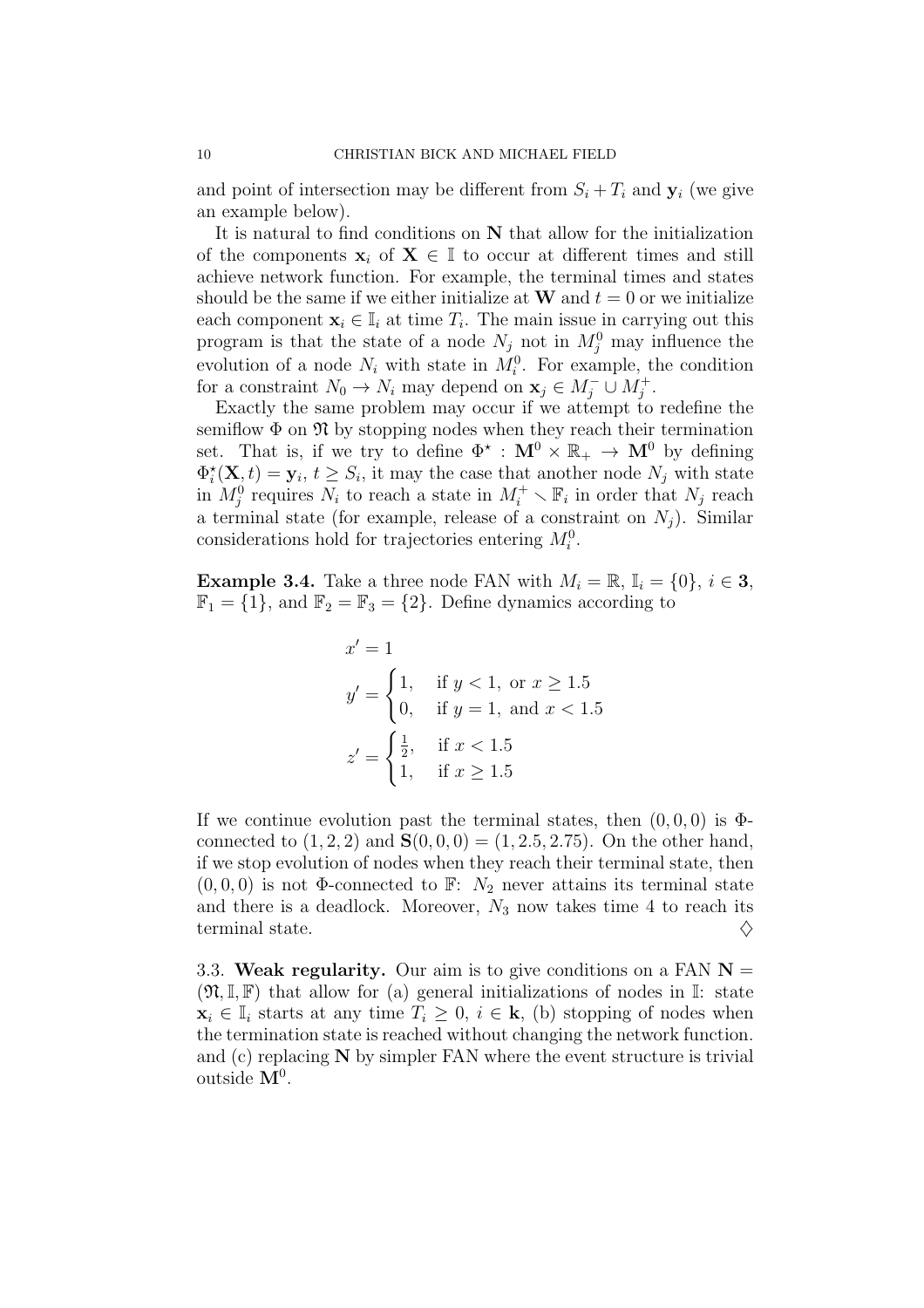We need some new notation and definitions. Let  $\alpha$  be a connection structure. If  $i \in \mathbf{k}$ , the node  $N_i$  is *linked in*  $\alpha$  if  $\alpha$  has an edge containing  $N_i$  as an end point. Let  $v(\alpha)$  denote the set of nodes linked in  $\alpha$ . Define

$$
E_i = \{ \mathbf{X} \in \mathbf{M} \mid i \in v(\mathcal{E}(\mathbf{X})) \}, \ i \in \mathbf{k},
$$
  

$$
E^* = \bigcup_{i \in \mathbf{k}} E_i.
$$

Observe that  $X \in E^*$  if and only if at least one node is linked at X. We have  $E^{\emptyset} = \mathbf{M} \setminus E^*$ .

Let  $A^0, A^-, A^+$  be disjoint subsets of **k**, with  $A^0 \cup A^- \cup A^+ = \mathbf{k}$  (at least two of  $A^0$ ,  $A^-$ ,  $A^+$  must be nonempty).

If  $\sigma \in \{-, +, 0\}$  and  $\alpha \in \mathcal{A}$ , define  $\alpha^{\sigma} \in M_{\bullet}(k)$  by

(1) 
$$
\alpha^{\sigma} = \{ N_j \to N_i \in \alpha \mid j \in (A^{\sigma})^{\bullet}, i \in A^{\sigma} \},
$$

Let  $\sigma \in \{-, +, 0\}$  and suppose that for  $i \in A^{\sigma}$ , we are given an open neighbourhood  $W_i^{\sigma}$  of  $M_i^{\sigma}$  in  $M_i$ . Set  $\mathbf{W}^{\sigma} = \prod_{i \in A^{\sigma}} W_i^{\sigma}$  and define

$$
\mathbf{W} = \mathbf{W}^0 \times \mathbf{W}^- \times \mathbf{W}^+ \subset \mathbf{M}.
$$

Definition 3.5. (Notation and assumptions as above.) The asynchronous network  $\mathfrak N$  has product structure on W if for each  $\sigma \in \{-, +, 0\}$ , we can find an asynchronous network  $\mathfrak{N}^{\sigma} = (\mathcal{N}^{\sigma}, \mathcal{A}^{\sigma}, \mathcal{F}^{\sigma}, \mathcal{E}^{\sigma})$ , where  $\mathcal{N}^{\sigma}$  has nodes  $\{N_i | i \in A^{\sigma}\}\$  and network phase space  $\mathbf{W}^{\sigma}$ , such that

$$
\mathfrak{N}|\mathbf{W}=\mathfrak{N}^0\times\mathfrak{N}^-\times\mathfrak{N}^+.
$$

If  $\mathfrak N$  has product structure on W, it follows from the results of section 6, part I, that for all  $X = (X^0, X^-, X^+) \in W$  we have

(2) 
$$
\mathcal{E}(\mathbf{X}) = \mathcal{E}^0(\mathbf{X}^0) \vee \mathcal{E}^-(\mathbf{X}^-) \vee \mathcal{E}^+(\mathbf{X}^+)
$$

$$
(3) \qquad {\bf f}^{\mathcal{E}({\bf X})}({\bf X}) \ \ = \ \ {\bf f}^{\mathcal{E}^{0}({\bf X}^{0})}_0({\bf X}^{0})\times {\bf f}^{\mathcal{E}^{+}({\bf X}^{-})}_-({\bf X}^{-})\times {\bf f}^{\mathcal{E}^{+}({\bf X}^{+})}_+({\bf X}^{+}).
$$

Moreover, for each  $X \in W$ , there exists  $t(X) > 0$  such that the forward trajectory  $\Phi^{\mathbf{W}}(\mathbf{X},t)$  in W is well-defined and equal to  $(\Phi | \mathbf{W})(\mathbf{X},t)$ , for all  $t \in [0, t(\mathbf{X})).$ 

*Remarks* 3.6. (1) With the notation of  $(1)$ , equation  $(2)$  implies that  $\mathcal{E}^{\sigma}(\mathbf{X}^{\sigma}) = \mathcal{E}(\mathbf{X})^{\sigma}$ , for all  $\mathbf{X} = (\mathbf{X}^0, \mathbf{X}^-, \mathbf{X}^+) \in \mathbf{W}$ ,  $\sigma \in \{-, +, 0\}$ . (2) Equation (3) implies that if  $i \in A^{\sigma}$ , then the component  $f_i^{\mathcal{E}(\mathbf{X})}$  $\frac{c^{(\mathbf{A})}}{i}|\mathbf{W}|$ depends only on  $\mathbf{X}^{\sigma} \in \mathbf{W}^{\sigma}$ .

**Definition 3.7.** (Notation as above.) The FAN  $N = (\mathfrak{N}, \mathbb{I}, \mathbb{F})$  is weakly regular if

 $(1)$  N is geometric.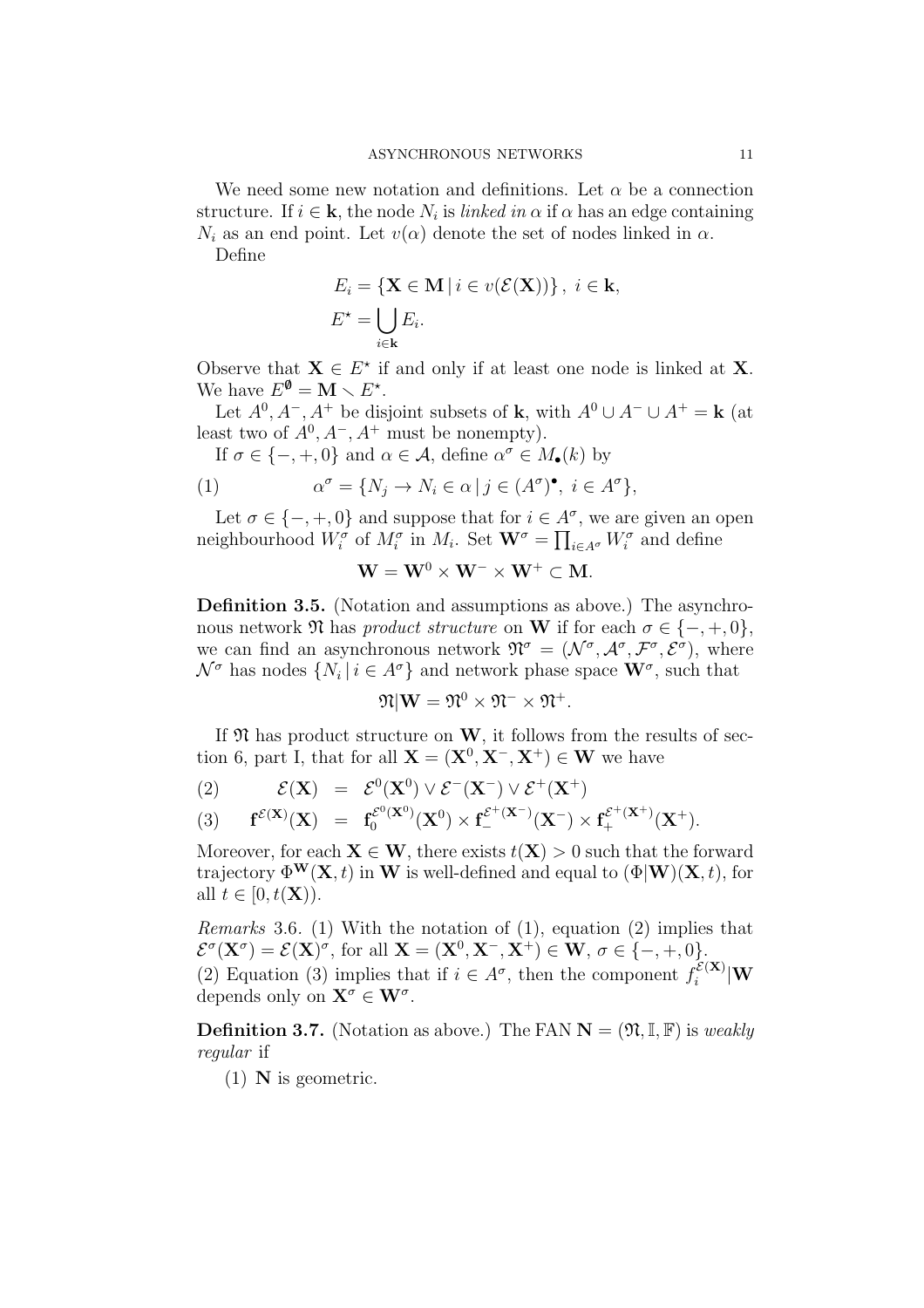- (2) There exist open neighbourhoods  $V_i$  of  $\partial M_i^0$  in  $M_i$ ,  $i \in \mathbf{k}$ , such that
	- (S1)  $\pi_i(E_i) \subset M_i \setminus V_i$ , all  $i \in \mathbf{k}$ .
	- (S2) If  $A^0$ ,  $A^-$ ,  $A^+$  are proper disjoint subsets of **k**, with  $A^0 \cup$  $A^- \cup A^+ = \mathbf{k}$ , and  $\mathbf{W}^{\sigma} = \prod_{i \in A^{\sigma}} (M_i^{\sigma} \cup V_i)$ ,  $\sigma \in \{0, -, +\},$ then  $\mathfrak{N}$  has product structure on  $\mathbf{W} = \mathbf{W}^0 \times \mathbf{W}^- \times \mathbf{W}^+$ .

*Remarks* 3.8. (1) If  $\alpha \in \mathcal{A}$  and  $i \in v(\alpha)$ , then  $E_{\alpha} \subset E_i$ . Hence (S1) implies that  $\pi_i(E_\alpha) \subset M_i \setminus V_i$  if  $i \in v(\alpha)$ .

(2) Condition (S1) implies that if the state of node  $N_i$  is close to  $\mathbb{I}_i \cup$  $\mathbb{F}_i$ , then the node will be uncoupled. It also follows from (S1) that  $\prod_{i\in\mathbf{k}}V_i\subset E^{\emptyset}$  and so  $E^{\emptyset}$  is a neighbourhood of  $\mathbb{I}\cup\mathbb{F}$ .

(3) It follows from (S1,S2) and remarks 3.6(2) that  $\mathcal{A}^{\sigma} \subset \mathcal{A}, \sigma \in$  $\{0, -, +\}$  (for example, if  $\sigma = 0$  and  $A^0 \neq \emptyset$ , choose  $\mathbf{X}^- \in \prod_{i \in A^-} V_i$ ,  $\mathbf{X}^+ \in \prod_{i \in A^+} V_i$ .

(4) Let  $\sigma, \eta \in \{0, -, +\}, \sigma \neq \eta$ . Since  $\mathfrak{N}|\mathbf{W} = \mathfrak{N}^0 \times \mathfrak{N}^- \times \mathfrak{N}^+$ , there are no connections between  $N_i$  and  $N_j$ , if  $i \in A^{\sigma}, j \in A^{\eta}$ .

The next result will be crucial for developing the dynamical and structural properties of weakly regular FANs.

**Lemma 3.9** (Local product structure). Let  $N = (\mathfrak{N}, \mathbb{I}, \mathbb{F})$  be a weakly regular FAN. Let  $A \subset \mathbf{k}$  be a nonempty subset of  $\mathbf{k}$  and set  $B = \mathbf{k} \setminus A$ .  $Set\ \mathbf{M}_{B}^{\pm}=\prod_{i\in B}(M_{i}^{-}\cup M_{i}^{+})$ . If  $\mathbf{X}=(\mathbf{X}_{A},\mathbf{X}_{B})\in \mathbf{M}_{A}^{0}\times \mathbf{M}_{B}^{\pm}$ , there exists  $\delta > 0$  such that for  $t \in [0, \delta]$  we may write

$$
\Phi(\mathbf{X},t) = (\Phi_A(\mathbf{X}_A,t), \Phi_B(\mathbf{X}_B,t)).
$$

*Proof.* Choose  $\delta > 0$  so that for  $t \in [0, \delta], \Phi_i(\mathbf{X}, t) \in M_i^0 \cup V_i$ , all  $i \in A$ , and  $\Phi_j(\mathbf{X},t) \in M_j^- \cup M_j^+ \cup V_j$ , all  $j \in B$ . It follows from (S2) that we may write

$$
\Phi(\mathbf{X},t)=(\Phi_A(\mathbf{X}_A,t),\Phi_B(\mathbf{X}_B,t))\in \mathbf{M}_A^0\times \mathbf{M}_B^{\pm},\;t\in [0,\delta],
$$

where  $\Phi_A(\mathbf{X}_A, t) = \pi_A \Phi(\mathbf{X}, t)$ ,  $\Phi_B(\mathbf{X}_B, t) = \pi_B \Phi(\mathbf{X}, t)$ . (These relations may fail once  $\Phi_i(\mathbf{X}, t)$  exits  $V_i, i \in \mathbf{k}$ .)

3.4. Generalized initialization. Let  $N = (\mathfrak{N}, \mathbb{I}, \mathbb{F})$  be a weakly regular FAN with semiflow  $\Phi$ . Set  $\mathbb{I} = \mathbb{I} \times \mathbb{R}^k_+$ ,  $\mathbb{F} = \mathbb{F} \times \mathbb{R}^k_+$ . We refer to  $\mathbb{I}$ and  $\widehat{F}$  as *generalized* initialization and termination sets.

Our first step will be to construct evolution and timing operators

$$
\widehat{\Phi} = (\widehat{\Phi}_i, \dots, \widehat{\Phi}_k) : \widehat{\mathbb{I}} \times \mathbb{R}_+ \to \mathbf{M}
$$

$$
\widehat{\mathbf{S}} = (\widehat{S}_1, \dots, \widehat{S}_k) : \widehat{\mathcal{D}}(\mathbf{N}) \subset \widehat{\mathbb{I}} \to \mathbb{R}_+^k
$$

that allow for general initialization times.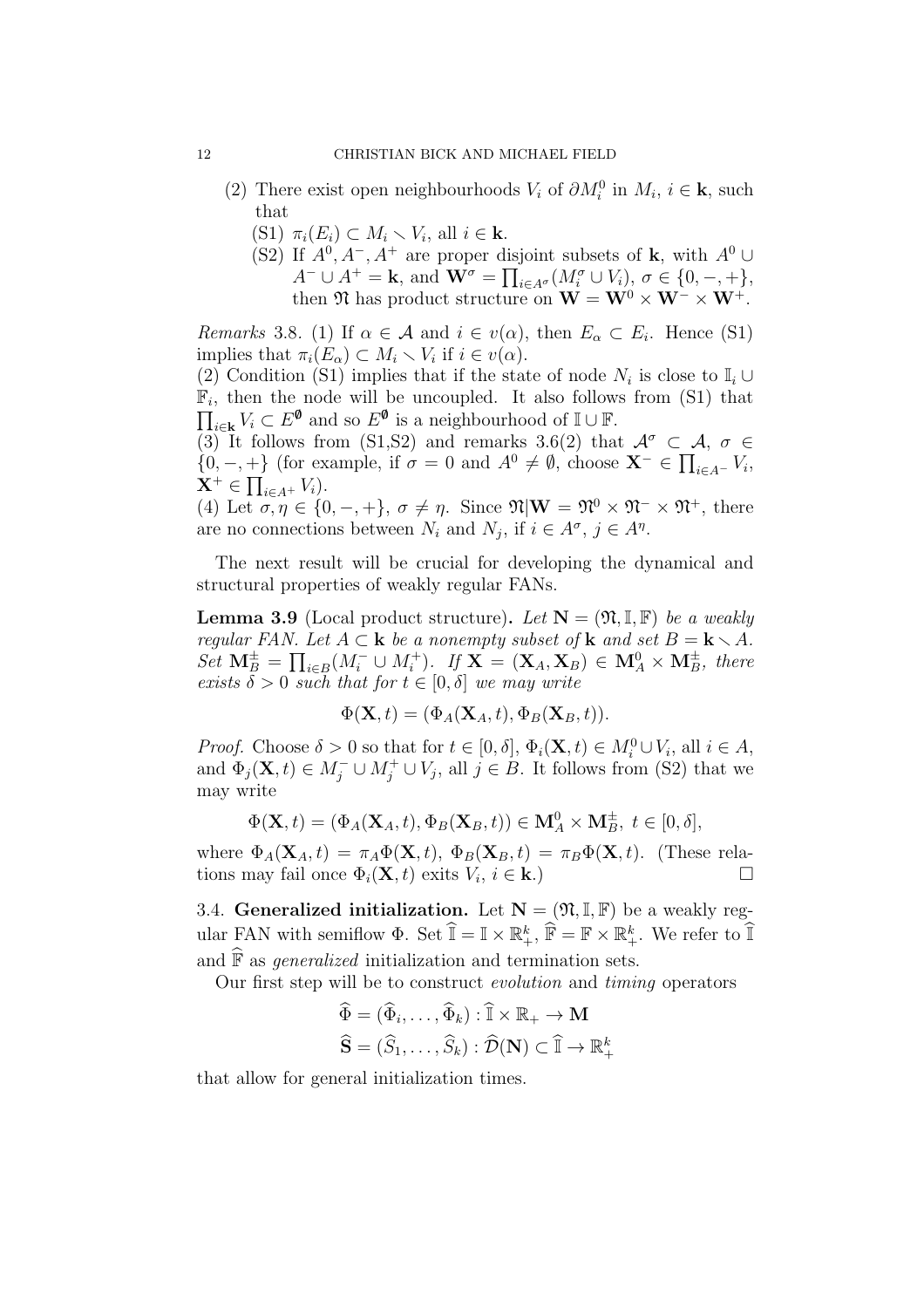Let  $\mathbf{T} = (T_1, \ldots, T_k) \in \mathbb{R}_+^k$ . Choose the minimal sequence  $S(\mathbf{T}) =$  $(\tau_j)_{j=1}^p$  satisfying  $0 \leq \tau_1 < \tau_2 < \ldots < \tau_p, \tau_1 = \min\{T_1, \ldots, T_k\},\$  $\tau_p = \max\{T_1, \ldots, T_k\},\$  and  $\{T_1, \ldots, T_k\} = \{\tau_1, \ldots, \tau_p\}.$  For each  $\ell \in \mathbf{p}$ , define  $J_{\ell} = \{i \in \mathbf{k} | T_i \leq \tau_{\ell}\}.$ 

**Proposition 3.10.** (Notation and assumptions as above.) Let  $X \in \mathbb{I}$ and  $\mathbf{T} \in \mathbb{R}^k_+$ . There is a (unique) continuous, piecewise smooth map  $\Phi_{(\mathbf{X},\mathbf{T})}: \mathbb{R}_+ \rightarrow \mathbf{M}$  satisfying

- (1) For all  $i \in \mathbf{k}$ ,  $\Phi_{i, (\mathbf{X}, \mathbf{T})}(t) = x_i, t \in [0, T_i].$ (2) If  $t \in [\tau_{\ell}, \tau_{\ell+1}], \ell < p$ , then  $\widehat{\Phi}_{i,(\mathbf{X},\mathbf{T})}(t) = \begin{cases} & \Phi_i(\widehat{\Phi}_{(\mathbf{X},\mathbf{T})}(\tau_\ell), t - \tau_\ell), \ i \in J_\ell \ & x, \ \text{otherwise} \end{cases}$  $x_i$ , otherwise.
- (3) If  $t \geq \tau_p$ , then

$$
\widehat{\Phi}_{(\mathbf{X},\mathbf{T})}(t) = \Phi(\widehat{\Phi}_{(\mathbf{X},\mathbf{T})}(\tau_p), t - \tau_p).
$$

(4) If  $\mathbf{T} = \mathbf{0}$ , then

$$
\widehat{\Phi}_{(\mathbf{X},\mathbf{T})}(t) = \Phi(\mathbf{X},t), \ t \in \mathbb{R}_+.
$$

Finally, if we let  $H(t)$  denotes the Heaviside step function (with  $H(0) =$ 1), then the trajectory  $\widehat{\Phi}_{(\mathbf{X},\mathbf{T})}(t)$ ,  $t > 0$ , is the solution  $\mathbf{X}(t)$  of the nonautonomous system

(4) 
$$
\mathbf{x}'_i(t) = H(T_i - t)F_i(\mathbf{X}(t)), \ i \in \mathbf{k},
$$

where  $\mathbf{F} = (F_1, \ldots, F_k)$  is the network vector field.

*Proof.* The trajectory  $\widehat{\Phi}_{(\mathbf{X},\mathbf{T})}(t)$  is defined inductively using (1,2,3) of the statement. Each of the inductive steps gives a well-defined piece of trajectory by lemma 3.9. Once all the variables are switched on, we use the properness of  $\mathfrak{N}$  to define  $\widehat{\Phi}_{(\mathbf{X},\mathbf{T})}(t) = \Phi(\mathbf{Y}, t - \tau_p), t \geq \tau_p$ , where  $\mathbf{Y} = \Phi(\mathbf{x}, \mathbf{r}) (\tau_p)$ . The remaining statements of the proposition are immediate.  $\Box$ 

Remark 3.11. Proposition 3.10 shows that we can start to evolve nodes from the initialization set at different times. Observe that the proof depends crucially on the local product structure given by lemma 3.9. In particular, without the local product structure there is no guarantee that solutions to (4) exist in the sense of definition 4.16, part I.

Corollary 3.12. Let  $N = (\mathfrak{N}, \mathbb{I}, \mathbb{F})$  be weakly regular. The evolution operator  $\widehat{\Phi}: \widehat{\mathbb{I}} \times \mathbb{R}_+ \to \mathbf{M}$  given by proposition 3.10 is well defined and continuous in forward time.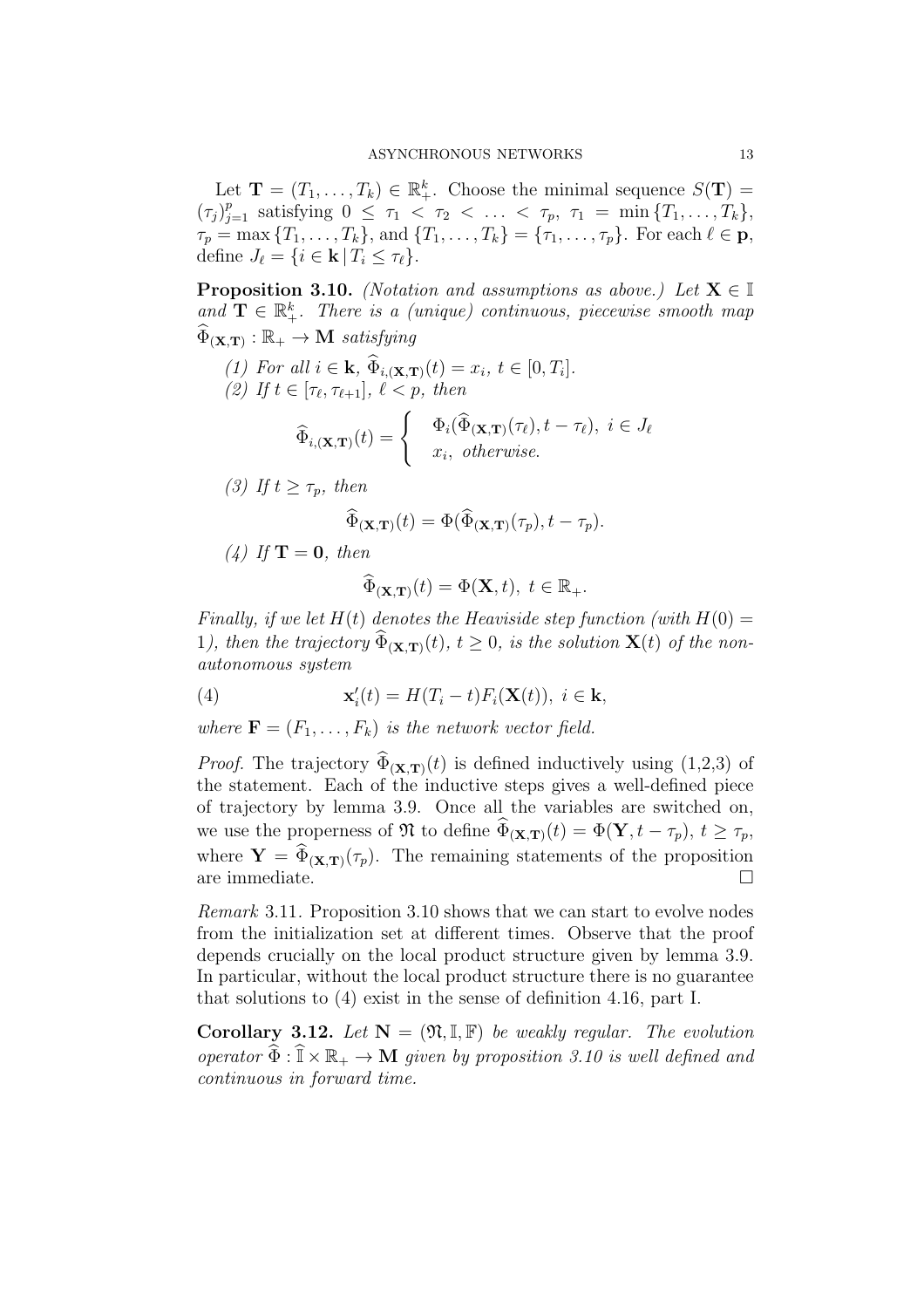For  $i \in \mathbf{k}$ , let  $\mathcal{D}_i$  be the subset of  $\mathbb{I}$  consisting of  $(\mathbf{X}, \mathbf{T})$  for which there exists a (minimal)  $S_i = S_i(\mathbf{X}, \mathbf{T}) \geq T_i$  such that  $\Phi_i((\mathbf{X}, \mathbf{T}), S_i) \in \mathbb{F}_i$ . Set  $\widehat{\mathcal{D}}(\mathbf{N}) = \bigcap_{i \in \mathbf{k}} \mathcal{D}_i$  and define the *timing function*  $\widehat{\mathbf{S}} : \widehat{\mathcal{D}}(\mathbf{N}) \to \mathbb{R}^k_+$ by  $\widehat{S}(\mathbf{X}, \mathbf{T}) = (\widehat{S}_1(\mathbf{X}, \mathbf{T}), \ldots, \widehat{S}_k(\mathbf{X}, \mathbf{T}))$ . Since N is weakly regular,  $\widehat{\mathcal{D}}(\mathbf{N}) \supset \mathbb{I}$  (we identify  $\mathbb{I}$  with the subset  $\{(\mathbf{X}, \mathbf{0}) | \mathbf{X} \in \mathbb{I}\}\$  of  $\widehat{\mathbb{I}}$ ).

**Definition 3.13.** (Notations and assumptions as above.) If  $\widehat{\mathcal{D}}(\mathbf{N}) = \widehat{\mathbb{I}}$ , we define the *generalized transition function*  $G: \hat{\mathbb{I}} \to \hat{\mathbb{F}}$  by

$$
G(\mathbf{X}, \mathbf{T}) = ((\widehat{\Phi}_1((\mathbf{X}, \mathbf{T}), \widehat{S}_1), \dots, \widehat{\Phi}_k((\mathbf{X}, \mathbf{T}), \widehat{S}_k)), \widehat{\mathbf{S}}(\mathbf{X}, \mathbf{T})),
$$

where  $S(X, T) = (S_1, \ldots, S_k)$  is given by the timing function.

*Remark* 3.14. For  $(X, T) \in \hat{\mathbb{I}}$  with  $T = (T, \ldots, T), T \in \mathbb{R}_+$  we have  $G(X, T) = (G_0(X), S(X) + T).$ 

Definition 3.15. (Notations and assumptions as above.) A weakly regular FAN is regular if  $\widehat{\mathcal{D}}(\mathbf{N}) = \widehat{\mathbb{I}}$ .

*Remark* 3.16. If  $\mathbf{N} = (\mathfrak{N}, \mathbb{I}, \mathbb{F})$  is weakly regular, we write  $\widehat{\mathbf{N}} = (\mathfrak{N}, \widehat{\mathbb{I}}, \widehat{\mathbb{F}})$ to emphasise that we require initialization from  $\widetilde{\mathbb{I}} = \mathbb{I} \times \mathbb{R}^k_+$  rather than at time zero from  $\mathbb I$ . In particular, the FAN  $\widehat{\mathbf{N}}$  achieves its network function (that is, N is regular) if every point of  $\widehat{\mathbb{I}}$  is  $\widehat{\Phi}$ -connected to  $\widehat{\mathbb{F}}$ .

Example 3.17. The example of two trains on a single track railway line with a passing loop and stations described in section 5.1 part I, admits a generalized transition function.

## 3.5. Hidden deadlocks.

**Definition 3.18.** Let  $N = (\mathfrak{N}, \mathbb{I}, \mathbb{F})$  be a weakly regular FAN with semiflow  $\Phi$ . A compact  $\Phi$ -invariant set  $A \subset \mathbf{M}^0$  is a *hidden deadlock* if

- (1)  $A \cap \mathbb{F} = \emptyset$ .
- (2) A is a deadlock for the FAN  $\widehat{N}$ .

Remarks 3.19. (1) Condition (2) of the definition is equivalent to there existing  $(X, T) \in \hat{\mathbb{I}}$  and  $t > 0$  such that  $\hat{\Phi}((X, T), t) \in A$ . Note that by the Φ-invariance of A,  $\pi_i(A) \cap \mathbb{I}_i = \emptyset$ , all  $i \in \mathbf{k}$ . Hence, once a  $\Phi$ -trajectory has entered A, the subsequent evolution of the nodes is given by  $\Phi$  and so the  $\Phi$ -trajectory cannot leave A.

(2) Since  $\mathbf{N} = (\mathfrak{N}, \mathbb{I}, \mathbb{F})$  is assumed weakly regular, a hidden deadlock can never be a deadlock of N.

Example 3.20. Referring to figure 4, consider two trains travelling in the opposite direction on a line which contains a single track segment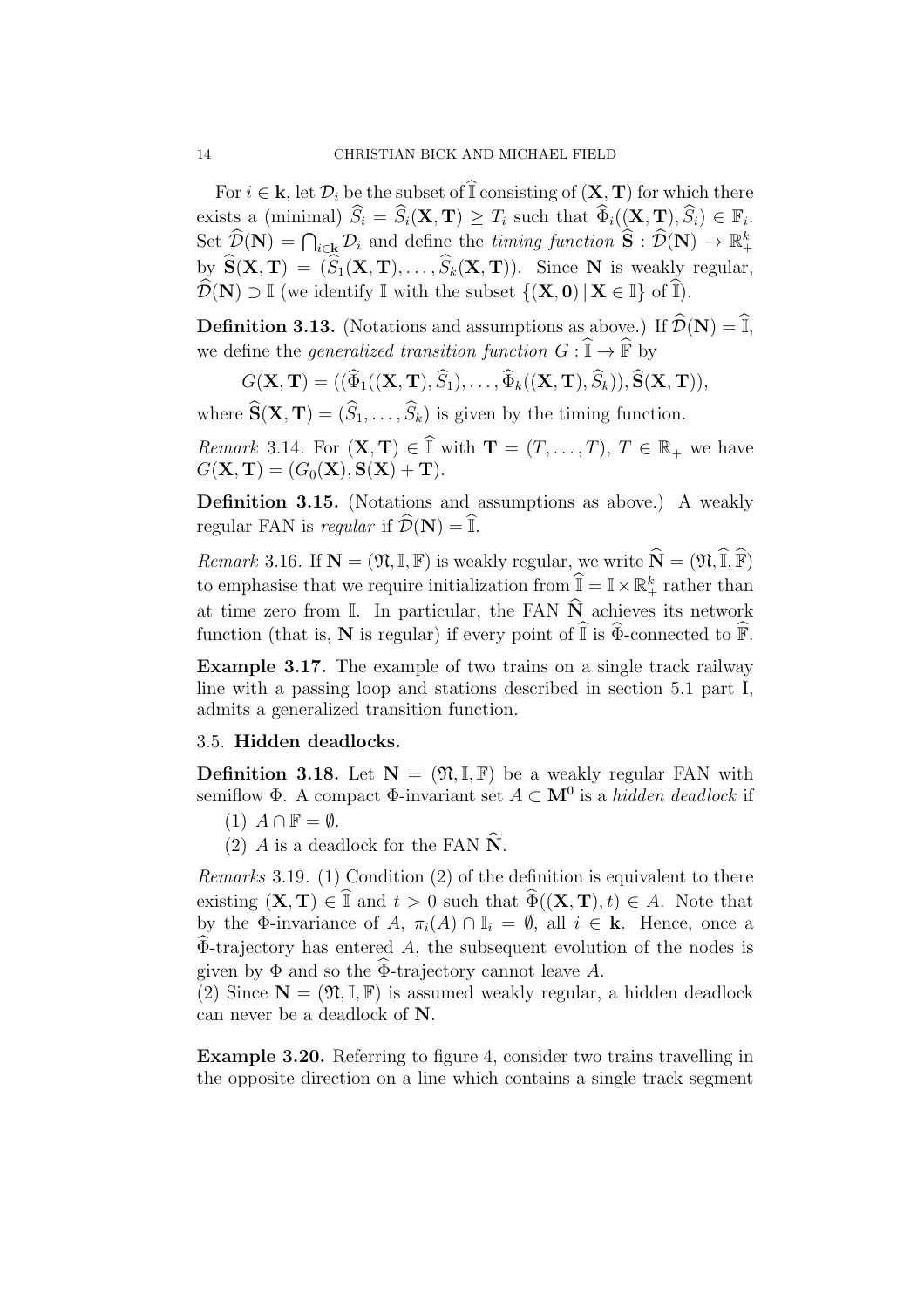

FIGURE 4. Two trains on a partially single track line.

 $[-0.5, 0.5]$  and stations at  $\pm 2$ . We associate a collision event with the single track segment which results in both trains stopping. Train  $\mathfrak{T}_1$ starts at  $\{-2\} = \mathbb{I}_1$  and proceeds with velocity 0.5; train  $\mathfrak{T}_2$  starts at  $\{2\} = \mathbb{I}_2$  and proceeds with velocity  $-2.0$ . The termination sets are  $\mathbb{F}_1 = \{2\}, \mathbb{F}_2 = \{-2\}.$  The trajectory  $\gamma$  of figure 4, represents the case where both trains start at time  $t = 0$ . At  $t = 1.25$ ,  $\mathfrak{T}_1$  is at point  $-1.375$ , and  $\mathfrak{T}_2$  is at  $-0.5 > -1.375$ . Hence there is no collision (deadlock) and network function is achieved. On the other hand if  $\mathfrak{T}_2$ starts at time  $T_2 = 3$  and  $\mathfrak{T}_1$  at time  $T_1 = 0$ , the trains will collide at the origin at time  $t = 4$  (the trajectory  $\nu$  of figure 4) and the network is not regular.  $\Diamond$ 

3.6. FANs of simple type. The definitions of regularity and weak regularity for a FAN involve network data not directly related to the network function. We show that given a weakly regular FAN N, we can construct a simpler variant  $\mathbb{N}^c$ , the *core* of  $\mathbb{N}$ , which has the same function as  $N$  but carries only the essential structure of  $N$  needed for construction of the generalized transition function. Roughly speaking, we are making the transition from viewing the FAN as a (possible) subnetwork of a larger network (relative viewpoint) to an absolute viewpoint (the FAN is not contained in a larger network).

**Definition 3.21.** A geometric FAN  $N = (\mathfrak{N}, \mathbb{I}, \mathbb{F})$  is of *simple type* if for all  $i \in \mathbf{k}$ , we can choose open neighbourhoods  $V_i$  of  $\partial M_i^0$  such that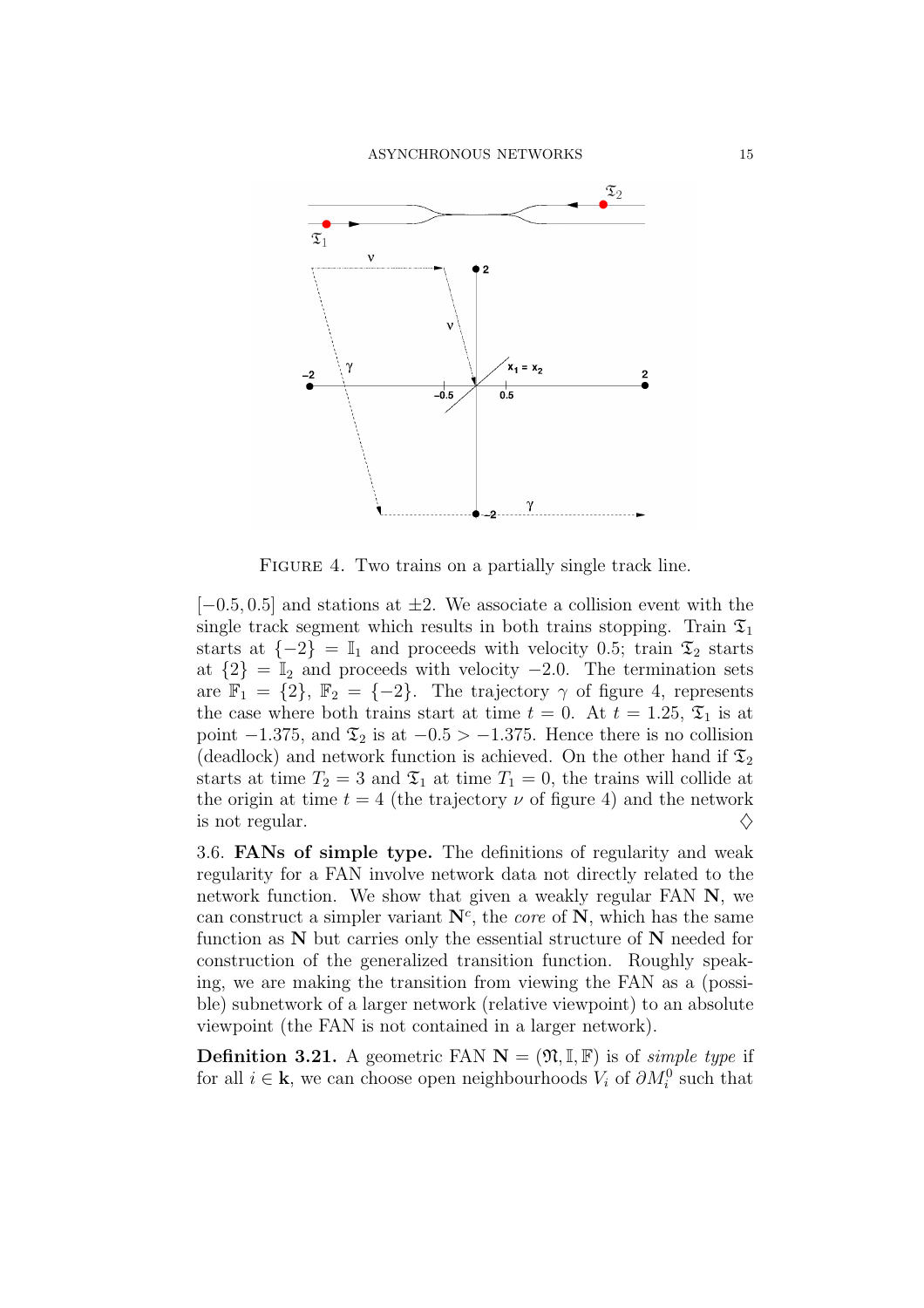$(S1)^c \ \pi_i(E_i) \subset M_i^0 \setminus V_i.$ 

- $(S2)^c$  (a) The event map  $\mathcal{E}(\mathbf{x}_1,\ldots,\mathbf{x}_k)$  is locally constant as a function of  $\mathbf{x}_i \in M_i^{\sigma} \cup V_i$ , where  $\sigma \in \{+, -\}.$ 
	- (b) For all  $i \in \mathbf{k}$ ,  $f_i^{\mathcal{E}(\mathbf{X})}$  $i^{\mathcal{E}(\mathbf{X})}(\mathbf{X}) = Z_i(\mathbf{x}_i)$  if  $\mathbf{x}_i \in M_i^- \cup M_i^+ \cup V_i$ .

Remark 3.22. Condition  $(S2)^c$  relates to the concepts of structural decomposability, see section 6, part I. If  $(S2a)^c$  holds, there are no dependencies of the event map on the state of a node  $N_i$  once its state has exited  $M_i^0$ .

**Lemma 3.23.** If the FAN  $N = (\mathfrak{N}, \mathbb{I}, \mathbb{F})$  is of simple type, then N is weakly regular. If, in addition,  $N$  is regular, we say  $N$  is regular of simple type.

*Proof.* Obviously  $(S1)^c$  implies  $(S1)$  and  $(S1,S2)^c$  imply  $(S2)$ .

We need some new notation before stating our next result. Suppose that  $N = (\mathfrak{N}, \mathbb{I}, \mathbb{F})$  is a weakly regular FAN. For  $X \in M$ , define mutually disjoint subsets  $A^0(\mathbf{X}), A^{\pm}(\mathbf{X})$  of **k** by

$$
A^{0}(\mathbf{X}) = \{i \in \mathbf{k} \mid \mathbf{x}_{i} \in M_{i}^{0} \setminus \partial M_{i}^{0}\},
$$
  

$$
A^{-}(\mathbf{X}) = \{i \in \mathbf{k} \mid \mathbf{x}_{i} \in M_{i}^{-}\},
$$
  

$$
A^{+}(\mathbf{X}) = \{i \in \mathbf{k} \mid \mathbf{x}_{i} \in M_{i}^{+}\}.
$$

We have  $\mathbf{k} = A^0(\mathbf{X}) \cup A^-(\mathbf{X}) \cup A^+(\mathbf{X})$  for all  $\mathbf{X} \in \mathbf{M}$ .

For each  $i \in \mathbf{k}$ , fix  $\mathbf{c}_i^- \in \mathbb{I}_i$ , and  $\mathbf{c}_i^+ \in \mathbb{F}_i$ . Given  $\mathbf{X} \in \mathbf{M}$ , define  $X \in M$  by

$$
\widetilde{\mathbf{x}}_i = \begin{cases} \mathbf{c}_i^-, & \text{if } i \in A^-(\mathbf{X}), \\ \mathbf{x}_i, & \text{if } i \in A^0(\mathbf{X}), \\ \mathbf{c}_i^+, & \text{if } i \in A^+(\mathbf{X}). \end{cases}
$$

Define the event map  $\mathcal{E}^c : \mathbf{M} \to \mathcal{A}$  by

$$
\mathcal{E}^c(\mathbf{X}) = \mathcal{E}(\widetilde{\mathbf{X}}), \ \mathbf{X} \in \mathbf{M}.
$$

Define  $\mathcal{A}^c = \{ \mathcal{E}^c(\mathbf{X}) \mid \mathbf{X} \in \mathbf{M} \} \subset \mathcal{A}$  and  $\mathcal{F}^c = \{ \mathbf{f}^{\alpha} \mid \alpha \in \mathcal{A}^c \} \subset \mathcal{F}$ . Note that, by weak regularity,  $\hat{\mathcal{E}}^c$ , and hence  $\mathcal{A}^c$  and  $\mathcal{F}^c$ , do not depend on the specific choice of  $\mathbf{c}_i^{\pm}$  used for the definition of  $\widetilde{\mathbf{X}}$ . Let  $\mathfrak{N}^c$  denote the asynchronous network  $(\mathcal{N}, \mathcal{A}^c, \mathcal{F}^c, \mathcal{E}^c)$ .

**Theorem 3.24.** The asynchronous network  $\mathfrak{N}^c$  is proper and  $\mathbf{N}^c$  =  $(\mathfrak{N}^c, \mathbb{I}, \mathbb{F})$  is a FAN of simple type. If we denote the evolution operator of  $\mathbf{N}^c$  by  $\widehat{\Phi}^c$  then for all  $((\mathbf{X}, \mathbf{T}), t) \in \mathbb{T} \times \mathbb{R}_+$  we have

(5) 
$$
\widehat{\Phi}_i^c((\mathbf{X}, \mathbf{T}), t) = \widehat{\Phi}_i((\mathbf{X}, \mathbf{T}), t), \text{ if } \widehat{\Phi}_i((\mathbf{X}, \mathbf{T}), s) \in M_i^0, s \leq t.
$$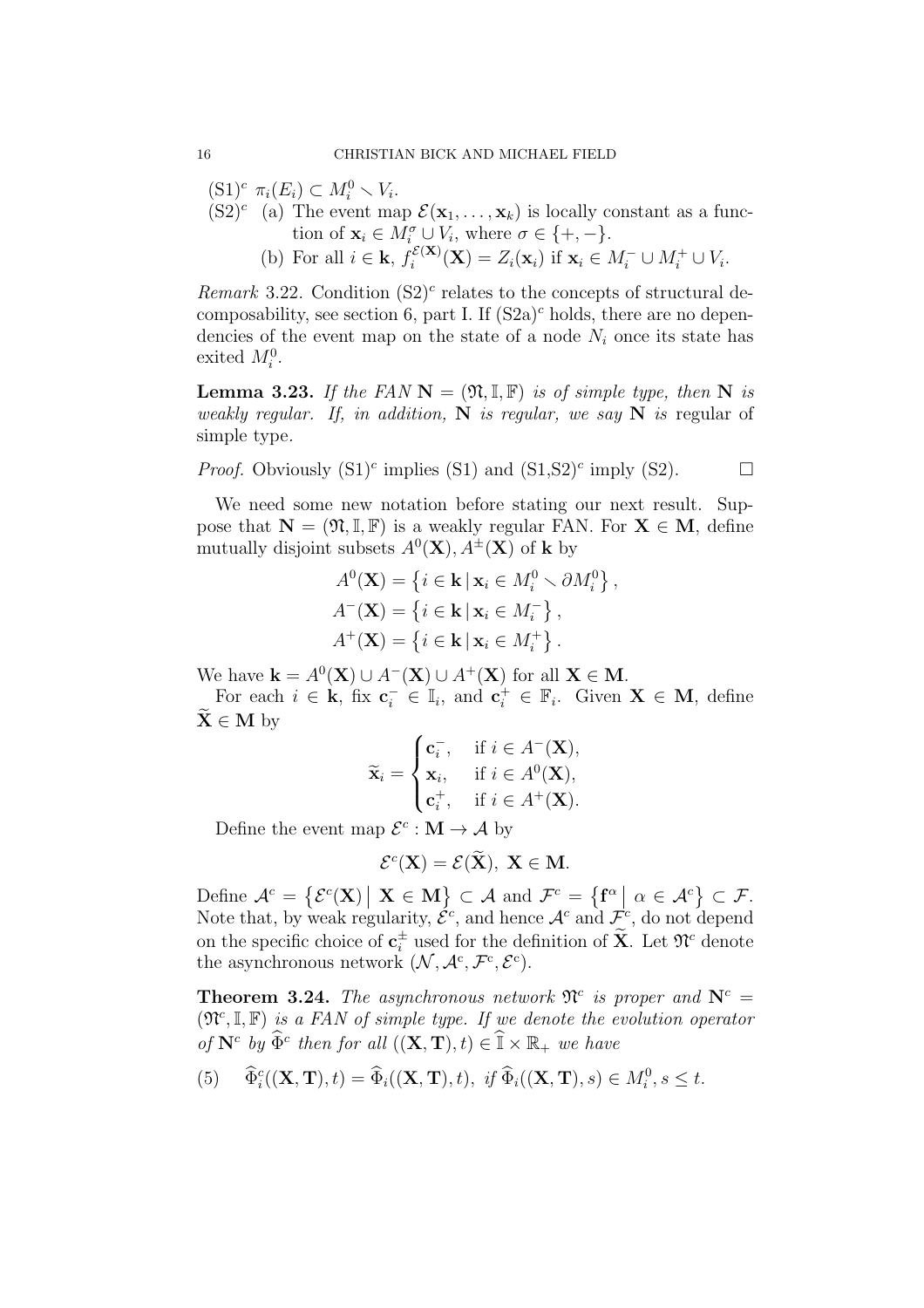If  $N$  is regular then so is  $N^c$  and both FANs have the same generalized transition function.

*Proof.* The properness of  $\mathfrak{N}^c$ , weak regularity of  $\mathbb{N}^c$  and (5) are immediate from the construction of  $\mathbf{N}^c$ . The remaining statements follow from  $(5)$ .

**Definition 3.25.** We refer to the FAN  $N^c = (\mathfrak{N}^c, \mathbb{I}, \mathbb{F})$  given by theorem 3.24 as the *core* of  $N = (\mathfrak{N}, \mathbb{I}, \mathbb{F})$  and write  $N^c = \text{core}(N)$ .

3.7. Stopping nodes. Let  $N = (\mathfrak{N}, \mathbb{I}, \mathbb{F})$  be a weakly regular FAN with associated timing function  $S = (S_1, \ldots, S_k) : \mathbb{I} \to \mathbb{R}_+$ . In this section we address the issue raised earlier in the section of stopping nodes when they reach their termination sets.

We first construct a new FAN  $N^* = (\mathfrak{N}^*, \mathbb{I}, \mathbb{F})$  that provides a simple minimal model for the network function of  $N$  and for which nodes are stopped when they reach their terminal state.

We start by formalizing the process of stopping of nodes. Let A be a nonempty subset of **k** and  $\xi_A$  be the connection structure  $\{N_0 \rightarrow$  $N_i | i \in A$ . Define  $\mathcal{A}^s = \mathcal{A} \cup \{\xi_A | A \subset \mathbf{k}\}.$  We define an event map  $\mathcal{E}^s$ : **M**  $\rightarrow$  A<sup>s</sup>. Let **X**  $\in$  **M**. If  $\mathbf{x}_i \in M_i^+$ ,  $i \in A$ , and  $\mathbf{x}_i \notin M_i^+$ ,  $i \notin A$ , define

$$
\mathcal{E}^s(\mathbf{X}) = \mathcal{E}(\mathbf{X}) \vee \xi_A.
$$

For each  $\alpha^s = \alpha \vee \xi_A \in \mathcal{A}^s$ , define  $\mathbf{f}^{\alpha^s} = (f_1, \dots, f_k)$  by

$$
f_i(\mathbf{X}) = \begin{cases} 0, & \text{if } i \in A \\ f_i^{\alpha}(\mathbf{X}), & \text{if } i \notin A. \end{cases}
$$

Define  $\mathcal{F}^s = {\mathbf{f}^{\alpha^s} \mid \alpha^s \in \mathcal{A}^s}.$ 

Define the asynchronous network  $\mathfrak{N}^* = (\mathcal{N}^*, \mathcal{A}^*, \mathcal{F}^*, \mathcal{E}^*)$  by requiring that  $\mathfrak{N}^*$  and  $\mathfrak{N}$  have the same node sets  $(\mathcal{N}^* = \mathcal{N})$  but take the network phase space of  $\mathfrak{N}^*$  to be  $\mathbf{M}^0$ . Define  $\mathcal{E}^*$  by restriction of  $\mathcal{E}^s$  to  $\mathbf{M}^0$  and set  $\mathcal{A}^{\star} = \mathcal{A}^s$  (equal to  $\{\mathcal{E}^{\star}(\mathbf{X}) \, | \, \mathbf{X} \in \mathbf{M}^0 \}$ ), and  $\mathcal{F}^{\star} = \{\mathbf{f}^{\alpha} | \mathbf{M}^0 \, | \, \alpha \in \mathcal{A}^{\star} \}.$ 

Proposition 3.26. (Notation and assumptions as above.) The asynchronous network  $\mathfrak{N}^{\star}$  is proper, with well-defined semiflow  $\Phi^{\star} : \mathbf{M}^0 \times$  $\mathbb{R}_+ \to \mathbf{M}^0$ . For all  $\mathbf{X} \in \mathbf{M}^0$ ,  $i \in \mathbf{k}$ , we have

(6) 
$$
\Phi_i^{\star}(\mathbf{X},t) = \begin{cases} \Phi_i(\mathbf{X},t), & \text{if } t \leq S_i, \\ \Phi_i(\mathbf{X},S_i), & \text{if } t \geq S_i. \end{cases}
$$

In particular,

- (1)  $\mathbb{N}^*$  is a FAN, that is,  $\mathbb{I}, \mathbb{F}$  satisfy conditions (P1-4) for  $\mathfrak{N}^*$ .
- (2) N and  $N^*$  have the same transition and timing functions.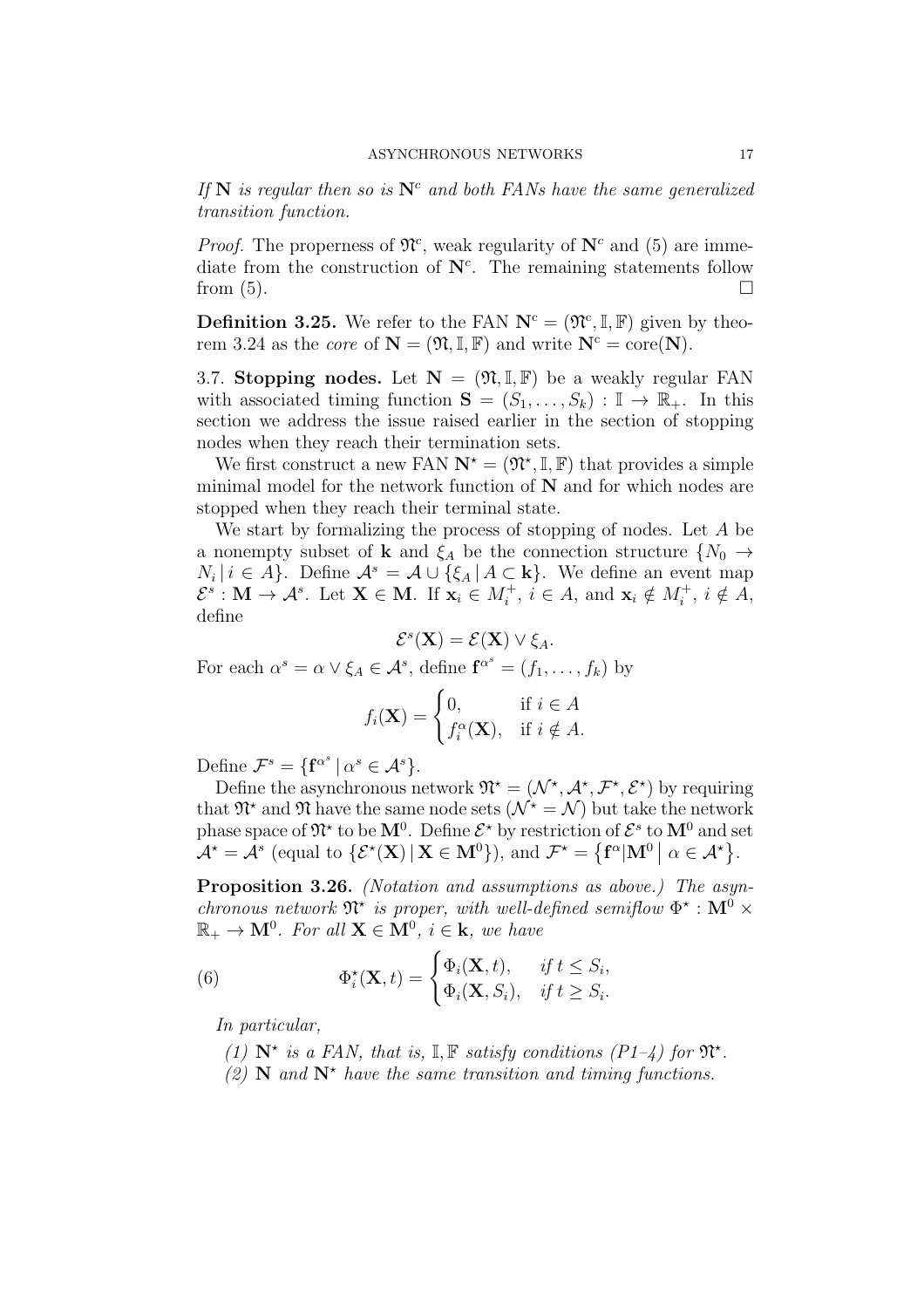*Proof.* A routine computation based, as usual, on lemma 3.9.  $\Box$ 

Remark 3.27. Proposition 3.26 may fail if N does not satisfy the structural conditions (S1, S2) for weak regularity. Indeed,  $\mathfrak{N}^*$  may not be proper; even if it is, (6) may fail.

Proposition 3.26 shows that for a weakly regular FAN  $N = (\mathfrak{N}, \mathbb{I}, \mathbb{F})$ , stopping nodes at termination does not change network function. This property also holds for generalized initialization.

**Proposition 3.28.** Let  $N = (\mathfrak{N}, \mathbb{I}, \mathbb{F})$  be weakly regular. If we let  $\widehat{\Phi}^*$ denote the evolution operator for  $\mathbb{N}^*$ , then

- (1)  $\hat{\Phi}^* : \mathbb{T} \times \mathbb{R}_+ \to \mathbf{M}^0$  is well defined and continuous in forward time.
- (2) For all  $i \in \mathbf{k}$ ,  $((\mathbf{X}, \mathbf{T}), t) \in \widehat{\mathbb{I}} \times \mathbb{R}_+$ , we have

 $\widehat{\Phi}_i^{\star}((\mathbf{X}, \mathbf{T}), t) = \widehat{\Phi}_i((\mathbf{X}, \mathbf{T}), t), \text{ if } \widehat{\Phi}_i((\mathbf{X}, \mathbf{T}), t) \in M_i^0.$ 

(3) If we denote the timing operator for  $\widehat{\Phi}^{\star}$  by  $\widehat{S}^{\star}$ , then  $\widehat{S} = \widehat{S}^{\star}$  and the operators have common domain  $\widehat{\mathcal{D}}(\mathbf{N}).$ 

If N is regular, then N and  $N^*$  have identical generalized transition and timing functions.

*Proof.* Another application of lemma 3.9. □

Remarks 3.29. (1) For weakly regular FANs with generalized initialization, stopping of nodes upon completion has no effect on the dynamics of the other nodes whose states are in  $M_i^0$ . As a result, the evolution operator  $\widehat{\Phi}^*$  suffices for the analysis of network function even if nodes may not terminate for some generalized initial conditions.

(2) If N is regular, every point  $\overline{\mathbb{I}}$  is  $\overline{\Phi}$ -connected to  $\overline{\mathbb{F}}$  and the  $\overline{\Phi}^*$ trajectory of every point in  $\widehat{\mathbb{I}}$  meets  $\widehat{\mathbb{F}}$  (note our use of the notation  $\widehat{\mathbf{N}} = (\mathfrak{N},\widehat{\mathbb{I}},\widehat{\mathbb{F}})$  for a weakly regular FAN, remark 3.16).

We conclude this section with some additional remarks and comments about the conditions of definitions 3.1 and 3.7.

Remarks 3.30. (1) In the sequel it will sometimes be convenient to take  $\mathbb{I}_i = \mathbb{F}_i$  for some indices *i*. We then have  $M_i^0 = \mathbb{I}_i = \mathbb{F}_i$  and require that the vector field  $Z_i$  point from  $M_i^-$  to  $M_i^+$ .

(2) Typically, different choices of initialization and termination sets satisfying  $(G, T, F)$  will be isotopic (by the flow of the uncoupled node). Thus, if  $\mathbb{I}_i, \mathbb{I}'_i$  are initialization sets for  $M_i$ , there will exist a smooth map  $\xi : \mathbb{I}_i \to \mathbb{R}$  such that  $\mathbb{I}'_i = \{ \psi_i^{\xi(\mathbf{x})} \}$  $\zeta_i^{(\mathbf{x})}(\mathbf{x}) | \mathbf{x} \in \mathbb{I}_i$ . Similarly for the termination hypersurfaces  $\mathbb{F}_i$ . We use this property later.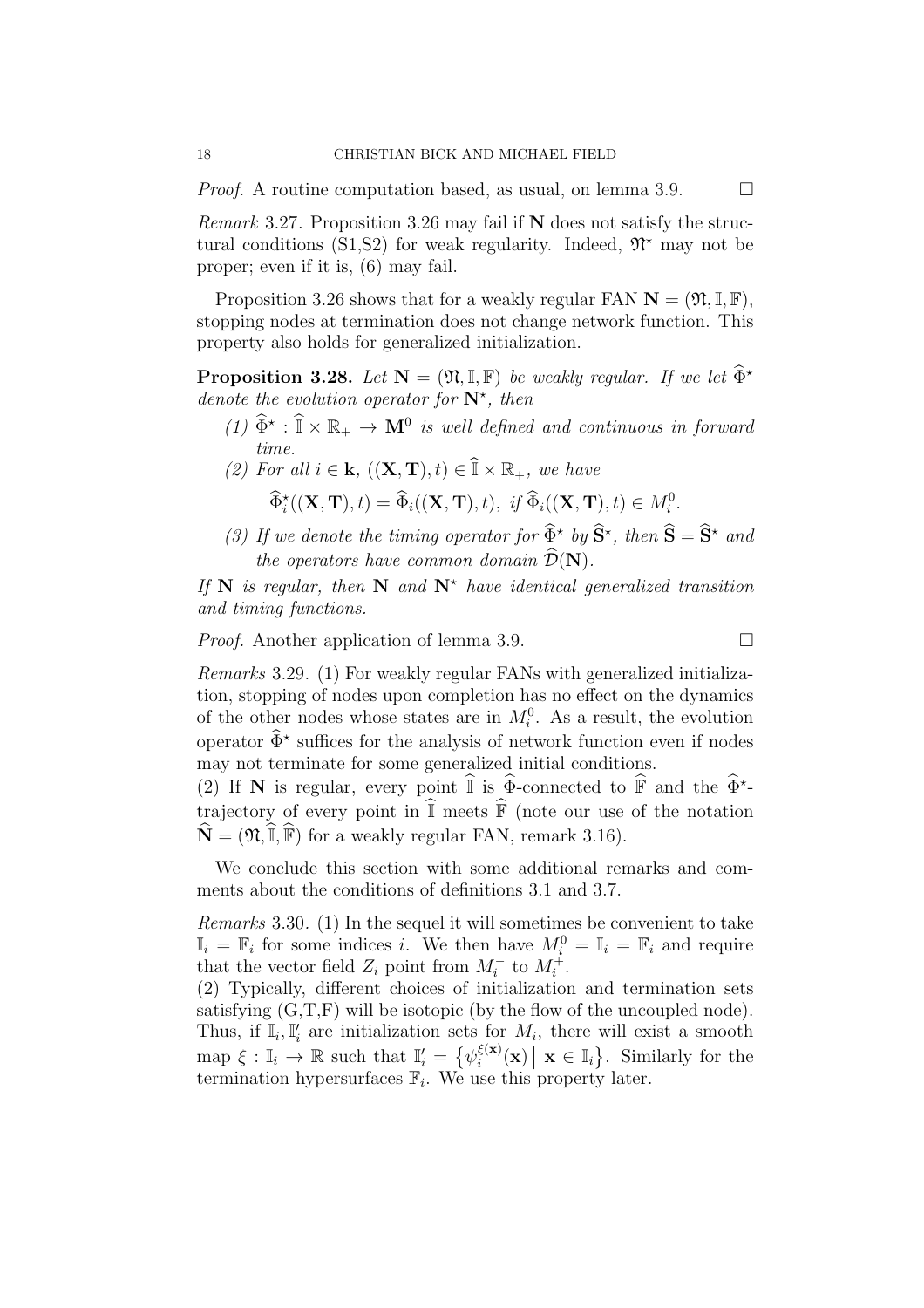(3) We do not require that the flow  $\psi_i^t$  maps  $\mathbb{I}_i$  to  $\mathbb{F}_i$  – for example, the vector fields  $Z_i$  may have equilibria in  $M_i^0$ . However, interactions with other nodes will then be needed for the state of  $N_i$  to reach the termination set  $\mathbb{F}_i$ . If  $N_i$  is never coupled to other nodes, then  $(F)$ implies that  $\psi_i^t$  maps  $\mathbb{I}_i$  to  $\mathbb{F}_i$ .

# 4. Amalgamation and concatenation of FANs of simple **TYPE**

In this section we define the operations of amalgamation and concatenation of FANs that share a common node set. Throughout, we assume all FANs are of simple type.

4.1. Preliminaries. Let  $\mathfrak{N} = (\mathcal{N}, \mathcal{A}, \mathcal{F}, \mathcal{E})$  be an asynchronous network. Recall from section 3.3 that if  $\alpha \in \mathcal{A}$ , then  $v(\alpha) \subset \mathbf{k}$  is the set of nodes linked in  $\alpha$ . Define

$$
V(\mathcal{A}) = \bigcup_{\alpha \in \mathcal{A}} v(\alpha) \subset \mathbf{k}.
$$

**Definition 4.1.** The asynchronous network  $\mathfrak{N}$  is *weakly input consis*tent if  $\mathbf{0} \in \mathcal{A}$  and  $i \notin v(\alpha)$  implies that  $f_i^{\alpha} = f_i^{\mathbf{0}}$  $\frac{\mathbf{v}}{i}$ .

We always assume asynchronous networks are weakly input consistent.

We easily extend the definition of a product of asynchronous networks given in section 6, part I, to FANs. Thus, if  $\mathbf{N}^a = (\mathfrak{N}^a, \mathbb{F}^a)$ ,  $a \in \mathbf{q}$ , are FANs (with disjoint node sets), we define

$$
\prod_{a\in \mathbf{q}}\mathbf{N}^a=(\prod_{a\in \mathbf{q}}\mathfrak{N}^a, \prod_{a\in \mathbf{q}}\mathbb{I}^a, \prod_{a\in \mathbf{q}}\mathbb{F}^a).
$$

Next we define some basic building blocks.

**Definition 4.2.** Let  $N = (\mathfrak{N}, \mathbb{I}, \mathbb{F})$  be a FAN of simple type with k nodes.

- (1) **N** is *trivial* if  $N = \prod_{\ell \in \mathbf{k}} S^{\ell}$ , where  $S^{\ell}$  has one node for all  $\ell \in \mathbf{k}$ .
- (2) **N** is *indecomposable* if  $k > 1$  and **N** cannot be written as a product of FANs.
- (3) **N** is *stably indecomposable* if  $k \geq 3$  and there is an indecomposable FAN **P** and a trivial FAN  $S = \prod_{\ell \in s} S^{\ell}$  such that  $N = P \times S$ .
- (4) N is elementary if  $N = \prod_{i\in p} P^i \times \prod_{\ell \in q} S^{\ell}$ , where the  $P^i$  are indecomposable, the  $S^{\ell}$  are trivial, and  $p, q \geq 0$ .

If N is a elementary FAN, let  $A(N) \subseteq k$  denote the set of nodes associated with the indecomposable factor(s).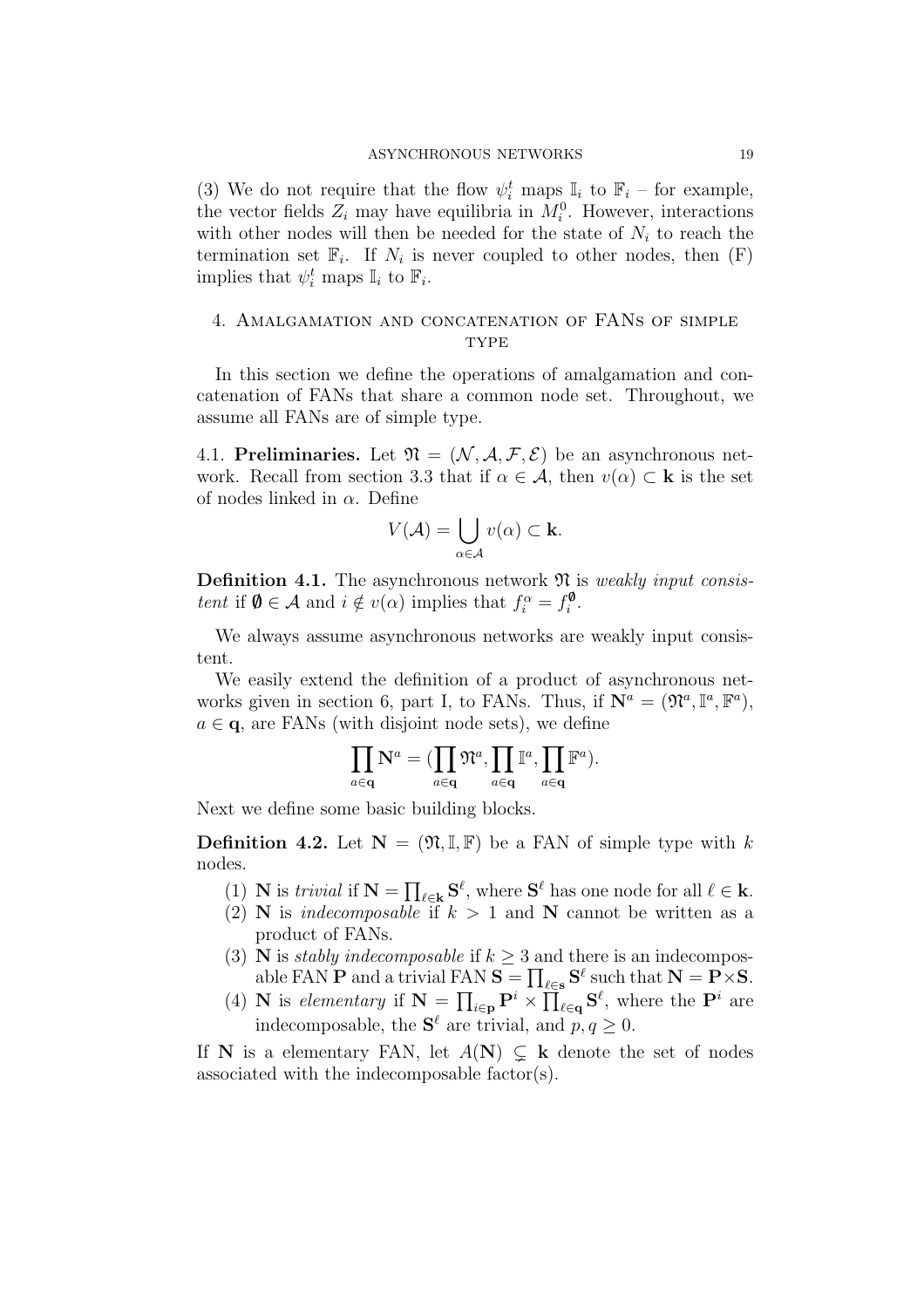*Remarks* 4.3. (1) If  $N$  is a stably indecomposable FAN with indecomposable factor **P**, then  $V(A)$  may be a proper subset of  $A(\mathbf{N})$ . That is, there may be nodes  $N_i$  in  $\mathcal{N}_P$  that are never linked:  $i \notin V(\mathcal{A})$ . Since **P** is indecomposable, this means that certain values of  $x_i \in M_i^0$  may result in connections between other nodes being switched on or off. (2) If N is a stably indecomposable FAN with indecomposable factor **P**, then for all  $\alpha \in \mathcal{A}$ , there exists  $\hat{E}^{\alpha} \subset M_{A(N)}$  such that  $E^{\alpha} =$  $\hat E^\alpha \times \mathbf{M}_{\mathbf{k} \smallsetminus A(\mathbf{N})}.$ 

For the remainder of this section, assume that all FANs are of simple type and share

- (1) a common node set  $\mathcal{N} = \{N_0, N_1, \ldots, N_k\};$
- (2) a common network phase space  $\mathbf{M} = \prod_{i \in \mathbf{k}} M_i$ ;
- (3) a common  $\varnothing$ -admissible network vector field  $f^{\varnothing}$ .

### 4.2. Amalgamation.

**Definition 4.4.** Elementary FANs  $N^a$ ,  $N^b$  are *independent* if

- (1)  $A(\mathbf{N}^a) \cap A(\mathbf{N}^b) = \emptyset$ .
- (2)  $M_i^{a,\sigma} = M_i^{b,\sigma}$  $i_0^{b,\sigma}, \sigma \in \{+, -, 0\}.$  In particular,  $\mathbf{N}^a, \mathbf{N}^b$  have the same initialization and termination sets.

**Proposition 4.5.** Let  $\Lambda = {\bf\{N}}^a = (\mathfrak{N}^a, \mathbb{I}, \mathbb{F}) | a \in \mathbf{q} \}$  be a family of elementary FANs such that for all  $a, b \in \mathbf{q}$ ,  $a \neq b$ ,  $\mathbf{N}^a$  and  $\mathbf{N}^b$  are independent. Then there is a unique proper elementary  $FAN \mathbf{N} =$  $(\mathfrak{N}, \mathbb{I}, \mathbb{F})$  characterised by

(1) 
$$
\mathcal{A} = \bigvee_{a \in \mathbf{q}} \mathcal{A}^a
$$
.  
\n(2)  $\mathcal{F} = \{ \mathbf{f}^\alpha \mid \alpha = \alpha_1 \vee \ldots \vee \alpha_q \in \mathcal{A} \}$  where, for  $i \in \mathbf{k}$ ,  
\n
$$
\mathbf{f}^\alpha = \int f_i^{\alpha_a}, \text{ if } i \in v(\alpha_a),
$$

$$
f_i^{\alpha} = \begin{cases} & i, \quad i \in \mathcal{U}(a_i), \\ & f_i^{\phi}, \quad \text{if } i \notin \cup_{a \in \mathbf{q}}(v(\alpha_a)). \end{cases}
$$

(3) 
$$
\mathcal{E}(\mathbf{X}) = \bigvee_{a \in \mathbf{q}} \mathcal{E}^a(\mathbf{X}), \mathbf{X} \in \mathbf{M}.
$$

If the family  $\Lambda$  consists of regular FANs, then  $N$  is regular.

Proof. The result follows easily using weak input consistency and by noting that N can be written as a product of indecomposable factors, together with the trivial factors corresponding to nodes in  $\mathbf{k} \setminus \mathbf{k}$  $\bigcup_{a\in\mathbf{q}}A(\mathbf{N}^a)$ . The FAN **N** is obviously of simple type.

Remark 4.6. We denote the FAN constructed in the proposition by  $\bigsqcup_{a \in \mathbf{q}} \mathbf{N}^a$  and refer to it as the *amalgamation* of the family  $\Lambda$ .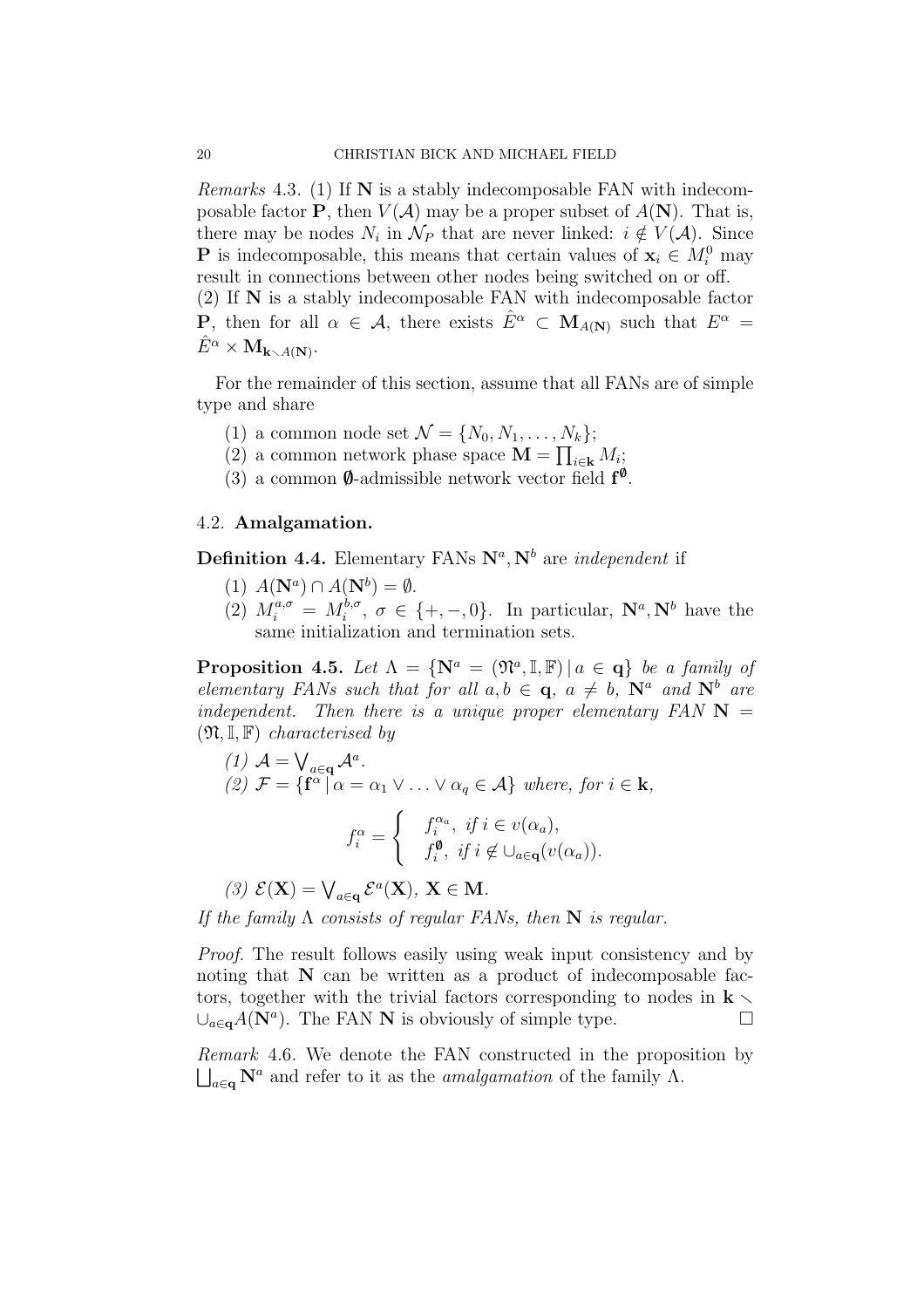Assume from now on that the FANs of proposition 4.5 are all stably decomposable – this is no loss of generality since, by the proposition, an elementary FAN N can be written as an amalgamation of the stably indecomposable FANs determined by the indecomposable factors of N. For  $a \in \mathbf{q}$ , let  $N^a$  have decomposition  $\mathbf{P}^a \times \mathbf{S}^a$ , where  $\mathbf{P}^a$  is indecomposable and  $S^a$  is trivial. Set  $A_a = A(\mathbf{N}^a)$ ,  $\overline{A}_a = \mathbf{k} \setminus A_a$ . Since  $\mathbf{N}^a$ is weakly regular, the transition function  $G_0^a: \mathbb{I} \to \mathbb{F}$  for  $\mathbb{N}^a$  may be written as the product

$$
G_P^a \times \prod_{\ell \in \overline{A}_a} G_{S,\ell} : \mathbb{I}_P^a \times \prod_{\ell \in \overline{A}_a} \mathbb{I}_\ell \to \mathbb{F}_P^a \times \prod_{\ell \in \overline{A}_a} \mathbb{F}_\ell,
$$

where  $\mathbb{I}_P^a = \prod_{j\in A(\mathbf{N}^a)} \mathbb{I}_j$ ,  $\mathbb{F}_P^a = \prod_{j\in A(\mathbf{N}^a)} \mathbb{F}_j$  and  $G_{S,\ell}$  is independent of a since  $f^{a,\emptyset} = f^{\emptyset}$ , all  $a \in \mathbf{q}$ .

Summarising, we have a result about the transition functions of amalgamations.

Corollary 4.7. Let  $\{N^a = (\mathfrak{N}^a, \mathbb{I}, \mathbb{F}) | a \in \mathbf{q}\}\$ be a set of stably indecomposable pairwise indepedent FANs. The transition function  $G_0$  for  $\bigcup_{a\in\mathbf{q}}\mathbf{N}^a$  may be written uniquely as

$$
G_0 = \prod_{a \in \mathbf{q}} G_P^a \times \prod_{\ell \in \overline{A}} G_{S,\ell} : \prod_{a \in \mathbf{q}} \mathbb{I}_P^a \times \prod_{\ell \in \overline{A}} \mathbb{I}_i \to \prod_{a \in \mathbf{q}} \mathbb{F}_P^a \times \prod_{\ell \in \overline{A}} \mathbb{F}_i,
$$

where  $\overline{A} = \mathbf{k} \setminus \bigcup_{a \in \mathsf{G} } A(\mathbf{N}^a)$  parametrizes the trivial factors of  $\bigsqcup_{a \in \mathbf{q}} \mathbf{N}^a$ . Similar results hold for the evolution operator and for generalized transition functions if each  $FAN N<sup>a</sup>$  is also regular.

4.3. Concatenation. Amalgamation can be viewed as a spatial merging of FANs. We now consider a related variation that is is suggestive of a temporal merging.

**Definition 4.8.** Suppose  $\mathbb{N}^1$ ,  $\mathbb{N}^2$  are elementary FANs (necessarily of simple type). The FAN  $N^1$  precedes  $N^2$ , written  $N^1 \prec N^2$ , if

- (1)  $A(\mathbf{N}^1) \cap A(\mathbf{N}^2) \neq \emptyset$ .
- (2) If  $i \in A(\mathbf{N}^1) \cup A(\mathbf{N}^2)$ , then  $\mathbb{F}_i^1 = \mathbb{I}_i^2 = M_i^{1,0} \cap M_i^{2,0}$  $i^{2,0}$ , and  $M_i^{1,-}$  =  $M_i^{2,0} \cup M^{2,-}.$
- (3) If  $i \notin A(\mathbf{N}^1) \cup A(\mathbf{N}^2)$ , then  $M_i^{1,\sigma} = M_i^{2,\sigma}$  $i^{2,\sigma}, \sigma \in \{+, -, 0\}.$

Suppose  $\mathbf{N}^1 \prec \mathbf{N}^2$ . For  $a \in \mathbf{2}$ , let  $E_i^a = {\mathbf{X} \in \mathbf{M} \mid i \in v(\mathcal{E}^a(\mathbf{X})) }$ ,  $E^{a,\star} = \cup_{i \in \mathbf{k}} E_i^a$ , and  $E^a_\alpha$  be the event set corresponding to  $\alpha \in \mathcal{A}^a$ . Define

$$
\mathcal{A} = {\alpha_1 \vee \alpha_2 \mid \exists \mathbf{X} \in \mathbf{M}, \ \alpha_1 = \mathcal{E}^1(\mathbf{X}), \ \alpha_2 = \mathcal{E}^2(\mathbf{X})}.
$$

For the moment, it is convenient to regard  $\alpha_1 \vee \alpha_2, \beta_1 \vee \beta_2$  as distinct elements of A if  $\{\alpha_1, \alpha_2\} \neq \{\beta_1, \beta_2\}$ , even if  $\alpha_1 \vee \alpha_2 = \beta_1 \vee \beta_2$ . To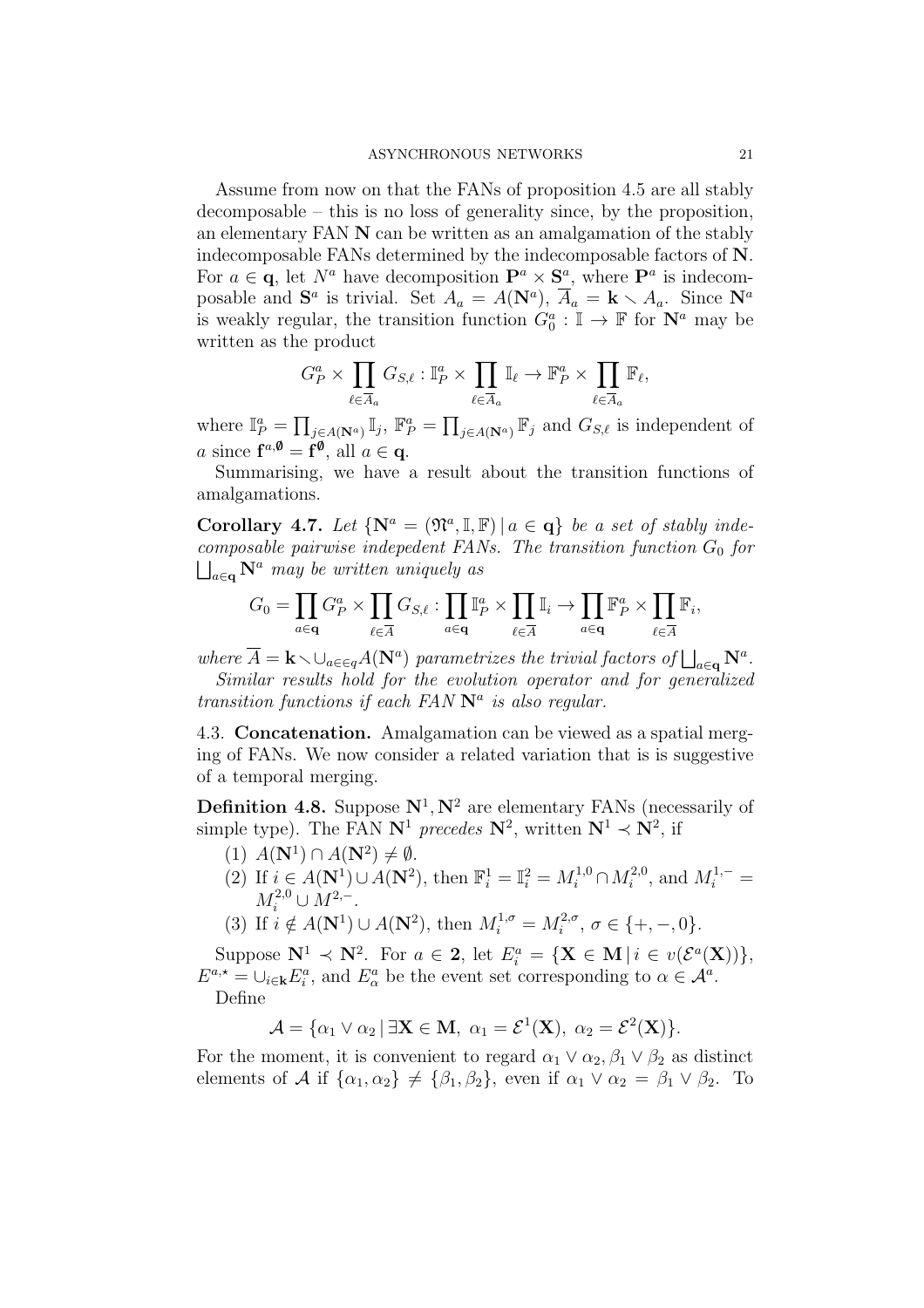emphasise this, we write  $\alpha = \alpha_1 \nabla \alpha_2$  to indicate the particular decomposition of  $\alpha$  as  $\alpha_1 \vee \alpha_2$ .

If  $\alpha_1 \overline{\vee} \alpha_2 \in \mathcal{A}$ , let  $E_{\alpha_1 \overline{\vee} \alpha_2} = E_{\alpha_1}^1 \cap E_{\alpha_2}^2$ . For  $\alpha \in \mathcal{A}$ , define  $E_{\alpha} = \bigcup_{\alpha_1 \vee \alpha_2 = \alpha} E_{\alpha_1 \overline{\vee} \alpha_2}.$ 

**Lemma 4.9.** (Notation and assumptions as above.) If  $\alpha_1 \overline{\vee} \alpha_2 \in \mathcal{A}$ , then  $v(\alpha_1) \cap v(\alpha_2) = \emptyset$ . In particular,

$$
v(\mathcal{E}^1(\mathbf{X})) \cap v(\mathcal{E}^2(\mathbf{X})) = \emptyset, \text{ for all } \mathbf{X} \in \mathbf{M}.
$$

*Proof.* If  $i \in v(\alpha_1) \cap v(\alpha_2)$ , then  $\overline{\pi_i(E_{\alpha_1}^1)} \cap \overline{\pi_i(E_{\alpha_2}^2)} = \emptyset$  by  $(S1)^c$ . Hence  $E_{\alpha_1} \cap E_{\alpha_2} = \emptyset$ , contradicting the hypothesis that  $\alpha_1 \overline{\vee} \alpha_2 \in \mathcal{A}$ .

**Lemma 4.10.** If  $\alpha_1 \vee \alpha_2 = \beta_1 \vee \beta_2$ ,  $\alpha_1 \nabla \alpha_2, \beta_1 \nabla \beta_2 \in \mathcal{A}$ , and either  $\alpha_1 \neq \beta_1$  or  $\alpha_2 \neq \beta_2$ , then  $E_{\alpha_1 \overline{\vee} \alpha_2} \cap E_{\beta_1 \overline{\vee} \beta_2} = \emptyset$ .

*Proof.* By lemma 4.9, we may assume  $v(\alpha_1) \cap v(\alpha_2) = v(\beta_1) \cap v(\beta_2) = \emptyset$ . Without loss of generality, suppose  $\alpha_1 \neq \beta_1$  and  $v(\alpha_1) \setminus v(\beta_1) \neq \emptyset$ . Since  $v(\alpha_1) \cup v(\alpha_2) = v(\beta_1) \cup v(\beta_2)$ ,  $\exists j \in v(\alpha_1) \cap v(\beta_2)$ . We have

$$
\overline{\pi_j(E_{\alpha_1}^1)} \subset M_j^{1,0} \smallsetminus V_j^1, \ \overline{\pi_j(E_{\beta_2}^2)} \subset M_j^{2,0} \smallsetminus V_j^2.
$$

Since  $E_{\alpha_1\overline{\vee}\alpha_2} \subset E^1_{\alpha_1}$  and  $E_{\beta_1\overline{\vee}\beta_2} \subset E^2_{\beta_2}$ , we have  $\overline{E_{\alpha_1\overline{\vee}\alpha_2}} \cap \overline{E_{\beta_1\overline{\vee}\beta_2}} = \emptyset$ .  $\Box$ 

**Lemma 4.11.** Let  $\alpha \in \mathcal{A}$ . There exists a smooth weakly input consistent admissible vector field  $f^{\alpha}$  such that if  $\alpha = \alpha_1 \nabla \alpha_2$ , and  $\mathbf{X} \in \overline{E_{\alpha_1} \nabla_{\alpha_2}}$ , we have

(7) 
$$
f_i^{\alpha}(\mathbf{X}) = \begin{cases} f_i^{j,\alpha_j}(\mathbf{X}), & \text{if } i \in v(\alpha_j), \\ f_i^{\phi}(\mathbf{X}), & \text{if } i \notin v(\alpha_1) \cup v(\alpha_2). \end{cases}
$$

In particular, if  $\alpha \in \mathcal{A}^1 \cap \mathcal{A}^2$ , we may choose  $\mathbf{f}^{\alpha}$  so that  $\mathbf{f}^{\alpha} | E^j_{\alpha} = \mathbf{f}^{j, \alpha} | E^j_{\alpha}$ ,  $j \in 2$ .

*Proof.* It follows by lemma 4.10, that we can use (7) to define  $f^{\alpha}$  on  $\overline{E_{\alpha}}$ . Now use Whitney's extension theorem [12], or a simple partition of unity argument, to extend  $f^{\alpha}$  to M as a weakly input consistent admissible vector field.

Remark 4.12. If  $\alpha \in \mathcal{A}$  has a unique representation as  $\alpha_1 \vee \alpha_2$ , then we can use (7) to define  $f^{\alpha}$ , all  $X \in M$ .

We define the A-structure F to be  $\{f^{\alpha} | \alpha \in A\}$  and the event map by  $\mathcal{E}(\mathbf{X}) = \mathcal{E}^1(\mathbf{X}) \vee \mathcal{E}^2(\mathbf{X}), \mathbf{X} \in \mathbf{M}.$ 

**Proposition 4.13.** (Notation and assumptions as above.) If  $N^1 \prec N^2$ , then there exists a FAN  $N = (\mathfrak{N}, \mathbb{I}, \mathbb{F})$  of simple type where  $\mathcal{A}, \mathcal{F}, \mathcal{E}$ are as defined above and  $\mathbb{I} = \mathbb{I}^1$ ,  $\mathbb{F} = \mathbb{F}^2$ .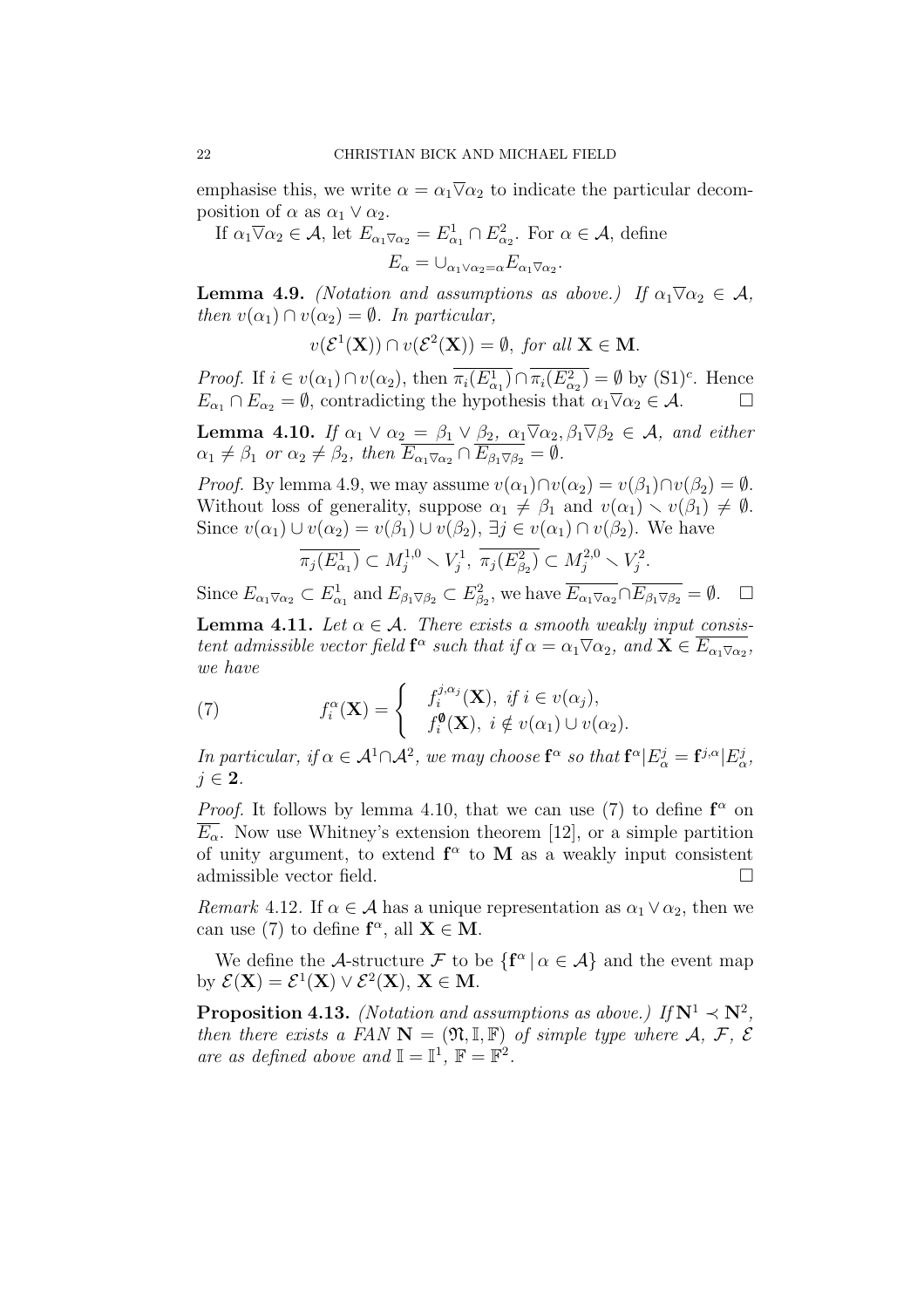Moreover,  $\mathbf{F} \mid \prod_{i \in \mathbf{k}} (M_i^{1,-} \cup M_i^{1,0})$  $\mathbf{F}^{1,0}_{i}$  =  $\mathbf{F}^{1}$ , and  $\mathbf{F}|\prod_{i\in\mathbf{k}}(M_{i}^{2,0}\cup M_{i}^{2,+})$  $f_i^{(2, +)} = \mathbf{F}^2,$ where  $\mathbf{F}$ ,  $\mathbf{F}^1$ , and  $\mathbf{F}^2$  denote the network vector fields for  $\mathfrak{N}$ ,  $\mathfrak{N}^1$  and  $\mathfrak{N}^2$  respectively.

*Proof.* The result is immediate from our constructions.  $\Box$ 

Remarks 4.14. (1) We call the FAN given by proposition 4.13 the con*catenation* of  $N^1$  and  $N^2$  and denote by  $N^2 \diamond N^1$ . Unlike for the amalgamation operation, order matters.

(2) Observe that if  $A(\mathbf{N}^1) \cap A(\mathbf{N}^2) = \emptyset$ , then the construction we gave for  $N^2 \diamond N^1$  still works and gives the amalgamation  $N^1 \sqcup N^2$ . In this sense, the concatenation is a generalization of amalgamation. We prefer to keep the two operations separate.

Suppose that  $N^1, N^2$  are regular FANs of simple type and that  $N^1 \prec$  $\mathbb{N}^2$ . For  $j \in 2$ , denote the evolution operator, generalized transition function and timing function of  $\mathbb{N}^j$  by  $\widehat{\Phi}^j : \mathbb{M}^j \times \mathbb{I}^j \to \mathbb{M}, G^j : \mathbb{I}^j \to \mathbb{F}^j$ and  $\widetilde{\mathbf{S}}^j : \widetilde{\mathbb{I}}^j \to \mathbb{R}^k_+$  respectively.

**Corollary 4.15.** (Notation as above.) Suppose that  $N^1, N^2$  are regular FANs of simple type and  $N^1 \prec N^2$ . We have

- (1)  $\mathbf{N}^2 \diamond \mathbf{N}^1$  is a regular FAN of simple type.
- (2) The evolution operator  $\widehat{\Phi}$ , generalized transition function G and timing function  $\widetilde{S}$  of  $N^2 \diamond N^1$  satisfy (a) For all  $i \in \mathbf{k}$ ,  $(\mathbf{X}, \mathbf{T}) \in \widehat{\mathbb{I}}$ ,  $t \in \mathbb{R}_+$ ,

$$
\widehat{\Phi}_i((\mathbf{X}, \mathbf{T}), t) = \begin{cases}\n\widehat{\Phi}_i^1((\mathbf{X}, \mathbf{T}), t), \ t \leq \widehat{S}_i^1 \\
\widehat{\Phi}_i^2((G^1(\mathbf{X}, \mathbf{T}), \widehat{\mathbf{S}}^1(\mathbf{X}, \mathbf{T})), t), \ t \geq \widehat{S}_i^1.\n\end{cases}
$$
\n(*b*)  $G = G^2 \circ G^1$ ,  $\widehat{\mathbf{S}} = \widehat{\mathbf{S}}^2 \circ \widehat{\mathbf{S}}^1$ , where for all  $(\mathbf{X}, \mathbf{T}) \in \widehat{\mathbb{I}}$ ,  
\n $(G^2 \circ G^1)(\mathbf{X}, \mathbf{T}) = G^2(G^1(\mathbf{X}, \mathbf{T}), \widehat{\mathbf{S}}^1(\mathbf{X}, \mathbf{T})),$   
\n $(\widehat{\mathbf{S}}^2 \circ \widehat{\mathbf{S}}^1)(\mathbf{X}, \mathbf{T}) = \widehat{\mathbf{S}}^2(G^1(\mathbf{X}, \mathbf{T}), \widehat{\mathbf{S}}^1(\mathbf{X}, \mathbf{T})).$ 

Proof. It is immediate from the definitions and constructions that if  $N^1, N^2$  are regular FANs of simple type so is  $N^2 \diamond N^1$ . The remaining statements follow immediately.  $\Box$ 

Corollary 4.16. Suppose that  $N^1, N^2, \ldots, N^q$  are regular FANs of simple type and that  $N^j \prec N^{j+1}$ ,  $j = 1, ..., q-1$ . Then the concatenation  $N^q \circ N^{q-1} \circ \ldots \circ N^1$  is a well-defined regular FAN of simple type with generalized transition function  $G = G^q \circ \dots \circ G^1$ , where  $G^j$ is the generalization transition function of  $N^j$ ,  $j \in \mathbf{q}$ .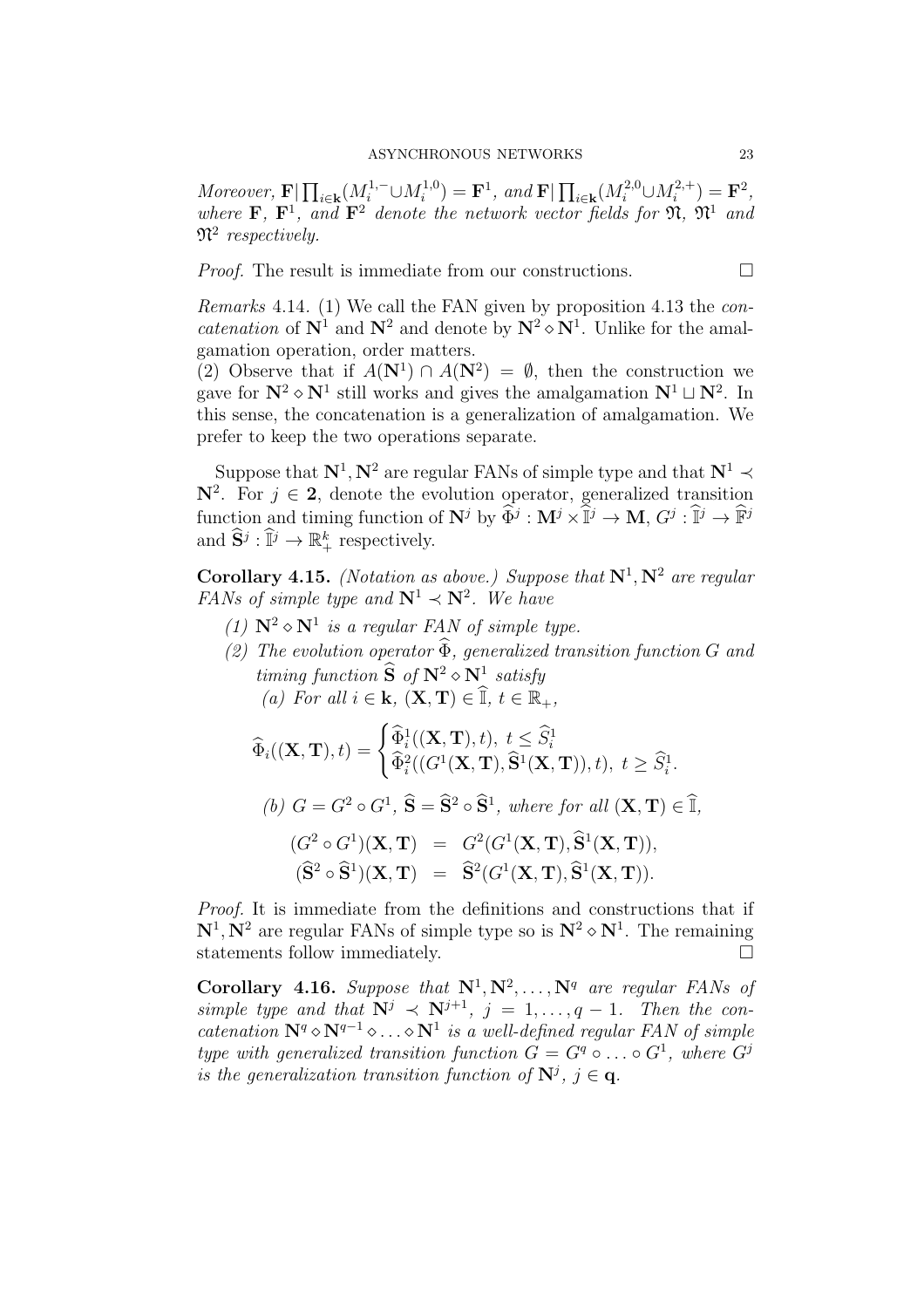*Proof.* We inductively define the concatenation  $\mathbb{N}^s \diamond \dots \diamond \mathbb{N}^1$  to be  $\mathbf{N}^{s} \diamond (\mathbf{N}^{s-1} \diamond \ldots \diamond \mathbf{N}^{1}), s > 2$ . The result follows from proposition 4.13 and corollary 4.15.

### 5. A structure theorem for regular FANs of simple type

In this section, all FANs will be regular of simple type. This will be no loss of generality for our main application as, by theorem 3.24, we can replace a regular FAN  $N$  by core $(N)$ .

5.1. Primitive, stably primitive, trivial and basic FANs. In section 4 we defined trivial, indecomposable, stably indecomposable, and elementary FANs. The operation of concatenation allows us to define an additional 'irreducible' class of simple FAN.

**Definition 5.1.** Let  $N = (\mathfrak{N}, \mathbb{I}, \mathbb{F})$  be a FAN with k nodes.

- (1) **N** is *primitive* if  $k > 1$  and
	- (a) N is indecomposable, and
	- (b) N cannot be written as a concatenation of two regular FANs.
- (2) **N** is *stably primitive* if  $k \geq 3$  and there is a primitive FAN **P** and a trivial FAN  $S = \prod_{\ell \in \mathbf{s}} S^{\ell}$  such that  $\mathbf{N} = \mathbf{P} \times \mathbf{S}$ .
- (3) **N** is basic if  $N = \bigsqcup_{a \in \mathbf{p}} \widetilde{N}^a$ , where each  $N^a$  is stably primitive. Equivalently, if  $\mathbf{N} = \prod_{a \in \mathbf{p}} \mathbf{P}^a \times \prod_{\ell \in \mathbf{q}} \mathbf{S}^{\ell}$ , where the  $\mathbf{P}^a$  are primitive, the  $S^{\ell}$  are trivial, and  $p, q \geq 0$ .

**Proposition 5.2.** Suppose that  $N^a = (\mathfrak{N}, \mathbb{I}^a, \mathbb{F}^a)$ ,  $a \in \mathbf{2}$  are basic FANs with common asynchronous network  $\mathfrak{N}$ . Then there exists a continuous family  $\{N^t = (\mathfrak{N}, \mathbb{I}^t, \mathbb{F}^t) | t \in [1,2]\}$  of basic FANs connecting  $N^1$  to  $N^2$ , and smooth isotopies  $J_i : M_i \times [1,2] \to M_i$ ,  $i \in \mathbf{k}$ , such that for all  $i \in \mathbf{k}$ ,

- (1)  $J_i(\mathbb{I}_i^1, 1) = \mathbb{I}_i^1, J_i(\mathbb{F}_i^1, 1) = \mathbb{F}_i^1.$
- (2)  $J_i(\mathbb{I}_i^1, 2) = \mathbb{I}_i^2$ ,  $J_i(\mathbb{F}_i^1, 2) = \mathbb{F}_i^2$ .
- (3) The isotopy  $J_i$  is the identity outside  $(M_i^{1,0}\Delta M_i^{2,0})$  $i^{2,0}) \cup V_i^1 \cup V_i^2$  $(V_i^j)$  $\mathcal{I}_i^j$  is the open subset of  $M_i$  used for the definition of simple type,  $j \in 2$ , and  $M_i^{1,0} \Delta M_i^{2,0}$  $i^{2,0}$  is the symmetric difference).

*Proof.* Fix  $i \in \mathbf{k}$ . We use the vector field  $Z_i = f_i^{\phi}$  $\binom{0}{i}$  to define an isotopy [6] on  $M_i$  that takes  $\mathbb{I}^1$  to  $\mathbb{I}^2_i$  and  $\mathbb{F}^1$  to  $\mathbb{F}^2_i$ . We can do this since the assumption of simple type implies that the region 'between'  $\mathbb{I}_i^1$  and  $\mathbb{I}_i^2$ is contained in  $M_i^{1,0} \Delta M_i^{2,0} \subset \cup_{j\in 2} (V_i^j \cup M_i^{j,-}$  $i^{(j,-)}$ . Similarly for the region between  $\mathbb{F}_i^1$  and  $\mathbb{F}_i^2$ . It is straightforward to construct the isotopy so that it is the identity outside  $M_i^{1,0} \Delta M_i^{2,0} \cup (V_i^1 \cup V_i^2)$ .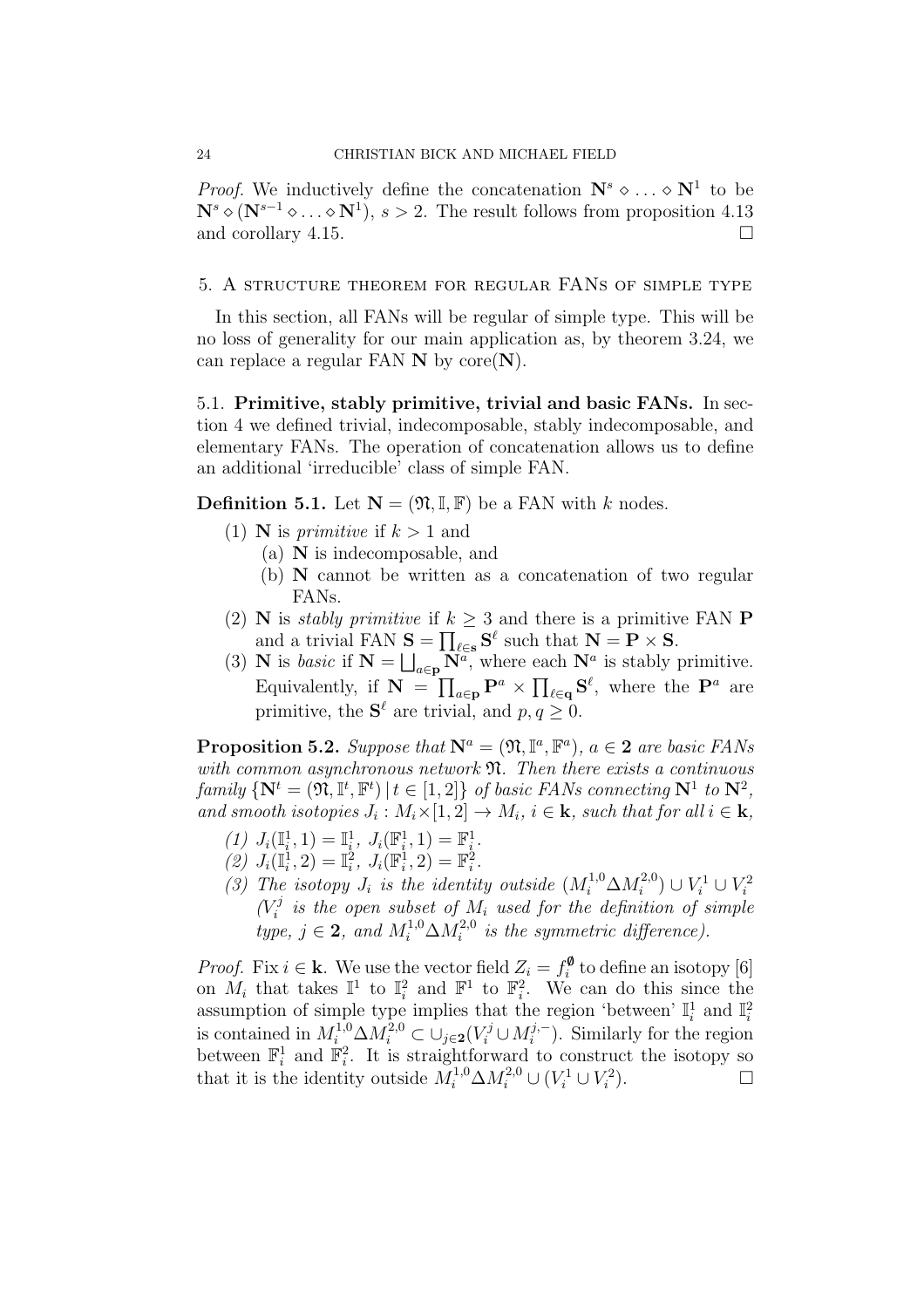Remark 5.3. In future, if we write  $N^1 \triangleq N^2$ , we mean that  $\mathfrak{N}^1 = \mathfrak{N}^2$ and that the initialization and termination sets for  $N^1$  and  $N^2$  are isotopic in the sense of proposition 5.2. The construction of isotopies will always be along the lines given above and omitted.

Let  $N^1 \stackrel{\bullet}{=} N^2$  be FANs. We write  $N^1 \stackrel{\mathbb{I}}{=} N^2$  if  $\mathbb{I}^1 = \mathbb{I}^2$ , and  $N^1 \stackrel{\mathbb{F}}{=} N^2$ if  $\mathbb{F}^1 = \mathbb{F}^2$ .

Proposition 5.4. Let N be a regular FAN of simple type which is not basic. Suppose that there are FANs  $\mathbb{R}^a, \mathbb{Q}^a, a \in 2$ , such that  $\mathbb{N} =$  $\mathbf{R}^1 \diamond \mathbf{Q}^1 = \mathbf{R}^2 \diamond \mathbf{Q}^2$  and

(1)  $\mathbf{Q}^a$  is stably primitive,  $a \in \mathbf{2}$ .  $(2)$   $A(\mathbf{Q}^1) \cap A(\mathbf{Q}^2) \neq \emptyset$ .

Then we have

(1) 
$$
\mathbf{Q}^1 \stackrel{\mathbb{I}}{=} \mathbf{Q}^2
$$
 and  $\mathbf{R}^1 \stackrel{\mathbb{F}}{=} \mathbf{R}^2$ .

(2)  $\mathbf{Q}^1 \triangleq \mathbf{Q}^2$  and  $\mathbf{R}^1 \triangleq \mathbf{R}^2$ 

In particular, if we can write  $N = R \diamond Q$ , where Q is stably primitive, then the decomposition is unique up to the choice of initialization and termination sets for  $\mathbf{R}, \mathbf{Q}$ .

*Proof.* Since  $\mathbf{Q}^1$  and  $\mathbf{Q}^2$  are stably primitive, it follows that if  $A(\mathbf{Q}^1) \cap$  $A(\mathbf{Q}^2) \neq \emptyset$  then we must have  $A(\mathbf{Q}^1) = A(\mathbf{Q}^2)$  – there are no dependencies on trivial factors. It remains to prove that  $\mathbf{Q}^1 \stackrel{\mathbb{F}}{=} \mathbf{Q}^2$ . It is no loss of generality to assume  $\mathbf{k} = A(\mathbf{Q}^1) = A(\mathbf{Q}^2)$ . We construct the 'intersection' FAN  $\mathbf{Q} = \mathbf{Q}^1 \cap \mathbf{Q}^2$ . Specifically, for  $i \in \mathbf{k}$ , define

$$
M_i^{\mathbf{Q},0} = M_i^{\mathbf{Q}^1,0} \cap M_i^{\mathbf{Q}^2,0}, \quad M_i^{\mathbf{Q},\sigma} = M_i^{\mathbf{Q}^1,\sigma} \cup M_i^{\mathbf{Q}^2,\sigma}, \; \sigma \in \{+, -\}.
$$

Define the event map for **Q** by restriction of the event maps for  $\mathbf{Q}^{j}$ ,  $j \in 2$ . Either  $\mathbf{Q} \stackrel{\mathbb{F}}{=} \mathbf{Q}^1, \mathbf{Q}^2$  and we are done or not. If not, then we can write one of  $\mathbf{Q}^1$ ,  $\mathbf{Q}^2$  as a concatenation with **Q**. But stable primitivity implies that if  $\mathbf{Q}^j = \mathbf{T}^j \diamond \mathbf{Q}$ , then  $\mathbf{T}^j$  is trivial,  $j \in \mathbf{2}$ .

If  $N = R \diamond Q$  is the decomposition given by proposition 5.4 and  $\mathbf{Q} = \mathbf{P} \times \mathbf{S}$ , where **P** is the primitive factor of **Q**, then we take

- (1)  $\mathbb{I}_{i}^{\mathbf{R}} = \mathbb{F}_{i}^{\mathbf{Q}} = \mathbb{I}_{i}$ , if  $i \in \mathbf{k} \setminus A(\mathbf{Q})$ ,
- $(2)$   $\mathbb{I}_i^{\mathbf{R}} = \mathbb{F}_i^{\mathbf{Q}}$  $i, i \in A(\mathbf{Q}).$

**Proposition 5.5.** Let N be a regular FAN of simple type which is not basic. There exist FANs  $\mathbb{N}^1$ ,  $\mathbb{R}^1$  such that

- (1)  $N^1$  is basic and  $N = R^1 \diamond N^1$ .
- (2)  $N^1$  is maximal in the sense that if  $Q$  is basic and  $N = S \diamond Q$ , then  $A(\mathbf{Q}) \subset A(\mathbf{N}^1)$  with equality iff  $\mathbf{Q} \triangleq \mathbf{N}^1$ .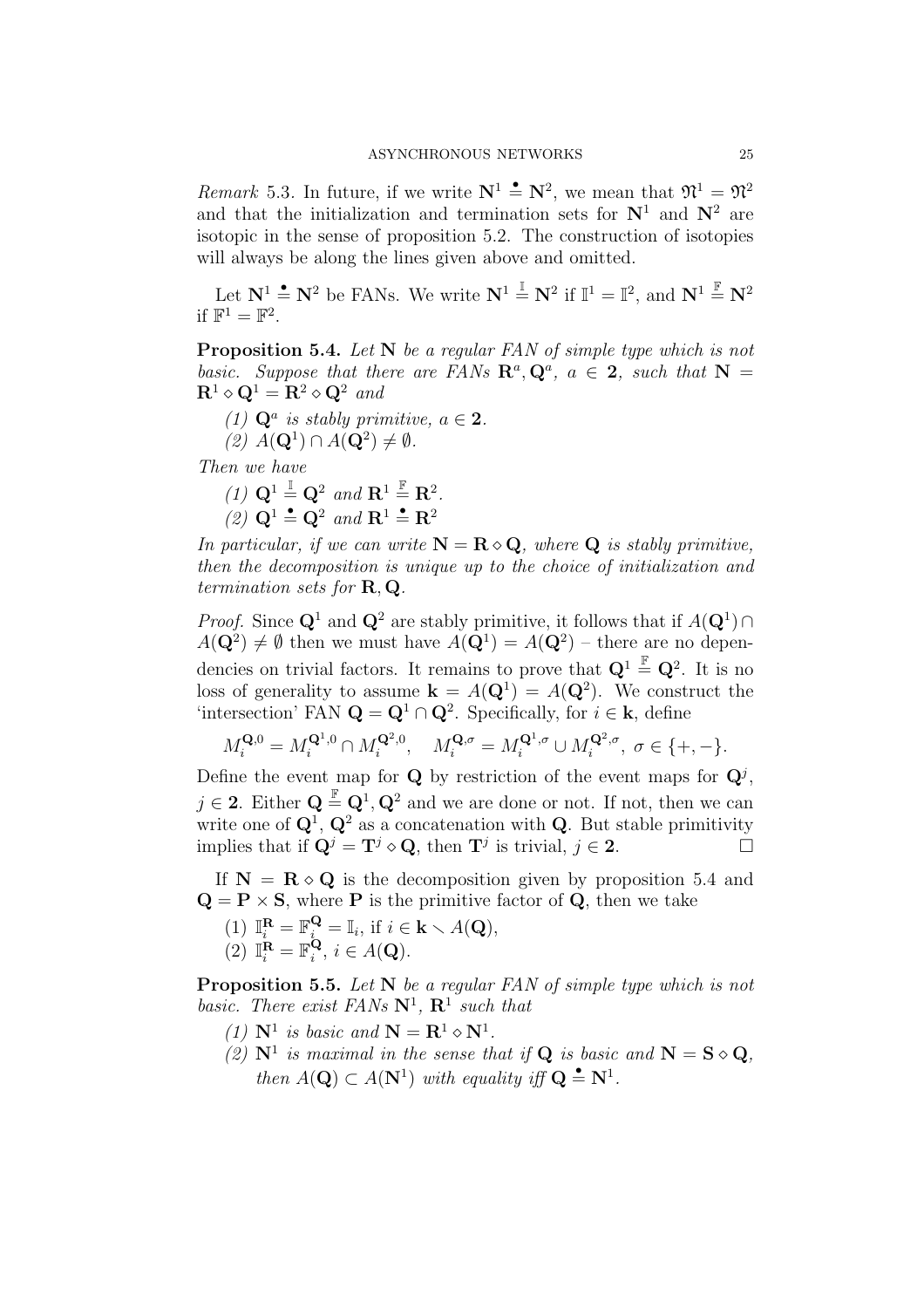(3) 
$$
\mathbf{N}^1 \stackrel{\mathbb{I}}{=} \mathbf{N}
$$
 and  $\mathbf{R}^1 \stackrel{\mathbb{F}}{=} \mathbf{N}$ .

*Proof.* Repeated application of proposition 5.4.

Remark 5.6. We refer to  $N^1$  as a *factor* of N. Factors are always assumed to be basic.

**Theorem 5.7** (Factorization theorem). If N is a regular FAN of simple type, we may write

$$
\mathbf{N} = \mathbf{N}^q \diamond \ldots \diamond \mathbf{N}^1,
$$

where

- (1)  $N^j$  is basic,  $j \in \mathbf{q}$ .
- (2) The decomposition of  $N$  is unique, up to choice of initialization and termination sets, if we require that for  $j = 1, \ldots, q - 1$ ,  $N^j$ is the maximal factor of  $(N<sup>q</sup> \circ ... \circ N<sup>j</sup>)$ .

Proof. The obvious induction, using proposition 5.5. Note that we only get finitely many factors on account of the compactness of trajectories joining  $\mathbb{I}$  to  $\mathbb{F}$  and the finite node set.

5.2. Conventions for labelling initialization and termination sets. For  $j \in \mathbf{q}$ , denote the initialization and termination sets for  $N^j$ by  $\mathbb{I}^j$  and  $\mathbb{F}^j$  respectively. We always have  $\mathbb{I} = \mathbb{I}^1$  and  $\mathbb{F} = \mathbb{F}^q$ . If  $i \in \mathbf{k} \setminus A(\mathbf{N}^j)$ , we take  $\mathbb{F}_i^j = \mathbb{I}_i^j = \mathbb{F}_i^{j-1}$  $i^{j-1}, \, j \, < \, q$  and  $\mathbb{F}_i^q = \mathbb{F}_i$ . If  $i \in A(\mathbf{N}^j)$ , then  $\mathbb{I}_i^j = \mathbb{F}_i^{j-1}$  $i^{j-1} \neq \mathbb{F}_i^j$  $\frac{j}{i}$  .

**Example 5.8.** Suppose  $k = 6$  and  $N = N^3 \diamond N^2 \diamond N^1$ , where each factor  $N^j$  is stably primitive and  $A(N^1) = \{2, 3, 4\}, A(N^2) = \{3, 4, 5\},\$  $A(\mathbf{N}^3) = \{1, 2, 3\}.$  In figure 5, we have shown initialization and termination sets for  $N_2$  as well indicated the new initialization and termination sets for the remaining nodes. For example, we have  $\mathbb{I}_3^1 = \mathbb{I}_3$ ,  $\mathbb{F}_3^1 = \mathbb{I}_3^2$ ,  $\mathbb{F}_3^2 = \mathbb{I}_3^3$ ,  $\mathbb{F}_3^3 = \mathbb{F}_3$ .

5.3. Partial order structure associated to a regular FAN. Let  $N$  be a regular FAN which is nontrivial. Replacing  $N$  by core $(N)$  we may and shall assume N is of simple type. Let  $N = N^q \circ \dots \circ N^1$  be the decomposition of N given by theorem 5.7. Since each  $N^j$  is basic, we have the unique decomposition  $N^j = \bigsqcup_{\ell \in \mathbf{p}(\mathbf{j})} \mathbf{P}^{j,\ell}, \; j \in \mathbf{q}, \;$  where each  $\mathbf{P}^{j,\ell}$  is stably primitive and  $1 \leq p(j) \leq k, j \in \mathbf{q}$ . Necessarily  $A(\mathbf{P}^{j,\ell}) \cap A(\mathbf{P}^{j,\ell'}) = \emptyset$  if  $\ell \neq \ell'.$ 

For each  $i \in \mathbf{k}$ , define

$$
\mathbf{q}(i) = \{ j \in \mathbf{q} \mid \exists \ell \in \mathbf{p}(j) \text{ such that } i \in A(P^{j,\ell}) \}.
$$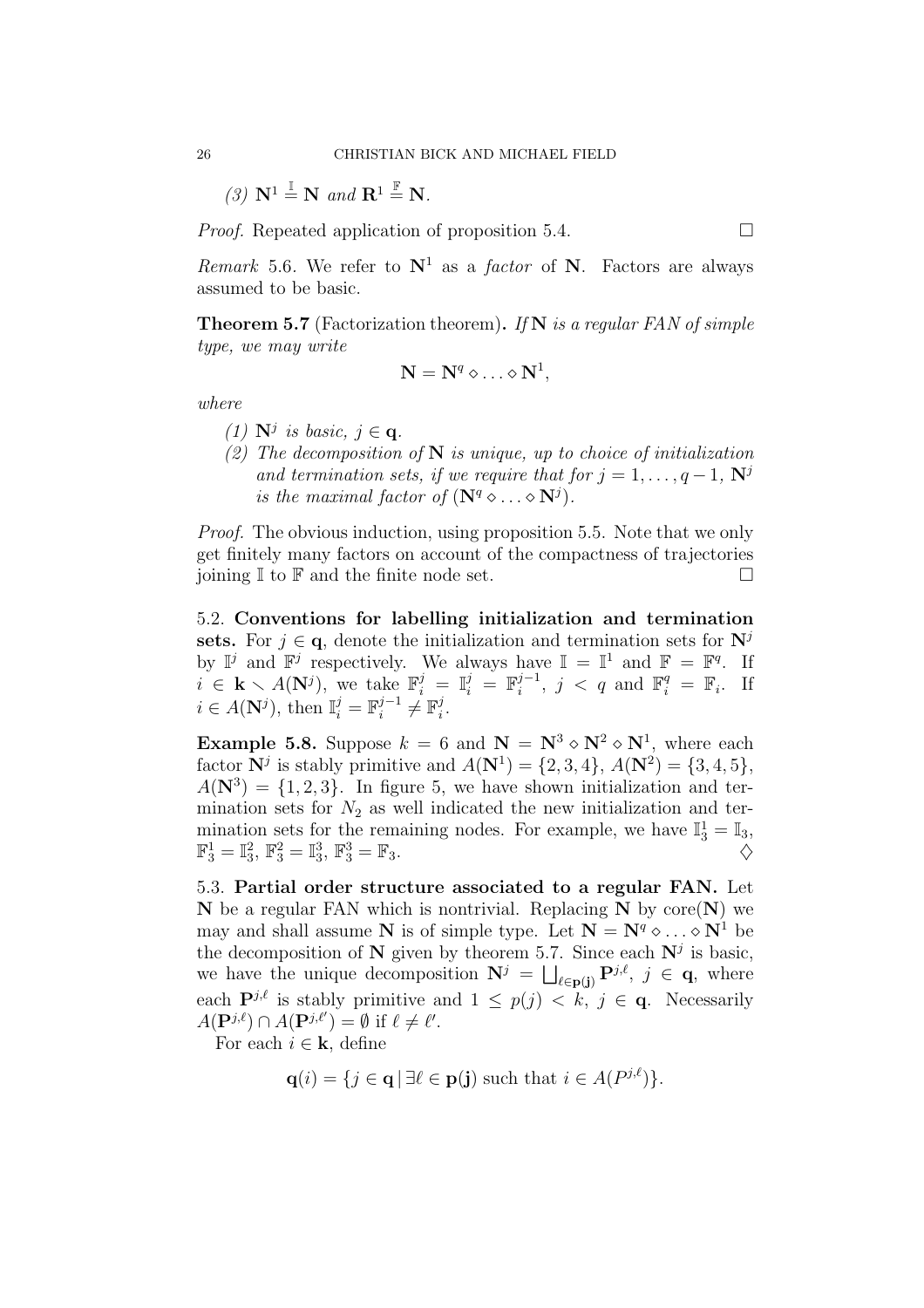

FIGURE 5. A FAN with 6 nodes and 3 stably primitive factors.

Observe that for each  $j \in \mathbf{q}$ , there is at most one  $\ell \in \mathbf{p}(j)$  such that  $i \in A(P^{j,\ell})$ . Let  $\prec_i$  denote the restriction of the natural order  $\prec$  on **q** to  $q(i)$ .

Let  $\mathfrak{E} = {\mathbf{P}}^{j,\ell} | j \in \mathbf{q}, \ell \in \mathbf{p}(\mathbf{j})\}$  denote the set primitive events comprising N. We define a partial order  $\prec$  on  $\mathfrak E$  generated by the relation

 $\mathbf{P}^{j,\ell} \prec \mathbf{P}^{j+1,\ell'}$  if there exists  $i \in A(\mathbf{P}^{j,\ell}) \cap A(\mathbf{P}^{j+1,\ell'}).$ 

Extend  $\prec$  by transitivity to **E**. Observe that for all  $j \in \mathbf{q}$ ,  $\mathbf{P}^{j,\ell}$ ,  $\mathbf{P}^{j,\ell'}$ are not related except by equality if  $\ell = \ell'$ .

**Lemma 5.9.** For each  $i \in \mathbf{k}$ , the partial order  $\prec$  on  $\mathfrak{E}$  induces the total order  $\prec_i$  on  $\mathbf{q}(i)$ . That is, if  $a, b \in \mathbf{q}(i)$ ,  $a \prec_i b$ , then there exists a (maximal) chain  $\mathbf{P}^{a,\ell} = \mathbf{P}^{a_1,\ell_1} \prec \ldots \prec \mathbf{P}^{a_s,\ell_s} = \mathbf{P}^{b,\ell_s}$ , where  $\mathbf{q}(i) \cap [a, b] = \{a_1, \ldots, a_s\}$  and  $\ell_j \in \mathbf{p}(\mathbf{a_j})$ ,  $j \in \mathbf{s}$ .

**Example 5.10.** With the notation of figure 5, we have  $q = 3$ ,  $p(1) =$  $p(2) = p(3) = 1$ ,  $\mathbf{P}^1 \prec \mathbf{P}^2 \prec \mathbf{P}^3$ ,  $q(1) = \{3\}$ ,  $q(2) = \{1,3\}$ ,  $q(3) =$  $\{1, 2, 3\}, \mathbf{q}(4) = \{1, 2\}, \mathbf{q}(5) = \{2\}, \text{ and } \mathbf{q}(6) = \emptyset.$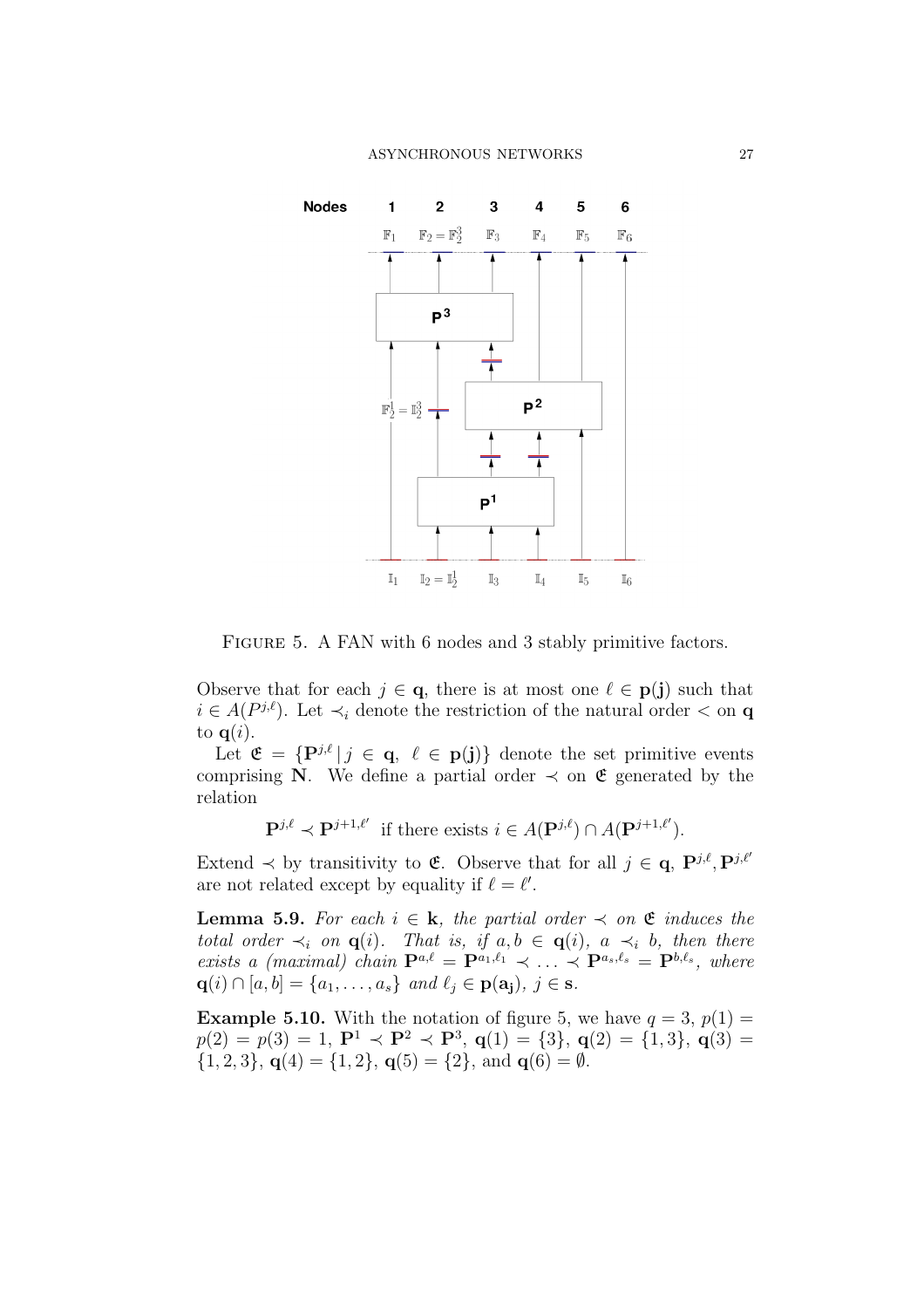Proposition 5.11. (Notation and assumptions as above.) The partial order  $\prec$  on  $\mathfrak E$  gives the associated network a natural feedforward structure.

Remark 5.12. Proposition 5.11 and theorem 5.7 together imply that every regular FAN determines a natural feedforward network. Regularity of the FAN implies there are no feedback loops between events. Of course, there may be feedback loops within individual events.

Example 5.13. We illustrate proposition 5.11 with a more complex example. Referring to figure 6, assume given a nine node FAN N of simple type built from eight stably primitive FANs  $\mathbf{P}^{a}, \ldots, \mathbf{P}^{h}$ . The decomposition given by theorem 5.7 is

$$
\mathbf{N}=\mathbf{P}^h\diamond(\mathbf{P}^e\sqcup\mathbf{P}^g)\diamond(\mathbf{P}^d\sqcup\mathbf{P}^f)\diamond\mathbf{P}^b\diamond(\mathbf{P}^a\sqcup\mathbf{P}^c)
$$

Note this decomposition is not unique amongst decompositions of minimal length 5. For example,

 $\mathbf{N} = (\mathbf{P}^h \sqcup \mathbf{P}^g) \diamond (\mathbf{P}^c \sqcup \mathbf{P}^e \sqcup \mathbf{P}^f) \diamond \mathbf{P}^d \diamond \mathbf{P}^b \diamond \mathbf{P}^a$ 

It is easy to show that all decompositions must have length at least 5, have the same partial order  $\prec$ , and induce the same total order on the  $q(i), i \in 9.$ 



FIGURE 6. Event sequence for a 9 node FAN.

 $\Diamond$ 

### 5.4. Modularization of Dynamics Theorem.

**Theorem 5.14** (Modularization of Dynamics). Let  $N$  be a regular FAN of simple type and decomposition given by theorem 5.7

$$
\mathbf{N} = \mathbf{N}^q \diamond \ldots \diamond \mathbf{N}^1,
$$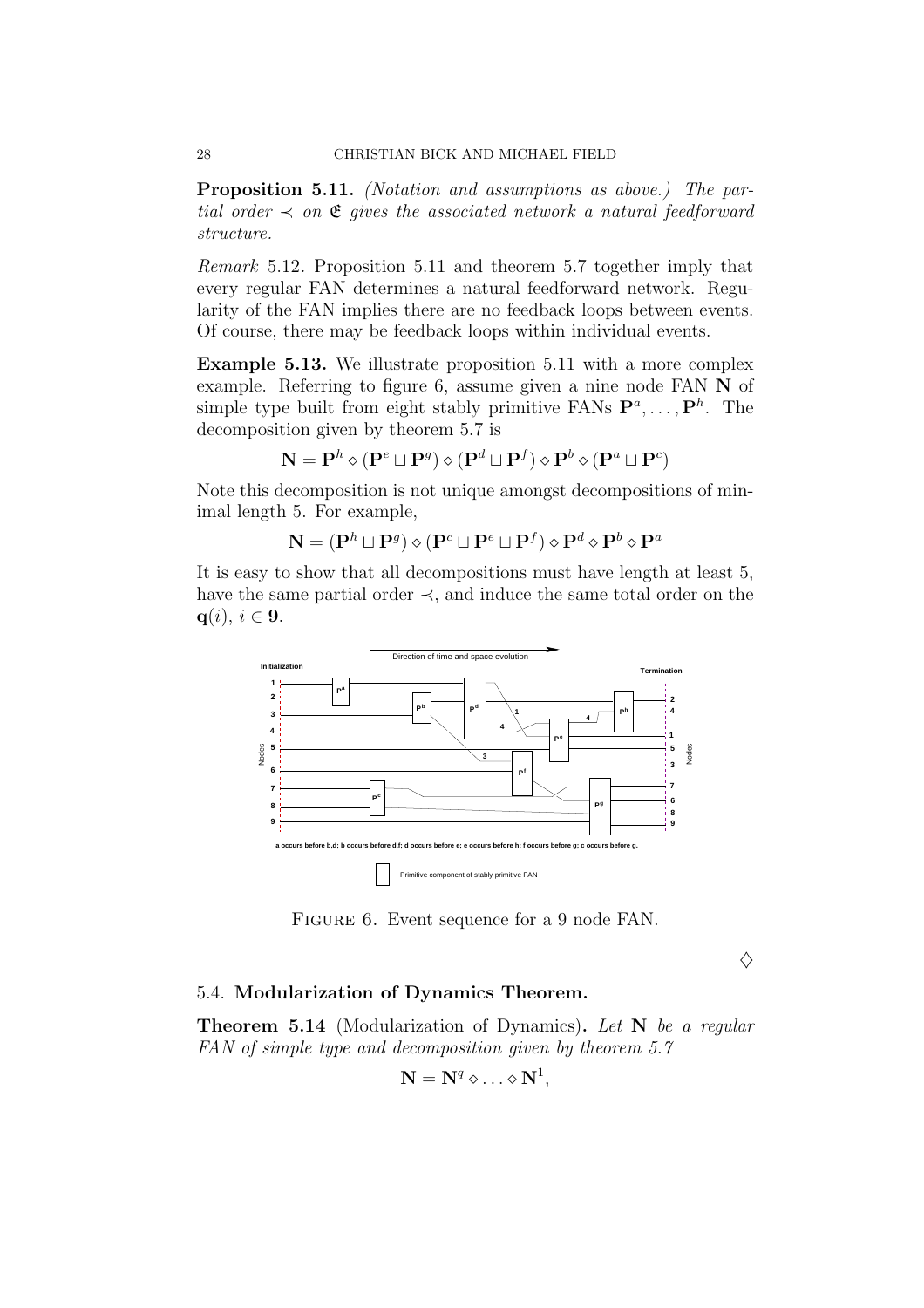

FIGURE 7. Three trains going through two passing loops. We require that once train  $\mathfrak{T}_2$  has traversed the first passing loop it will continue on the branch line towards the second passing loop.

where  $\mathbf{N}^j = \bigsqcup_{\ell \in \mathbf{p}(\mathbf{j})} \mathbf{P}^{j,\ell}, j \in \mathbf{q}$ , and each  $\mathbf{P}^{j,\ell}$  is stably primitive,  $j \in \mathbf{q}$ . For simplicity, assume  $N$  has no trivial factors.

Let  $G^j: \mathbb{I}^j \to \mathbb{F}^j$  denote the generalized transition function for  $\mathbb{N}^j$ ,  $j \in \mathbf{q}$  (we follow the convention of section 5.2). Then

$$
G=G^q\circ\ldots\circ G^1.
$$

Moreover,  $G^j = \bigtimes_{\ell \in \mathbf{p}(\mathbf{j})} G^{j,\ell}$ , where the  $G^{j,\ell}$  are the transition functions for the primitive factors  $\mathbf{P}^{j,\ell}$  of  $N^j$ .

*Proof.* Immediate from our constructions and theorem 5.7.  $\Box$ 

*Remarks* 5.15. (1) If we take a different decomposition of  $N - as$  in example  $5.13$  – we get a different factorization of G. Basically, the order of composition is determined by the induced orders on  $q(j), j \in q$ . (2) If we allow  $N$  to have a trivial factor  $S$  then the transition function

for **S** can be inserted anywhere in the decomposition  $G = G^q \circ \dots \circ G^1$ .

We conclude with an example illustrating theorem 5.14.

**Example 5.16.** We consider a FAN  $N = (\mathfrak{N}, \mathbb{I}, \mathbb{F})$  that models three trains  $\mathfrak{T}_1, \mathfrak{T}_2, \mathfrak{T}_3$  passing through two passing loops, see figure 7. The state  $x_i$  of  $\mathfrak{T}_i$  is given by its position on the real line  $M_i = \mathbb{R}, i \in \mathbf{3}$ . The passing loops are located at  $0, L$  and stations  $A, B, C$  are at  $p, -q, r$ respectively, where  $L, p, q, r > 0$ . The trains  $\mathfrak{T}_1, \mathfrak{T}_3$  start at stations A and B and travel with velocities  $v_1 < v_3 < 0$  respectively. The train  $\mathfrak{T}_2$ travels with velocity  $v_2 > 0$  and starts at station C. It is required that  $\mathfrak{T}_1$  has to go through the passing loop at 0 to pass train  $\mathfrak{T}_2$ , and that train  $\mathfrak{T}_2$  then has to traverse the passing loop at L to pass train  $\mathfrak{T}_3$ . The trains  $\mathfrak{T}_1, \mathfrak{T}_3$  terminates at B.

We take node set  $\mathcal{N} = \{N_0, N_1, N_2, N_3\}$  and network phase space  $\mathbf{M} = \mathbb{R}^3$ . Let  $\alpha_i = N_0 \rightarrow N_i$ ,  $i \in \mathbf{3}$ . We define the generalized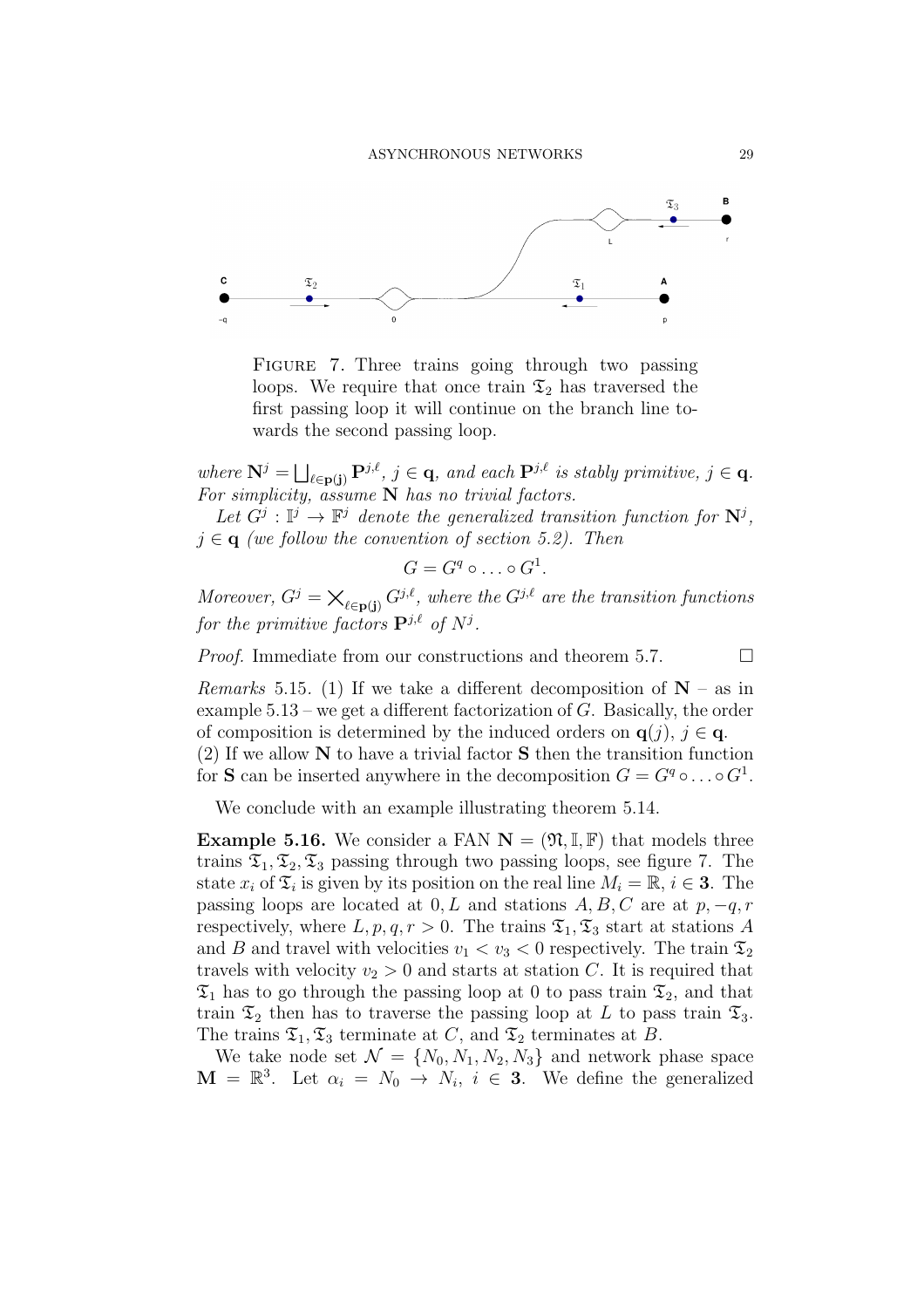connection structure  $\mathcal{A} = \{\emptyset, \alpha_1, \alpha_2, \alpha_3, \alpha_1 \vee \alpha_3, \alpha_2 \vee \alpha_3\}.$  We define the A-structure  $\mathcal F$  by

$$
\mathbf{f}^{\mathbf{\emptyset}} = (v_1, v_2, v_3), \n\mathbf{f}^{\alpha_2} = (v_1, 0, v_3), \n\mathbf{f}^{\alpha_1} = (0, v_2, v_3), \n\mathbf{f}^{\alpha_2} = (v_1, 0, v_3), \n\mathbf{f}^{\alpha_3} = (v_1, v_2, 0), \n\mathbf{f}^{\alpha_2 \vee \alpha_3} = (v_1, 0, 0).
$$

We define the event map  $\mathcal{E}: \mathbf{M} \to \mathcal{A}$  by

$$
\mathcal{E}(x_1, x_2, x_3) = \begin{cases}\n\alpha_1 & \text{if } x_1 = 0, x_2 < 0, \\
\alpha_2 & \text{if } x_1 > 0, x_2 = 0 \text{ or } x_2 = L, x_3 > L, \\
\alpha_3 & \text{if } x_2 < L, x_3 = L, \\
\alpha_1 \vee \alpha_3 & \text{if } x_1 = 0, x_2 < 0, x_3 = L, \\
\alpha_2 \vee \alpha_3 & \text{if } x_1 < 0, x_2 = 0, x_3 = L, \\
\emptyset & \text{otherwise.} \n\end{cases}
$$

These definitions define the asynchronous network  $\mathfrak{N} = (\mathcal{N}, \mathcal{A}, \mathcal{F}, \mathcal{E})$ . We obtain the FAN  $\mathbf{N} = (\mathfrak{N}, \mathbb{I}, \mathbb{F})$  modelling the train network by taking initialization and termination sets  $\mathbb{I}, \mathbb{F}$  defined by  $\mathbb{I}_1 = \{p\}, \mathbb{F}_1 = \{-q\},$  $\mathbb{I}_2 = \{-q\}, \mathbb{F}_2 = \{r\}, \mathbb{I}_3 = \{r\}, \mathbb{F}_3 = \{-q\}.$ 

We identify two stably primitive components,  $N^a$  (describing dynamics in the first passing loop), and  $\mathbb{N}^b$  (describing dynamics in the second passing loop). We define  $\mathfrak{N}^a$  by  $\mathcal{A}^a = \{\emptyset, \alpha_1, \alpha_2\}, \, \mathcal{F}^a = \{\mathbf{f}_a^{\alpha_1} =$  $\mathbf{f}^{\alpha_1}, \mathbf{f}_a^{\alpha_2} = \mathbf{f}^{\alpha_2}, \mathbf{f}_a^{\emptyset} = \mathbf{f}^{\emptyset}$ , and take

$$
\mathcal{E}^{a}(x_1, x_2, x_3) = \begin{cases} \alpha_1 & \text{if } x_1 = 0, x_2 < 0, \\ \alpha_2 & \text{if } x_1 > 0, x_2 = 0 \\ \emptyset & \text{otherwise.} \end{cases}
$$

For  $\mathfrak{N}^b$  we take  $\mathcal{A}^b = \{\emptyset, \alpha_2, \alpha_3\}, \, \mathcal{F}^b = \{\mathbf{f}^{\alpha_2}_b = \mathbf{f}^{\alpha_2}, \mathbf{f}^{\alpha_3}_b = \mathbf{f}^{\alpha_3}, \mathbf{f}^{\emptyset}_b = \mathbf{f}^{\emptyset}\},$ 

$$
\mathcal{E}^{b}(x_1, x_2, x_3) = \begin{cases} \alpha_2 & \text{if } x_2 = L, x_3 > L, \\ \alpha_3 & \text{if } x_2 < L, x_3 = L, \\ \emptyset & \text{otherwise.} \end{cases}
$$

We have  $\mathfrak{N} = \mathfrak{N}^a \diamond \mathfrak{N}^b$ . Next we define the initialization and termination sets for  $\mathfrak{N}^a, \mathfrak{N}^b$ . We take  $\mathbb{I}_i^c = \mathbb{I}_i$ ,  $c \in \{a, b\}$ ,  $i \in \mathbf{3}$ , except that  $\mathbb{I}_2^b =$  $\{L/2\}$  (any point in  $(0, L)$  would do. Similarly, we take  $\mathbb{F}_i^c = \mathbb{F}_i$ ,  $c \in \{a, b\}, i \in \mathbf{3}$ , except that  $\mathbb{F}_2^a = \{L/2\}$ . With these definitions,  $\mathbf{N}^a = (\mathfrak{N}^a, \mathbb{I}^a, \mathbb{F}^a)$  and  $\mathbf{N}^b = (\mathfrak{N}^b, \mathbb{I}^b, \mathbb{F}^b)$  are stably primitive FANs and  $\mathfrak{N} = \mathfrak{N}^a \diamond \mathfrak{N}^b$ , If we denote the primitive factors of  $\mathbf{N}^a$ ,  $\mathbf{N}^b$  by  $\mathbf{P}^a$ ,  $\mathbf{P}^b$ respectively, then  $A(\mathbf{P}^a) = \{1, 2\}$ , and  $A(\mathbf{P}^b) = \{2, 3\}.$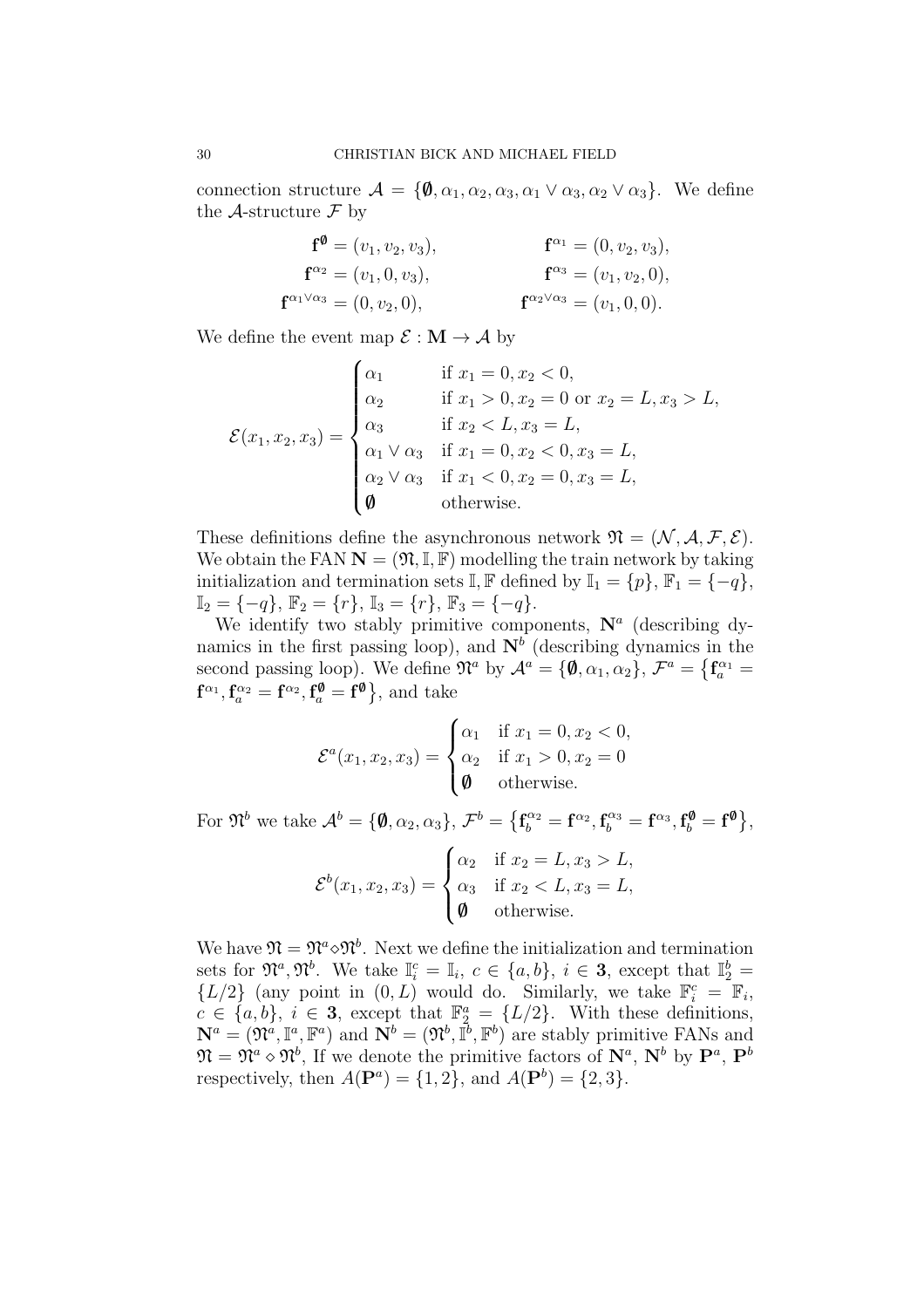ASYNCHRONOUS NETWORKS 31



FIGURE 8. (a) Schematic indicating the primitive components of N. (b) Temporal evolution for individual nodes based on different starting times. Dotted lines indicate stopped nodes, vertical bars either stopping or restarting/passing events. The stopping events may occur in any order in contrast to the restarting events.

Applying theorem 5.14, the generalized transition function for  $N$  can be written as a composition of the generalized transition functions  $G^a$ for  $\mathbf{N}^a$  and  $G^b$  for  $\mathbf{N}^b$ . Note that  $G^a$  is the identity in the third component,  $G^b$  is the identity in the first component. Different initializations yield different trajectories as depicted in figure 8(b).  $\diamondsuit$ 

### 6. Concluding comments & outstanding problems

Our overall aim has been to outline a mathematical framework for asynchronous networks and event driven dynamics that enables the analysis of network dynamics that cannot be satisfactorily modelled by classical systems of analytic differential equations. Examples and applications are motivated by problems in computer science, biology and engineering. In particular, there are connections with Filippov systems (mostly considered in the engineering literature). As we indicated in the introduction, functional networks, have previously been considered in neuroscience.

The modularization of dynamics theorem shows that it is possible to utilize a reductionist approach in nonlinear systems – and so give an answer to Alon's question, posed in the introduction to Part I – provided that one emphasizes function rather than dynamics. Our approach does not work if we attempt to approximate an asynchronous network by a synchronous network using, for example, averaging or thermodynamic formalism. In other words, in order to understand the global dynamics of asynchronous networks, one needs to work with, rather than against, the inherent nonsmoothness and take account of network function.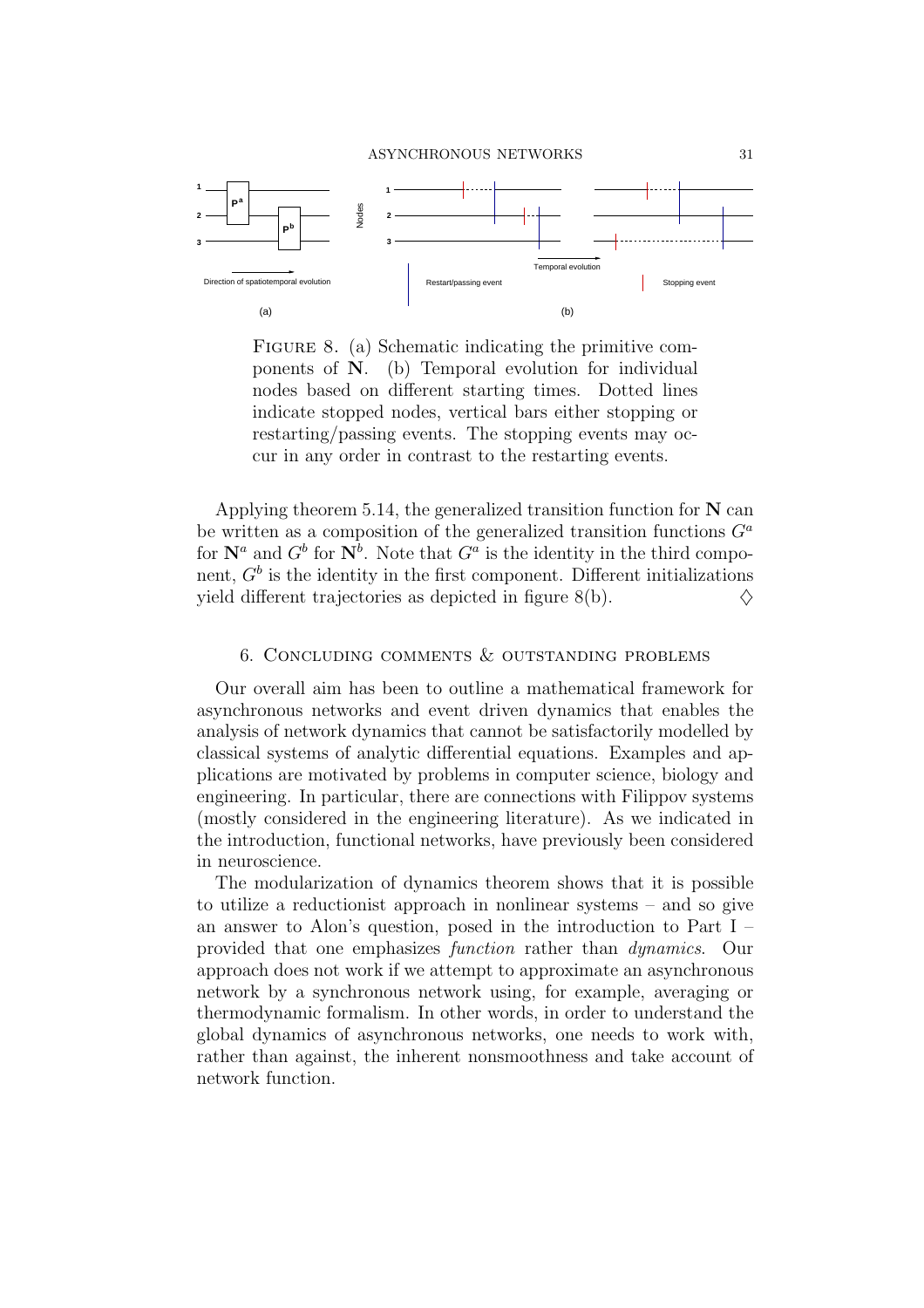Many questions and open problems remain. We sketch a few representative mathematical questions mainly about functional asynchronous networks.

Much of the theory developed in sections 4, 5 continues to apply if we work with weakly regular networks of simple type. However, the modularization of dynamics theorem no longer applies. Can the definition of weak regularity be modified so as to get a useful version of modularization of dynamics in the weakly regular case? In this regard, it would be helpful to get a better description and classification of hidden deadlocks, especially those arising through bifurcation of a regular network.

There are several natural questions concerning bifurcation. First, if we assume weak regularity, what types of bifurcation can occur as we start to vary starting times? This is already interesting in the simplest case of a primitive FAN which is only weakly regular. Secondly, from an evolutionary perspective, one might expect that regular FANs of simple type occurred early in evolutionary development. What types of bifurcation can occur in the process of optimization of function – for example by adding feedback loops between events in the feedforward structure of a FAN given by theorem 5.7? It would also be useful to have a structural classification of primitive FANs with a small number of nodes and an identification of the primitive FANs which appear most frequently in applications.

For some applications, it may be appropriate to replace the termination hypersurface used in the definition of a FAN by a proper closed subset that is reached for a particular time initialization, say  $\mathbf{0} = (0, \ldots, 0) \in \mathbb{R}_{+}^{k}$ . There is the question of how the target sets may vary and bifurcate as we increase the range of possible initialization times. This question is of direct relevance to applications: initialization at 0 can be seen as 'synchronized initialization' and network function may break down if the initialization times are too spread out. If we have a FAN with a generalized transition function that spreads the termination times out on average (and termination times yield initialization times for another FAN) then after a certain amount of repetition network function may break down. In terms of a transportation network this could be seen as propagation of delays. Real-world transportation networks networks are typically approximately synchronized on a daily basis through a nightly 'reset'. More generally, for realistic applications it is usually natural to assume the initialization times, and other starting time events, follow a statistical law and obtain the corresponding statistical law of the termination times.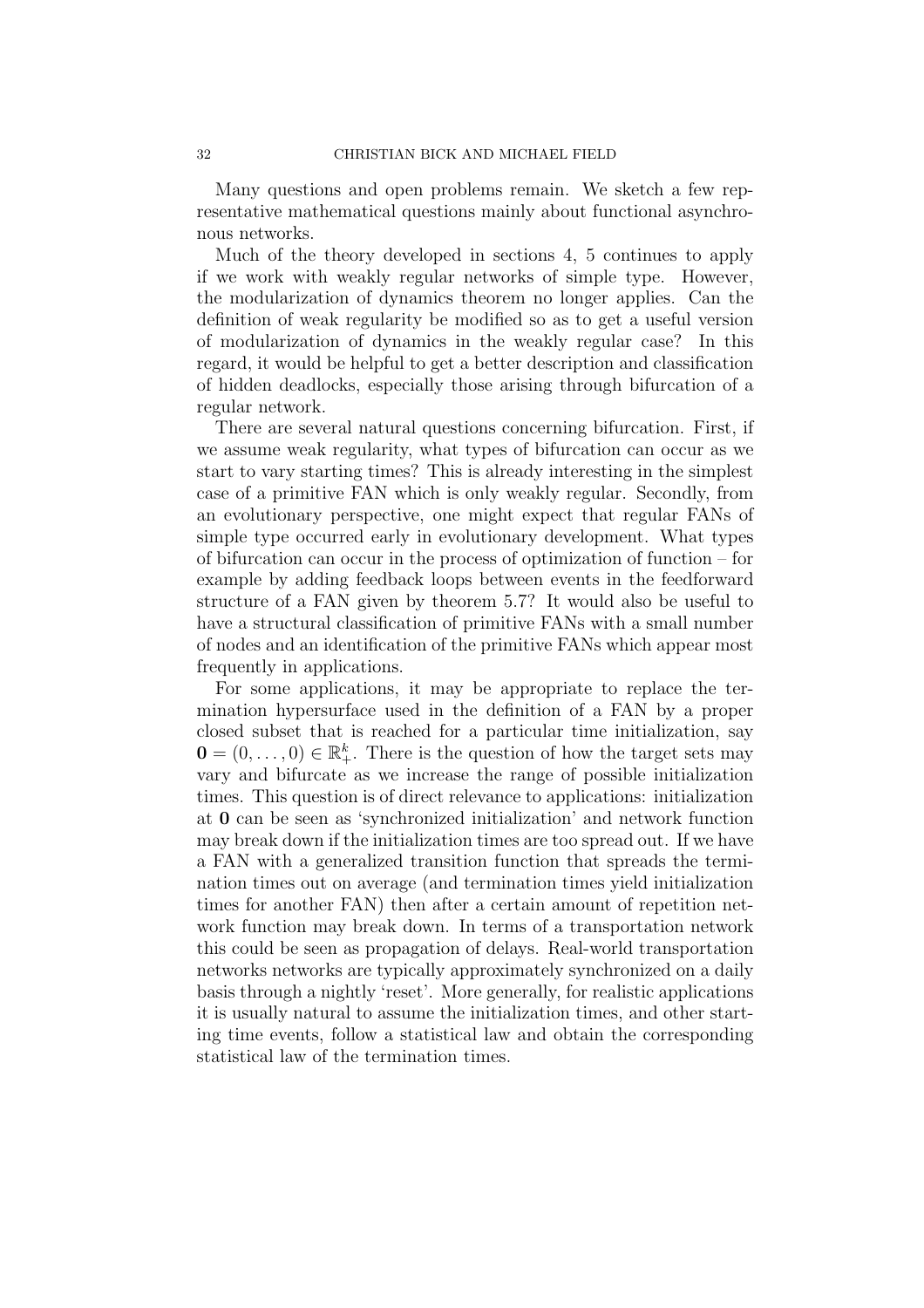Finally, using modularization, we anticipate that further insights into the dynamics of real world networks can be made. A crucial point is to understand the primitive factors and feedforward structure of the underlying FAN based on real-world time series data. One possible approach to determine individual modules could be to use dynamic Bayesian inference to infer how connections in the network change over time; see for example [10]. Of particular interest would be to find the original structures in an "evolved" functional network that can no longer be decomposed into simple primitive factors on account of feedback loops evolving between the original primitive events. Moreover, modularization relates to network design and evolution and it is natural to attempt to find or design the optimal asynchronous network to perform a desired network function. While such questions have been discussed within the context of control, for example [5, 1], network analysis based on modularization of dynamics allows us to tackle these questions in a much wider context.

#### **REFERENCES**

- [1] A Adaldo, F Alderisio, D Liuzza, G Shi, D V Dimarogonas, M di Bernardo & K H Johansson. 'Event-Triggered Pinning Control of Switching Networks', IEEE Transactions on Control of Network Systems 2 (2015), 204–213.
- [2] C Bick & M J Field. 'Asynchronous networks and event driven dynamics', (2016), preprint.
- [3] C Bick & M Rabinovich. 'Dynamical Origin of the Effective Storage Capacity in the Brain's Working Memory', Phys. Rev. Lett. 103(21) (2009),
- [4] C Bick & E A Martens, 'Controlling Chimeras'. New Journal of Physics, 17(3) (2015), 033030.
- [5] D P Borgers & W P M H Heemels. 'Event-Separation Properties of Event-Triggered Control Systems', IEEE Transactions on Automatic Control 59  $(2014), 2644 - 2656.$
- [6] M W Hirsch. Differential Topology (Springer Graduate Texts in Math., 33, Springer-Verlag, New York, 1976).
- [7] G Petri, P Expert, F Turkheimer, R Carhart-Harris, D Nutt, P J Hellyer, and F Vaccarino. 'Homological scaffolds of brain functional networks,' J. R. Soc. Interface 11: 20140873 (2014).
- [8] M I Rabinovich & P Varona. 'Robust transient dynamics and brain functions', Frontiers in computational neuroscience, 5(4) (2011).
- [9] M I Rabinovich, V S Afraimovich, C Bick & P Varona. 'Information flow dynamics in the brain', *Physics of Life Reviews*,  $9(1)$  (2012), 51–73.
- [10] T Stankovski, V Ticcinelli, P V E McClintock, and A Stefanovska. 'Coupling functions in networks of oscillators', New J. of Phy. 17 (2015) doi:10.1088/1367-2630/17/3/035002.
- [11] B J Stolz, H A Harrington, and M A Porter. 'Persistent homology of timedependent functional networks constructed from coupled time series,' preprint 2016.